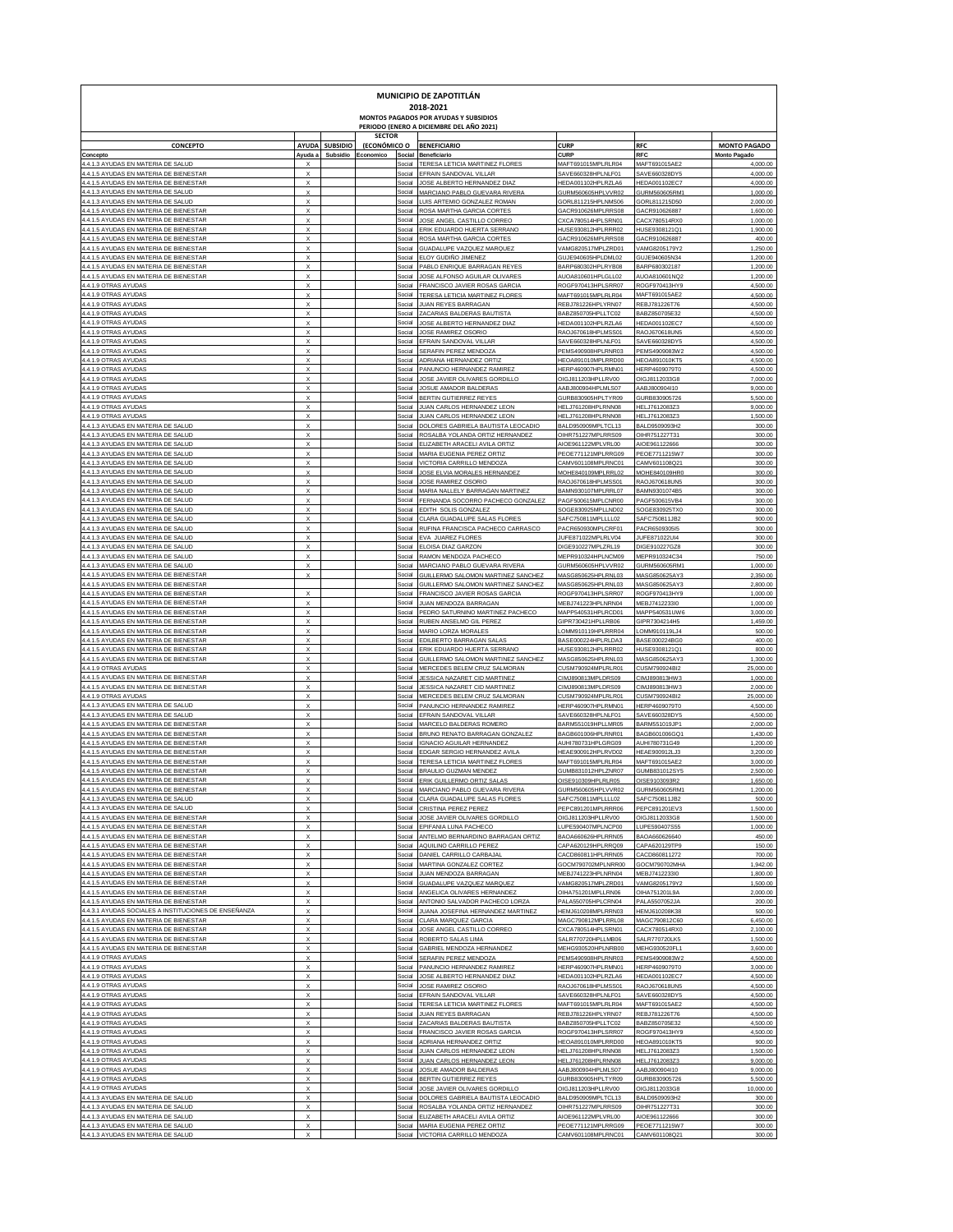|                                                                                                |                                                        |                 |                               |                  | MUNICIPIO DE ZAPOTITLÁN<br>2018-2021                                                     |                                          |                                |                      |
|------------------------------------------------------------------------------------------------|--------------------------------------------------------|-----------------|-------------------------------|------------------|------------------------------------------------------------------------------------------|------------------------------------------|--------------------------------|----------------------|
|                                                                                                |                                                        |                 |                               |                  | <b>MONTOS PAGADOS POR AYUDAS Y SUBSIDIOS</b><br>PERIODO (ENERO A DICIEMBRE DEL AÑO 2021) |                                          |                                |                      |
| <b>CONCEPTO</b>                                                                                | <b>AYUDA</b>                                           | <b>SUBSIDIO</b> | <b>SECTOR</b><br>(ECONÓMICO O |                  | <b>BENEFICIARIO</b>                                                                      | <b>CURP</b>                              | <b>RFC</b>                     | <b>MONTO PAGADO</b>  |
| Concepto<br>4.4.1.3 AYUDAS EN MATERIA DE SALUD                                                 | Ayuda a                                                | Subsidio        | Economico                     | Social           | Social Beneficiario                                                                      | <b>CURP</b>                              | RFC                            | <b>Monto Pagado</b>  |
| 4.4.1.3 AYUDAS EN MATERIA DE SALUD                                                             | X<br>$\boldsymbol{\mathsf{x}}$                         |                 |                               | Social           | JOSE ELVIA MORALES HERNANDEZ<br>JOSE RAMIREZ OSORIO                                      | MOHE840109MPLRRL02<br>RAOJ670618HPLMSS01 | MOHE840109HR0<br>RAOJ670618UN5 | 300.00<br>300.00     |
| 4.4.1.3 AYUDAS EN MATERIA DE SALUD                                                             | X                                                      |                 |                               | Social           | MARIA NALLELY BARRAGAN MARTINEZ                                                          | BAMN930107MPLRRL07                       | BAMN9301074B5                  | 300.00               |
| 4.4.1.3 AYUDAS EN MATERIA DE SALUD<br>4.4.1.3 AYUDAS EN MATERIA DE SALUD                       | x<br>x                                                 |                 |                               | Social<br>Social | FERNANDA SOCORRO PACHECO GONZALEZ<br>EDITH SOLIS GONZALEZ                                | PAGF500615MPLCNR00<br>SOGE830925MPLLND02 | PAGF500615VB4<br>SOGE830925TX0 | 300.00<br>300.00     |
| 4.4.1.3 AYUDAS EN MATERIA DE SALUD                                                             | x                                                      |                 |                               | Social           | CLARA GUADALUPE SALAS FLORES                                                             | SAFC750811MPLLLL02                       | SAFC750811JB2                  | 1,200.00             |
| 4.4.1.3 AYUDAS EN MATERIA DE SALUD<br>4.4.1.3 AYUDAS EN MATERIA DE SALUD                       | x<br>x                                                 |                 |                               | Social<br>Social | RUFINA FRANCISCA PACHECO CARRASCO<br>EVA JUAREZ FLORES                                   | PACR650930MPLCRF01<br>JUFE871022MPLRLV04 | PACR6509305I5<br>JUFE871022UI4 | 300.00<br>300.00     |
| 4.4.1.3 AYUDAS EN MATERIA DE SALUD                                                             | x                                                      |                 |                               | Social           | ELOISA DIAZ GARZON                                                                       | DIGE910227MPLZRL19                       | DIGE910227GZ8                  | 300.00               |
| 4.4.1.5 AYUDAS EN MATERIA DE BIENESTAR<br>4.4.1.9 OTRAS AYUDAS                                 | x<br>x                                                 |                 |                               | Social           | Social DULCE JANIFER BARRAGAN SERRANO<br>JOSE JAVIER OLIVARES GORDILLO                   | BASD950511MPLRRL09<br>OIGJ811203HPLLRV00 | BASD950511JV8<br>OIGJ8112033G8 | 6,963.00<br>3,000.00 |
| 4.4.1.5 AYUDAS EN MATERIA DE BIENESTAR                                                         | x                                                      |                 |                               | Social           | JESSICA NAZARET CID MARTINEZ                                                             | CIMJ890813MPLDRS09                       | CIMJ890813HW3                  | 1,000.00             |
| 4.4.1.5 AYUDAS EN MATERIA DE BIENESTAR<br>4.4.1.3 AYUDAS EN MATERIA DE SALUD                   | x<br>x                                                 |                 |                               | Social<br>Social | BEATRIZ FABIOLA CARRILLO ESPINOZA<br>CRISTINA PEREZ PEREZ                                | CAEB830322MPLRST03<br>PEPC891201MPLRRR06 | CAEB830322Q22<br>PEPC891201EV3 | 1,000.00<br>1,750.00 |
| 4.4.1.3 AYUDAS EN MATERIA DE SALUD                                                             | x                                                      |                 |                               | Social           | CRISTINA PEREZ PEREZ                                                                     | PEPC891201MPLRRR06                       | PEPC891201EV3                  | 1,750.00             |
| 4.4.1.5 AYUDAS EN MATERIA DE BIENESTAR<br>4.4.1.5 AYUDAS EN MATERIA DE BIENESTAR               | x<br>x                                                 |                 |                               | Social           | Social BRUNO RENATO BARRAGAN GONZALEZ                                                    | BAGB601006HPLRNR01                       | BAGB601006GQ1                  | 1,500.00             |
| 4.4.1.5 AYUDAS EN MATERIA DE BIENESTAR                                                         | x                                                      |                 |                               | Social           | EDGAR SERGIO HERNANDEZ AVILA<br>FELIX HERNANDEZ PACHECO                                  | HEAE900912HPLRVD02<br>HEPF690922HPLRCL02 | HEAE900912LJ3<br>HEPF6909221X6 | 500.00<br>200.00     |
| 4.4.1.5 AYUDAS EN MATERIA DE BIENESTAR                                                         | x                                                      |                 |                               | Social           | MIGUEL ANGEL CARRILLO CARBAJAI                                                           | CACM840910HPLRRG05                       | CACM840910613                  | 300.00               |
| 4.4.1.5 AYUDAS EN MATERIA DE BIENESTAR<br>4.4.3.1 AYUDAS SOCIALES A INSTITUCIONES DE ENSEÑANZA | x<br>x                                                 |                 |                               | Social<br>Social | BRICIA LEOPOLDINA GONZALEZ CARRILLO<br>JUANA JOSEFINA HERNANDEZ MARTINEZ                 | GOCB681113MPLNRR15<br>HEMJ610208MPLRRN03 | GOCB681113IZA<br>HEMJ610208K38 | 450.00<br>500.00     |
| 4.4.1.5 AYUDAS EN MATERIA DE BIENESTAR                                                         | x                                                      |                 |                               | Social           | CIRO CASTILLO GUEVARA                                                                    | CAGC660803HPLSVR00                       | CAGC660803HJ2                  | 2,800.00             |
| 4.4.1.5 AYUDAS EN MATERIA DE BIENESTAR<br>4.4.1.5 AYUDAS EN MATERIA DE BIENESTAR               | x<br>x                                                 |                 |                               | Social<br>Social | VIRGILIO MERINO DOMINGUEZ<br>JESSICA NAZARET CID MARTINEZ                                | MEDV740305HPLRMR04<br>CIMJ890813MPLDRS09 | MEDV740305LK2<br>CIMJ890813HW3 | 2,800.00<br>1,000.00 |
| 4.4.1.5 AYUDAS EN MATERIA DE BIENESTAR                                                         | x                                                      |                 |                               |                  | Social ERIK EDUARDO HUERTA SERRANO                                                       | HUSE930812HPLRRR02                       | HUSE9308121Q1                  | 3,421.00             |
| 4.4.1.5 AYUDAS EN MATERIA DE BIENESTAR<br>4.4.1.5 AYUDAS EN MATERIA DE BIENESTAR               | x<br>x                                                 |                 |                               | Social<br>Social | ALEJANDRA GARCIA ROSAS<br>ROBERTO SALAS LIMA                                             | GARA860427MPLRSL04<br>SALR770720HPLLMB06 | GARA860427UP4<br>SALR770720LK5 | 1,000.00<br>1,000.00 |
| 4.4.1.5 AYUDAS EN MATERIA DE BIENESTAR                                                         | x                                                      |                 |                               | Social           | VICTOR RODRIGUEZ MARTINEZ                                                                | ROMV850728HPLDRC06                       | MARV850728Q68                  | 800.00               |
| 4.4.1.5 AYUDAS EN MATERIA DE BIENESTAR                                                         | x<br>x                                                 |                 |                               | Social           | Social JUAN REYES BARRAGAN                                                               | REBJ781226HPLYRN07                       | REBJ781226T76                  | 6,000.00             |
| 4.4.1.5 AYUDAS EN MATERIA DE BIENESTAR<br>4.4.1.5 AYUDAS EN MATERIA DE BIENESTAR               | x                                                      |                 |                               |                  | J. JESUS JIMENEZ HERNANDEZ<br>Social ROSA MARTHA GARCIA CORTE                            | JIHJ490324HPLMRS00<br>GACR910626MPLRRS08 | JIHJ490324415<br>GACR910626887 | 6,000.00<br>1,500.00 |
| 4.4.1.5 AYUDAS EN MATERIA DE BIENESTAR                                                         | x                                                      |                 |                               |                  | Social MARCIANO PABLO GUEVARA RIVERA                                                     | GURM560605HPLVVR02                       | GURM560605RM1                  | 1,000.00             |
| 4.4.1.5 AYUDAS EN MATERIA DE BIENESTAR<br>4.4.1.5 AYUDAS EN MATERIA DE BIENESTAR               | x<br>x                                                 |                 |                               | Social           | Social BEATRIZ FABIOLA CARRILLO ESPINOZA<br>JOSE ANGEL CASTILLO CORREO                   | CAEB830322MPLRST03<br>CXCA780514HPLSRN01 | CAEB830322Q22<br>CACX780514RX0 | 1,000.00<br>1,000.00 |
| 4.4.1.5 AYUDAS EN MATERIA DE BIENESTAR                                                         | x                                                      |                 |                               | Social           | ANTELMO BERNARDINO BARRAGAN ORTIZ                                                        | BAOA660626HPLRRN05                       | BAOA660626640                  | 450.00               |
| 4.4.1.5 AYUDAS EN MATERIA DE BIENESTAR<br>4.4.1.5 AYUDAS EN MATERIA DE BIENESTAR               | x<br>x                                                 |                 |                               | Social<br>Social | JESUS CARRILLO FLORES<br>CRISTINA PEREZ PEREZ                                            | CAFJ850204HPLRLS09<br>PEPC891201MPLRRR06 | CAFJ850204LH1<br>PEPC891201EV3 | 1,000.00<br>1,500.00 |
| 4.4.1.5 AYUDAS EN MATERIA DE BIENESTAR                                                         | x                                                      |                 |                               |                  | Social CRISTINA PEREZ PEREZ                                                              | PEPC891201MPLRRR06                       | PEPC891201EV3                  | 1,500.00             |
| 4.4.1.5 AYUDAS EN MATERIA DE BIENESTAR<br>4.4.1.5 AYUDAS EN MATERIA DE BIENESTAR               | x<br>x                                                 |                 |                               |                  | Social GASPAR HERNANDEZ CORREA<br>Social RUBEN ANSELMO GIL PEREZ                         | HECG570106HPLRRS05<br>GIPR730421HPLLRB06 | HECG570106576<br>GIPR7304214H5 | 500.00<br>1,500.00   |
| 4.4.1.5 AYUDAS EN MATERIA DE BIENESTAR                                                         | x                                                      |                 |                               |                  | Social IGNACIO AGUILAR HERNANDEZ                                                         | AUHI780731HPLGRG09                       | AUHI780731G49                  | 1,050.00             |
| 4.4.1.5 AYUDAS EN MATERIA DE BIENESTAR<br>4.4.1.5 AYUDAS EN MATERIA DE BIENESTAR               | x<br>x                                                 |                 |                               |                  | Social BRUNO RENATO BARRAGAN GONZALEZ<br>Social ROBERTO MIGUEL MONTIEL GUEVARA           | BAGB601006HPLRNR01<br>MOGR840220HPLNVB07 | BAGB601006GQ1<br>MOGR840220KX2 | 1,000.00<br>2,500.00 |
| 4.4.1.5 AYUDAS EN MATERIA DE BIENESTAR                                                         | x                                                      |                 |                               |                  | Social GUADALUPE VAZQUEZ MARQUEZ                                                         | VAMG820517MPLZRD01                       | VAMG8205179Y2                  | 1,070.00             |
| 4.4.1.5 AYUDAS EN MATERIA DE BIENESTAR                                                         | x                                                      |                 |                               |                  | Social GUILLERMO SALOMON MARTINEZ SANCHEZ                                                | MASG850625HPLRNL03                       | MASG850625AY3                  | 2,080.00             |
| 4.4.1.5 AYUDAS EN MATERIA DE BIENESTAR<br>4.4.1.5 AYUDAS EN MATERIA DE BIENESTAR               | x<br>x                                                 |                 |                               |                  | Social BRAULIO GUZMAN MENDEZ<br>Social ERIK EDUARDO HUERTA SERRANO                       | GUMB831012HPLZNR07<br>HUSE930812HPLRRR02 | GUMB831012SY5<br>HUSE9308121Q1 | 1,200.00<br>1,730.00 |
| 4.4.1.5 AYUDAS EN MATERIA DE BIENESTAR                                                         | x                                                      |                 |                               |                  | Social CRISTINA PEREZ PEREZ                                                              | PEPC891201MPLRRR06                       | PEPC891201EV3                  | 3,000.00             |
| 4.4.1.3 AYUDAS EN MATERIA DE SALUD<br>4.4.1.9 OTRAS AYUDAS                                     | x<br>x                                                 |                 |                               |                  | Social ERIK EDUARDO HUERTA SERRANO<br>Social FRANCISCO JAVIER ROSAS GARCIA               | HUSE930812HPLRRR02<br>ROGF970413HPLSRR07 | HUSE9308121Q1<br>ROGF970413HY9 | 2,200.00<br>4,500.00 |
| 4.4.1.9 OTRAS AYUDAS                                                                           | x                                                      |                 |                               | Social           | TERESA LETICIA MARTINEZ FLORES                                                           | MAFT691015MPLRLR04                       | MAFT691015AE2                  | 4,500.00             |
| 4.4.1.9 OTRAS AYUDAS<br>4.4.1.9 OTRAS AYUDAS                                                   | x<br>x                                                 |                 |                               | Social           | JUAN REYES BARRAGAN<br>Social ZACARIAS BALDERAS BAUTISTA                                 | REBJ781226HPLYRN07<br>BABZ850705HPLLTC02 | REBJ781226T76<br>BABZ850705E32 | 4,500.00<br>4,500.00 |
| 4.4.1.9 OTRAS AYUDAS                                                                           | x                                                      |                 |                               | Social           | JOSE ALBERTO HERNANDEZ DIAZ                                                              | HEDA001102HPLRZLA6                       | HEDA001102EC7                  | 4,500.00             |
| 4.4.1.9 OTRAS AYUDAS                                                                           | x                                                      |                 |                               | Social           | JOSE RAMIREZ OSORIO                                                                      | RAOJ670618HPLMSS01                       | RAOJ670618UN5                  | 4,500.00             |
| 4.4.1.9 OTRAS AYUDAS<br>4.4.1.9 OTRAS AYUDAS                                                   | x<br>x                                                 |                 |                               |                  | Social SERAFIN PEREZ MENDOZA<br>Social EFRAIN SANDOVAL VILLAR                            | PEMS490908HPLRNR03<br>SAVE660328HPLNLF01 | PEMS4909083W2<br>SAVE660328DY5 | 4,500.00<br>4,500.00 |
| 4.4.1.9 OTRAS AYUDAS                                                                           | x                                                      |                 |                               |                  | Social PANUNCIO HERNANDEZ RAMIREZ                                                        | HERP460907HPLRMN01                       | HERP4609079T0                  | 4,500.00             |
| 4.4.1.9 OTRAS AYUDAS<br>4.4.1.9 OTRAS AYUDA!                                                   | x<br>x                                                 |                 |                               | Social<br>Social | ADRIANA HERNANDEZ ORTIZ<br>JOSE JAVIER OLIVARES GORDILLO                                 | HEOA891010MPLRRD00<br>OIGJ811203HPLLRV00 | HEOA891010KT5<br>OIGJ8112033G8 | 4,500.00<br>7,000.00 |
| 4.4.1.9 OTRAS AYUDAS                                                                           | x                                                      |                 |                               | Social           | JOSUE AMADOR BALDERAS                                                                    | AABJ800904HPLMLS07                       | AABJ800904I10                  | 9,000.00             |
| 4.4.1.9 OTRAS AYUDAS<br>4.4.1.9 OTRAS AYUDAS                                                   | $\boldsymbol{\mathsf{x}}$<br>$\boldsymbol{\mathsf{x}}$ |                 |                               | Social           | Social BERTIN GUTIERREZ REYES<br>JUAN CARLOS HERNANDEZ LEON                              | GURB830905HPLTYR09<br>HELJ761208HPLRNN08 | GURB830905726<br>HELJ7612083Z3 | 5,500.00<br>1,500.00 |
| 4.4.1.9 OTRAS AYUDAS                                                                           | $\boldsymbol{\mathsf{x}}$                              |                 |                               | Social           | JUAN CARLOS HERNANDEZ LEON                                                               | HELJ761208HPLRNN08                       | HELJ7612083Z3                  | 9,000.00             |
| 4.4.1.3 AYUDAS EN MATERIA DE SALUD<br>4.4.1.3 AYUDAS EN MATERIA DE SALUD                       | X<br>X                                                 |                 |                               |                  | Social DOLORES GABRIELA BAUTISTA LEOCADIO<br>Social ROSALBA YOLANDA ORTIZ HERNANDEZ      | BALD950909MPLTCL13<br>OIHR751227MPLRRS09 | BALD9509093H2<br>OIHR751227T31 | 300.00<br>300.00     |
| 4.4.1.3 AYUDAS EN MATERIA DE                                                                   |                                                        |                 |                               | social           | FI IZABETH ARACELI AVII                                                                  | :961122MPL                               | AIOE9611:                      |                      |
| 4.4.1.3 AYUDAS EN MATERIA DE SALUD                                                             | $\boldsymbol{\mathsf{x}}$                              |                 |                               |                  | Social MARIA EUGENIA PEREZ ORTIZ                                                         | PEOE771121MPLRRG09                       | PEOE7711215W7                  | 300.00               |
| 4.4.1.3 AYUDAS EN MATERIA DE SALUD<br>4.4.1.3 AYUDAS EN MATERIA DE SALUD                       | $\boldsymbol{\mathsf{x}}$<br>$\boldsymbol{\mathsf{x}}$ |                 |                               |                  | Social VICTORIA CARRILLO MENDOZA<br>Social JOSE ELVIA MORALES HERNANDEZ                  | CAMV601108MPLRNC01<br>MOHE840109MPLRRL02 | CAMV601108Q21<br>MOHE840109HR0 | 300.00<br>300.00     |
| 4.4.1.3 AYUDAS EN MATERIA DE SALUD                                                             | x                                                      |                 |                               |                  | Social JOSE RAMIREZ OSORIO                                                               | RAOJ670618HPLMSS01                       | RAOJ670618UN5                  | 300.00               |
| 4.4.1.3 AYUDAS EN MATERIA DE SALUD<br>4.4.1.3 AYUDAS EN MATERIA DE SALUD                       | x<br>x                                                 |                 |                               |                  | Social MARIA NALLELY BARRAGAN MARTINEZ<br>Social FERNANDA SOCORRO PACHECO GONZALEZ       | BAMN930107MPLRRL07<br>PAGF500615MPLCNR00 | BAMN9301074B5<br>PAGF500615VB4 | 300.00<br>300.00     |
| 4.4.1.3 AYUDAS EN MATERIA DE SALUD                                                             | x                                                      |                 |                               |                  | Social EDITH SOLIS GONZALEZ                                                              | SOGE830925MPLLND02                       | SOGE830925TX0                  | 300.00               |
| 4.4.1.3 AYUDAS EN MATERIA DE SALUD<br>4.4.1.3 AYUDAS EN MATERIA DE SALUD                       | x<br>x                                                 |                 |                               |                  | Social CLARA GUADALUPE SALAS FLORES<br>Social RUFINA FRANCISCA PACHECO CARRASCO          | SAFC750811MPLLLL02<br>PACR650930MPLCRF01 | SAFC750811JB2<br>PACR6509305I5 | 1,200.00<br>300.00   |
| 4.4.1.3 AYUDAS EN MATERIA DE SALUD                                                             | x                                                      |                 |                               |                  | Social EVA JUAREZ FLORES                                                                 | JUFE871022MPLRLV04                       | JUFE871022U14                  | 300.00               |
| 4.4.1.3 AYUDAS EN MATERIA DE SALUD<br>4.4.1.9 OTRAS AYUDAS                                     | x<br>x                                                 |                 |                               |                  | Social ELOISA DIAZ GARZON<br>Social MERCEDES BELEM CRUZ SALMORAN                         | DIGE910227MPLZRL19<br>CUSM790924MPLRLR01 | DIGE910227GZ8<br>CUSM790924BI2 | 300.00<br>25,000.00  |
| 4.4.1.5 AYUDAS EN MATERIA DE BIENESTAR                                                         | x                                                      |                 |                               |                  | Social MARIA MAGDALENA GONZALEZ PACHECO                                                  | GOPM440713MPLNCG04                       | GOPM440713LUA                  | 1,000.00             |
| 4.4.1.5 AYUDAS EN MATERIA DE BIENESTAR                                                         | x                                                      |                 |                               |                  | Social FRUMENCIO DIAZ HERNANDEZ                                                          | DIHF761027HPLZRR02                       | DIHF761027ML4                  | 700.00               |
| 4.4.1.5 AYUDAS EN MATERIA DE BIENESTAR<br>4.4.1.5 AYUDAS EN MATERIA DE BIENESTAR               | x<br>x                                                 |                 |                               |                  | Social GASPAR HERNANDEZ CORREA<br>Social ERIK EDUARDO HUERTA SERRANO                     | HECG570106HPLRRS05<br>HUSE930812HPLRRR02 | HECG570106576<br>HUSE9308121Q1 | 300.00<br>1,500.00   |
| 4.4.1.5 AYUDAS EN MATERIA DE BIENESTAR                                                         | x                                                      |                 |                               |                  | Social BRUNO RENATO BARRAGAN GONZALEZ                                                    | BAGB601006HPLRNR01                       | BAGB601006GQ1                  | 1,300.00             |
| 4.4.1.5 AYUDAS EN MATERIA DE BIENESTAR<br>4.4.1.5 AYUDAS EN MATERIA DE BIENESTAR               | x<br>x                                                 |                 |                               |                  | Social GODOFREDA FLORES HERNANDEZ<br>Social RUFINA FRANCISCA PACHECO CARRASCO            | FOHG690613MPLLRD09<br>PACR650930MPLCRF01 | FOHG690613QX7<br>PACR6509305I5 | 300.00<br>500.00     |
| 4.4.1.5 AYUDAS EN MATERIA DE BIENESTAR                                                         | x                                                      |                 |                               |                  | Social FERMIN GARCIA RODRIGUEZ                                                           | GARF790707HPLRDR04                       | GARF790707QQ7                  | 500.00               |
| 4.4.1.5 AYUDAS EN MATERIA DE BIENESTAR<br>4.4.1.5 AYUDAS EN MATERIA DE BIENESTAR               | x<br>x                                                 |                 |                               |                  | Social AQUILINO CARRILLO PEREZ<br>Social RAMON MENDOZA PACHECO                           | CAPA620129HPLRRQ09<br>MEPR910324HPLNCM09 | CAPA620129TP9<br>MEPR910324C34 | 300.00<br>1,500.00   |
| 4.4.1.5 AYUDAS EN MATERIA DE BIENESTAR                                                         | x                                                      |                 |                               |                  | Social MAXIMO ORTIZ ESPAÑA                                                               | OIEM600601HPLRSX09                       | OIEM600601K41                  | 200.00               |
| 4.4.1.5 AYUDAS EN MATERIA DE BIENESTAR                                                         | x                                                      |                 |                               |                  | Social BRICIA LEOPOLDINA GONZALEZ CARRILLO                                               | GOCB681113MPLNRR15                       | GOCB681113IZA                  | 450.00               |
| 4.4.1.5 AYUDAS EN MATERIA DE BIENESTAR<br>4.4.1.5 AYUDAS EN MATERIA DE BIENESTAR               | x<br>x                                                 |                 |                               |                  | Social GABRIELA CASTILLO BARRAGAN<br>Social ERIK GUILLERMO ORTIZ SALAS                   | CABG930219MPLSRB06<br>OISE910309HPLRLR05 | CABG930219IJ7<br>OISE9103093R2 | 1,200.00<br>1,500.00 |
| 4.4.1.5 AYUDAS EN MATERIA DE BIENESTAR                                                         | x                                                      |                 |                               |                  | Social FRUMENCIO DIAZ HERNANDEZ                                                          | DIHF761027HPLZRR02                       | DIHF761027ML4                  | 2,500.00             |
| 4.4.1.5 AYUDAS EN MATERIA DE BIENESTAR<br>4.4.1.5 AYUDAS EN MATERIA DE BIENESTAR               | x<br>x                                                 |                 |                               |                  | Social MODESTO CARRILLO MOZO<br>Social RUBEN ANSELMO GIL PEREZ                           | CAMM740615HPLRZD04<br>GIPR730421HPLLRB06 | CAMM7406153H9<br>GIPR7304214H5 | 1,100.00<br>1,900.00 |
| 4.4.1.5 AYUDAS EN MATERIA DE BIENESTAR                                                         | x                                                      |                 |                               |                  | Social CRISTINA PEREZ PEREZ                                                              | PEPC891201MPLRRR06                       | PEPC891201EV3                  | 950.00               |
| 4.4.1.5 AYUDAS EN MATERIA DE BIENESTAR                                                         | x                                                      |                 |                               |                  | Social FELIX HERNANDEZ PACHECO                                                           | HEPF690922HPLRCL02                       | HEPF6909221X6                  | 300.00               |
| 4.4.1.5 AYUDAS EN MATERIA DE BIENESTAR<br>4.4.1.5 AYUDAS EN MATERIA DE BIENESTAR               | x<br>Х                                                 |                 |                               |                  | Social ROBERTO SALAS LIMA<br>Social FELIX HERNANDEZ PACHECO                              | SALR770720HPLLMB06<br>HEPF690922HPLRCL02 | SALR770720LK5<br>HEPF6909221X6 | 200.00<br>1,000.00   |
| 4.4.1.5 AYUDAS EN MATERIA DE BIENESTAR                                                         | Х                                                      |                 |                               |                  | Social MARIA ELENA NAVARRO GOMEZ                                                         | NAGE990313MPLVML02                       | NAGE9903138D6                  | 1,700.00             |
| 4.4.1.5 AYUDAS EN MATERIA DE BIENESTAR<br>4.4.1.5 AYUDAS EN MATERIA DE BIENESTAR               | Х<br>Х                                                 |                 |                               |                  | Social TERESITA CARRILLO BAUTISTA<br>Social FRANCISCA BARRAGAN PACHECO                   | CABT560921MPLRTR04<br>BAPF850124MPLRCR01 | CABT560921EZ7<br>BAPF850124L74 | 740.00<br>2,800.00   |
| 4.4.1.5 AYUDAS EN MATERIA DE BIENESTAR                                                         | X                                                      |                 |                               |                  | Social VIRGILIO MERINO DOMINGUEZ                                                         | MEDV740305HPLRMR04                       | MEDV740305LK2                  | 2,800.00             |
| 4.4.1.5 AYUDAS EN MATERIA DE BIENESTAR                                                         | $\boldsymbol{\mathsf{x}}$                              |                 |                               |                  | Social VIRGILIO MERINO DOMINGUEZ                                                         | MEDV740305HPLRMR04                       | MEDV740305LK2                  | 2,800.00             |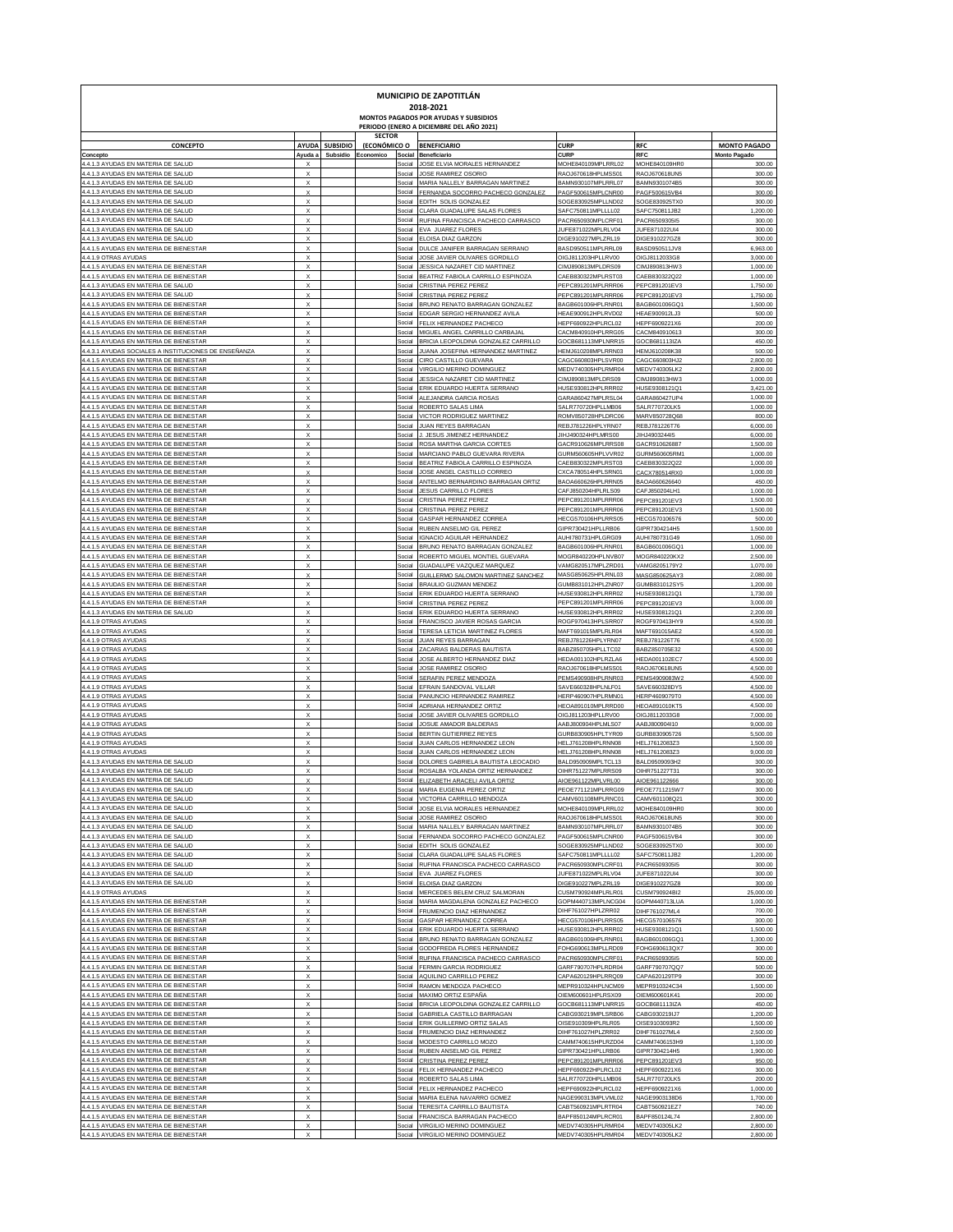| MUNICIPIO DE ZAPOTITLÁN<br>2018-2021                                                           |                                                        |                 |               |                  |                                                                                      |                                          |                                |                                 |  |  |  |  |
|------------------------------------------------------------------------------------------------|--------------------------------------------------------|-----------------|---------------|------------------|--------------------------------------------------------------------------------------|------------------------------------------|--------------------------------|---------------------------------|--|--|--|--|
|                                                                                                |                                                        |                 | <b>SECTOR</b> |                  | MONTOS PAGADOS POR AYUDAS Y SUBSIDIOS<br>PERIODO (ENERO A DICIEMBRE DEL AÑO 2021)    |                                          |                                |                                 |  |  |  |  |
| CONCEPTO                                                                                       | <b>AYUDA</b>                                           | <b>SUBSIDIO</b> | (ECONÓMICO O  |                  | <b>BENEFICIARIO</b>                                                                  | <b>CURP</b>                              | <b>RFC</b>                     | <b>MONTO PAGADO</b>             |  |  |  |  |
| Concepto<br>4.4.1.5 AYUDAS EN MATERIA DE BIENESTAR                                             | Ayuda a<br>X                                           | Subsidio        | Economico     | Social<br>Social | Beneficiario<br>FRANCISCA BARRAGAN PACHECO                                           | CURP<br>BAPF850124MPLRCR01               | <b>RFC</b><br>BAPF850124L74    | <b>Monto Pagado</b><br>2,800.00 |  |  |  |  |
| 4.4.1.3 AYUDAS EN MATERIA DE SALUD<br>4.4.1.5 AYUDAS EN MATERIA DE BIENESTAR                   | $\boldsymbol{\mathsf{x}}$                              |                 |               |                  | Social EUGENIO RAMIREZ ROMAN                                                         | RARE720602HPLMMG00                       | RARE720602A98                  | 1,500.00                        |  |  |  |  |
| 4.4.1.5 AYUDAS EN MATERIA DE BIENESTAR                                                         | $\boldsymbol{\mathsf{x}}$<br>$\boldsymbol{\mathsf{x}}$ |                 |               | Social<br>Social | RUBEN ANSELMO GIL PEREZ<br>DOLORES GABRIELA BAUTISTA LEOCADIO                        | GIPR730421HPLLRB06<br>BALD950909MPLTCL13 | GIPR7304214H5<br>BALD9509093H2 | 1,150.00<br>631.00              |  |  |  |  |
| 4.4.1.5 AYUDAS EN MATERIA DE BIENESTAR<br>4.4.1.5 AYUDAS EN MATERIA DE BIENESTAR               | $\boldsymbol{\mathsf{x}}$<br>$\boldsymbol{\mathsf{x}}$ |                 |               | Social<br>Social | MARICARMEN CASTILLO CORTES<br>CRISTINA PEREZ PEREZ                                   | CACM000604MPLSRRA5<br>PEPC891201MPLRRR06 | CACM0006049N6<br>PEPC891201EV3 | 500.00<br>1,500.00              |  |  |  |  |
| 4.4.1.5 AYUDAS EN MATERIA DE BIENESTAR                                                         | $\boldsymbol{\mathsf{x}}$                              |                 |               | Social           | BRUNO RENATO BARRAGAN GONZALEZ                                                       | BAGB601006HPLRNR01                       | BAGB601006GQ1                  | 1,500.00                        |  |  |  |  |
| 4.4.1.5 AYUDAS EN MATERIA DE BIENESTAR<br>4.4.1.3 AYUDAS EN MATERIA DE SALUD                   | $\boldsymbol{\mathsf{x}}$<br>$\boldsymbol{\mathsf{x}}$ |                 |               | Social<br>Social | EUGENIO RAMIREZ ROMAN<br>MIGUEL ABISAI TOSCANO BALDERAS                              | RARE720602HPLMMG00<br>TOBM900423HPLSLG01 | RARE720602A98<br>TOBM900423UR2 | 1,500.00<br>2,000.00            |  |  |  |  |
| 4.4.1.3 AYUDAS EN MATERIA DE SALUD                                                             | $\boldsymbol{\mathsf{x}}$                              |                 |               | Social           | JORGE CASTILLO TOSCANO                                                               | CATJ010423HPLSSRA6                       | CATJ0104236V3                  | 2,000.00                        |  |  |  |  |
| 4.4.1.3 AYUDAS EN MATERIA DE SALUD<br>4.4.1.5 AYUDAS EN MATERIA DE BIENESTAR                   | $\boldsymbol{\mathsf{x}}$<br>$\boldsymbol{\mathsf{x}}$ |                 |               | Social<br>Social | MARIO ALEJANDRO OSORIO GONZALEZ<br>JESSICA NAZARET CID MARTINEZ                      | OOGM980217HPLSNR09<br>CIMJ890813MPLDRS09 | OOGM980217TB8<br>CIMJ890813HW3 | 1,000.00<br>1,000.00            |  |  |  |  |
| 4.4.1.5 AYUDAS EN MATERIA DE BIENESTAR                                                         | $\boldsymbol{\mathsf{x}}$                              |                 |               | Social           | BRUNO RENATO BARRAGAN GONZALEZ                                                       | BAGB601006HPLRNR01                       | BAGB601006GQ1                  | 1,700.00                        |  |  |  |  |
| 4.4.1.5 AYUDAS EN MATERIA DE BIENESTAR<br>4.4.1.5 AYUDAS EN MATERIA DE BIENESTAR               | $\boldsymbol{\mathsf{x}}$<br>$\boldsymbol{\mathsf{x}}$ |                 |               | Social<br>Social | PATRICIA ISABEL SERRANO RIVERA<br>HILARIO HERNANDEZ MARTINEZ                         | SERP690313MPLRVT09<br>HEMH820923HPLRRL06 | SERP690313BA4<br>HEMH820923EJ0 | 2,000.00<br>3,000.00            |  |  |  |  |
| 4.4.1.5 AYUDAS EN MATERIA DE BIENESTAR                                                         | $\boldsymbol{\mathsf{x}}$                              |                 |               | Social           | MARISOL CORTES MARTINEZ                                                              | COMM950811MPLRRR09                       | COMM950811N28                  | 3,400.00                        |  |  |  |  |
| 4.4.1.5 AYUDAS EN MATERIA DE BIENESTAR<br>4.4.1.5 AYUDAS EN MATERIA DE BIENESTAR               | $\boldsymbol{\mathsf{x}}$<br>$\boldsymbol{\mathsf{x}}$ |                 |               | Social<br>Social | RAMON MENDOZA PACHECO<br>HILARIA CASTILLO GARCIA                                     | MEPR910324HPLNCM09<br>CAGH650302MPLSRL09 | MEPR910324C34<br>CAGH650302DG1 | 500.00<br>500.00                |  |  |  |  |
| 4.4.1.5 AYUDAS EN MATERIA DE BIENESTAR                                                         | $\boldsymbol{\mathsf{x}}$                              |                 |               | Social           | ERIK EDUARDO HUERTA SERRANO                                                          | HUSE930812HPLRRR02                       | HUSE9308121Q1                  | 1,300.00                        |  |  |  |  |
| 4.4.1.5 AYUDAS EN MATERIA DE BIENESTAR<br>4.4.1.5 AYUDAS EN MATERIA DE BIENESTAR               | $\boldsymbol{\mathsf{x}}$<br>$\boldsymbol{\mathsf{x}}$ |                 |               | Social<br>Social | VERONICA BALDERAS ARELLANO<br>MARCIANO PABLO GUEVARA RIVERA                          | BAAV860111MPLLRR07<br>GURM560605HPLVVR02 | BAAV860111PK0<br>GURM560605RM1 | 1,200.00<br>1,200.00            |  |  |  |  |
| 4.4.1.5 AYUDAS EN MATERIA DE BIENESTAR                                                         | $\boldsymbol{\mathsf{x}}$                              |                 |               | Social           | ZITA HERNANDEZ BARRAGAN                                                              | HEBZ720427MPLRRT03                       | HEBZ720427788                  | 3,241.00                        |  |  |  |  |
| 4.4.1.9 OTRAS AYUDAS<br>4.4.1.9 OTRAS AYUDAS                                                   | $\boldsymbol{\mathsf{x}}$<br>$\boldsymbol{\mathsf{x}}$ |                 |               | Social<br>Social | JOSUE AMADOR BALDERAS<br>JOSE JAVIER OLIVARES GORDILLO                               | AABJ800904HPLMLS07<br>OIGJ811203HPLLRV00 | AABJ800904I10<br>OIGJ8112033G8 | 9,000.00<br>10,000.00           |  |  |  |  |
| 4.4.1.3 AYUDAS EN MATERIA DE SALUD                                                             | $\boldsymbol{\mathsf{x}}$                              |                 |               | Social           | MARIO LORZA MORALES                                                                  | LOMM910119HPLRRR04                       | LOMM910119LJ4                  | 1,500.00                        |  |  |  |  |
| 4.4.1.5 AYUDAS EN MATERIA DE BIENESTAR<br>4.4.1.5 AYUDAS EN MATERIA DE BIENESTAR               | $\boldsymbol{\mathsf{x}}$<br>$\boldsymbol{\mathsf{x}}$ |                 |               | Social<br>Social | JUAN MENDOZA BARRAGAN<br>EUGENIO RAMIREZ ROMAN                                       | MEBJ741223HPLNRN04<br>RARE720602HPLMMG00 | MEBJ7412233I0<br>RARE720602A98 | 1,200.00<br>800.00              |  |  |  |  |
| 4.4.1.5 AYUDAS EN MATERIA DE BIENESTAR                                                         | $\boldsymbol{\mathsf{x}}$                              |                 |               | Social           | LORENZA IRENE PEREZ ORTIZ                                                            | PEOL550810MPLRRR06                       | PEOL550810U77                  | 800.00                          |  |  |  |  |
| 4.4.1.5 AYUDAS EN MATERIA DE BIENESTAR<br>4.4.1.5 AYUDAS EN MATERIA DE BIENESTAR               | $\boldsymbol{\mathsf{x}}$<br>$\boldsymbol{\mathsf{x}}$ |                 |               | Social           | GODOFREDA FLORES HERNANDEZ<br>Social ERIK EDUARDO HUERTA SERRANO                     | FOHG690613MPLLRD09<br>HUSE930812HPLRRR02 | FOHG690613QX7<br>HUSE9308121Q1 | 300.00<br>2,000.00              |  |  |  |  |
| 4.4.1.5 AYUDAS EN MATERIA DE BIENESTAR                                                         | $\boldsymbol{\mathsf{x}}$                              |                 |               | Social           | ZACARIAS BALDERAS BAUTISTA                                                           | BABZ850705HPLLTC02                       | BABZ850705E32                  | 1,210.00                        |  |  |  |  |
| 4.4.1.5 AYUDAS EN MATERIA DE BIENESTAR<br>4.4.1.5 AYUDAS EN MATERIA DE BIENESTAR               | $\boldsymbol{\mathsf{x}}$<br>$\boldsymbol{\mathsf{x}}$ |                 |               | Social<br>Social | FRANCISCA SOLEDAD FUENTES MENDEZ<br>VIRGILIO MERINO DOMINGUEZ                        | FUMF850220MPLNNR03<br>MEDV740305HPLRMR04 | FUMF85022PJ3<br>MEDV740305LK2  | 2,000.00<br>2,800.00            |  |  |  |  |
| 4.4.1.5 AYUDAS EN MATERIA DE BIENESTAR                                                         | $\boldsymbol{\mathsf{x}}$                              |                 |               | Social           | FRANCISCA BARRAGAN PACHECO                                                           | BAPF850124MPLRCR01                       | BAPF850124L74                  | 2,800.00                        |  |  |  |  |
| 4.4.1.9 OTRAS AYUDAS<br>4.4.1.9 OTRAS AYUDAS                                                   | $\boldsymbol{\mathsf{x}}$<br>$\boldsymbol{\mathsf{x}}$ |                 |               | Social<br>Social | JUAN CARLOS HERNANDEZ LEON<br>TERESA LETICIA MARTINEZ FLORES                         | HELJ761208HPLRNN08<br>MAFT691015MPLRLR04 | HELJ7612083Z3<br>MAFT691015AE2 | 4,500.00<br>4,500.00            |  |  |  |  |
| 4.4.1.9 OTRAS AYUDA!                                                                           | $\boldsymbol{\mathsf{x}}$                              |                 |               | Social           | JUAN REYES BARRAGAN                                                                  | REBJ781226HPLYRN07                       | REBJ781226T76                  | 4,500.00                        |  |  |  |  |
| 4.4.1.9 OTRAS AYUDA!<br>4.4.1.9 OTRAS AYUDA!                                                   | $\boldsymbol{\mathsf{x}}$<br>$\boldsymbol{\mathsf{x}}$ |                 |               | Social           | Social ZACARIAS BALDERAS BAUTISTA<br>JOSE ALBERTO HERNANDEZ DIAZ                     | BABZ850705HPLLTC02<br>HEDA001102HPLRZLA6 | BABZ850705E32<br>HEDA001102EC7 | 4,500.00<br>4,500.00            |  |  |  |  |
| 4.4.1.9 OTRAS AYUDA!                                                                           | $\boldsymbol{\mathsf{x}}$                              |                 |               | Social           | JOSE RAMIREZ OSORIO                                                                  | RAOJ670618HPLMSS01                       | RAOJ670618UN5                  | 4,500.00                        |  |  |  |  |
| 4.4.1.9 OTRAS AYUDA!<br>4.4.1.9 OTRAS AYUDA!                                                   | $\boldsymbol{\mathsf{x}}$<br>$\boldsymbol{\mathsf{x}}$ |                 |               |                  | Social EFRAIN SANDOVAL VILLAR<br>Social SERAFIN PEREZ MENDOZA                        | SAVE660328HPLNLF01<br>PEMS490908HPLRNR03 | SAVE660328DY5<br>PEMS4909083W2 | 4,500.00<br>4,500.00            |  |  |  |  |
| 4.4.1.9 OTRAS AYUDA!                                                                           | $\boldsymbol{\mathsf{x}}$                              |                 |               | Social           | JAVIER CRUZ ESCAMILLA                                                                | CUEJ791014HPLRSV09                       | CUEJ791014DTA                  | 4,500.00                        |  |  |  |  |
| 4.4.1.9 OTRAS AYUDA!<br>4.4.1.9 OTRAS AYUDA!                                                   | $\boldsymbol{\mathsf{x}}$<br>$\boldsymbol{\mathsf{x}}$ |                 |               | Social<br>Social | ADRIANA HERNANDEZ ORTIZ<br>JOSE JAVIER OLIVARES GORDILLO                             | HEOA891010MPLRRD00<br>OIGJ811203HPLLRV00 | HEOA891010KT5<br>OIGJ8112033G8 | 4,500.00<br>10,000.00           |  |  |  |  |
| 4.4.1.9 OTRAS AYUDA!                                                                           | $\boldsymbol{\mathsf{x}}$                              |                 |               |                  | Social BERTIN GUTIERREZ REYES                                                        | GURB830905HPLTYR09                       | GURB830905726                  | 5,500.00                        |  |  |  |  |
| 4.4.1.9 OTRAS AYUDAS<br>4.4.1.9 OTRAS AYUDAS                                                   | $\boldsymbol{\mathsf{x}}$<br>$\boldsymbol{\mathsf{x}}$ |                 |               | Social<br>Social | JOSUE AMADOR BALDERAS<br>JUAN CARLOS HERNANDEZ LEON                                  | AABJ800904HPLMLS07<br>HELJ761208HPLRNN08 | AABJ800904I10<br>HELJ7612083Z3 | 9,000.00<br>9,000.00            |  |  |  |  |
| 4.4.1.9 OTRAS AYUDAS                                                                           | $\boldsymbol{\mathsf{x}}$<br>$\boldsymbol{\mathsf{x}}$ |                 |               | Social           | JUAN CARLOS HERNANDEZ LEON                                                           | HELJ761208HPLRNN08                       | HELJ7612083Z3                  | 1,500.00                        |  |  |  |  |
| 4.4.1.3 AYUDAS EN MATERIA DE SALUD<br>4.4.1.3 AYUDAS EN MATERIA DE SALUD                       | $\boldsymbol{\mathsf{x}}$                              |                 |               | Social           | Social DOLORES GABRIELA BAUTISTA LEOCADIO<br>ROSALBA YOLANDA ORTIZ HERNANDE.         | BALD950909MPLTCL13<br>OIHR751227MPLRRS09 | BALD9509093H2<br>OIHR751227T31 | 300.00<br>300.00                |  |  |  |  |
| 4.4.1.3 AYUDAS EN MATERIA DE SALUD                                                             | $\boldsymbol{\mathsf{x}}$<br>$\boldsymbol{\mathsf{x}}$ |                 |               |                  | Social ELIZABETH ARACELI AVILA ORTIZ                                                 | AIOE961122MPLVRL00                       | AIOE961122666                  | 300.00                          |  |  |  |  |
| 4.4.1.3 AYUDAS EN MATERIA DE SALUD<br>4.4.1.3 AYUDAS EN MATERIA DE SALUD                       | $\boldsymbol{\mathsf{x}}$                              |                 |               | Social           | Social MARIA EUGENIA PEREZ ORTIZ<br>VICTORIA CARRILLO MENDOZA                        | PEOE771121MPLRRG09<br>CAMV601108MPLRNC01 | PEOE7711215W7<br>CAMV601108Q21 | 300.00<br>300.00                |  |  |  |  |
| 4.4.1.3 AYUDAS EN MATERIA DE SALUD<br>4.4.1.3 AYUDAS EN MATERIA DE SALUD                       | $\boldsymbol{\mathsf{x}}$<br>$\boldsymbol{\mathsf{x}}$ |                 |               | Social<br>Social | JOSE ELVIA MORALES HERNANDEZ<br>JOSE RAMIREZ OSORIO                                  | MOHE840109MPLRRL02<br>RAOJ670618HPLMSS01 | MOHE840109HR0<br>RAOJ670618UN5 | 300.00<br>300.00                |  |  |  |  |
| 4.4.1.3 AYUDAS EN MATERIA DE SALUD                                                             | $\boldsymbol{\mathsf{x}}$                              |                 |               | Social           | JOSE RAMIREZ OSORIO                                                                  | RAOJ670618HPLMSS01                       | RAOJ670618UN5                  | 300.00                          |  |  |  |  |
| 4.4.1.3 AYUDAS EN MATERIA DE SALUD<br>4.4.1.3 AYUDAS EN MATERIA DE SALUD                       | $\boldsymbol{\mathsf{x}}$<br>$\boldsymbol{\mathsf{x}}$ |                 |               |                  | Social FERNANDA SOCORRO PACHECO GONZALEZ<br>Social EDITH SOLIS GONZALEZ              | PAGF500615MPLCNR00<br>SOGE830925MPLLND02 | PAGF500615VB4<br>SOGE830925TX0 | 300.00<br>300.00                |  |  |  |  |
| 4.4.1.3 AYUDAS EN MATERIA DE SALUD                                                             | $\boldsymbol{\mathsf{x}}$                              |                 |               | Social           | CLARA GUADALUPE SALAS FLORES                                                         | SAFC750811MPLLLL02                       | SAFC750811JB2                  | 1,200.00                        |  |  |  |  |
| 4.4.1.3 AYUDAS EN MATERIA DE SALUD<br>4.4.1.3 AYUDAS EN MATERIA DE SALUD                       | $\boldsymbol{\mathsf{x}}$<br>$\boldsymbol{\mathsf{x}}$ |                 |               | Social           | RUFINA FRANCISCA PACHECO CARRASCO<br>Social EVA JUAREZ FLORES                        | PACR650930MPLCRF01<br>JUFE871022MPLRLV04 | PACR6509305I5<br>JUFE871022UI4 | 300.00<br>300.00                |  |  |  |  |
| 4.4.1.3 AYUDAS EN MATERIA DE SALUD                                                             | $\boldsymbol{\mathsf{x}}$                              |                 |               |                  | Social ELOISA DIAZ GARZON                                                            | DIGE910227MPLZRL19                       | DIGE910227GZ8                  | 300.00                          |  |  |  |  |
| 4.4.1.5 AYUDAS EN MATERIA DE BIENESTAR<br>4.4.1.5 AYUDAS EN MATERIA DE BIENESTAR               | $\boldsymbol{\mathsf{x}}$<br>X                         |                 |               | Social<br>Social | BERTIN GUTIERREZ REYES<br>MARIA DEL ROSARIO SALAS CARRILLO                           | GURB830905HPLTYR09<br>SACR631007MPLLRS00 | GURB830905726<br>SACR631007TV1 | 5,500.00<br>1,000.00            |  |  |  |  |
| 4.4.1.5 AYUDAS EN MATERIA DE BIENESTAR                                                         | X                                                      |                 |               |                  | Social FERMIN GARCIA RODRIGUEZ                                                       | GARF790707HPLRDR04                       | GARF790707QQ7                  | 3,697.00                        |  |  |  |  |
| 14.4.1.5 AYUDAS EN MATERIA DE BIENESTA<br>4.4.1.5 AYUDAS EN MATERIA DE BIENESTAR               | $\boldsymbol{\mathsf{x}}$                              |                 |               | social           | AQUILINO CARRILI<br>Social EDGAR SERGIO HERNANDEZ AVILA                              | APA620129HPLRRC<br>HEAE900912HPLRVD02    | CAPA6201291P<br>HEAE900912LJ3  | 50.00<br>800.00                 |  |  |  |  |
| 4.4.1.3 AYUDAS EN MATERIA DE SALUD                                                             | $\boldsymbol{\mathsf{x}}$                              |                 |               |                  | Social LUCAS RAFAEL RODRIGUEZ CAMPOS                                                 | ROCL551018HPLDMC02                       | ROCL551018S34                  | 1,050.00                        |  |  |  |  |
| 4.4.1.5 AYUDAS EN MATERIA DE BIENESTAR<br>4.4.1.5 AYUDAS EN MATERIA DE BIENESTAR               | $\boldsymbol{\mathsf{x}}$<br>Х                         |                 |               |                  | Social VERONICA BALDERAS ARELLANO<br>Social BRAULIO GUZMAN MENDEZ                    | BAAV860111MPLLRR07<br>GUMB831012HPLZNR07 | BAAV860111PK0<br>GUMB831012SY5 | 1,000.00<br>700.00              |  |  |  |  |
| 4.4.1.5 AYUDAS EN MATERIA DE BIENESTAR                                                         | Х                                                      |                 |               |                  | Social GUADALUPE VAZQUEZ MARQUEZ                                                     | VAMG820517MPLZRD01                       | VAMG8205179Y2                  | 3,100.00                        |  |  |  |  |
| 4.4.1.5 AYUDAS EN MATERIA DE BIENESTAR<br>4.4.1.5 AYUDAS EN MATERIA DE BIENESTAR               | Х<br>Х                                                 |                 |               |                  | Social BLANCA ADRIANA GIL AGUILAR<br>Social LORENZA IRENE PEREZ ORTIZ                | GIAB970708MPLLGL09<br>PEOL550810MPLRRR06 | GIAB970708BQ4<br>PEOL550810U77 | 4,000.00<br>500.00              |  |  |  |  |
| 4.4.1.9 OTRAS AYUDAS                                                                           | Х                                                      |                 |               |                  | Social EFRAIN SANDOVAL VILLAR                                                        | SAVE660328HPLNLF01                       | SAVE660328DY5                  | 4,500.00                        |  |  |  |  |
| 4.4.1.5 AYUDAS EN MATERIA DE BIENESTAR<br>4.4.1.5 AYUDAS EN MATERIA DE BIENESTAR               | Х<br>Х                                                 |                 |               |                  | Social JESSICA NAZARET CID MARTINEZ<br>Social J. JESUS JIMENEZ HERNANDEZ             | CIMJ890813MPLDRS09<br>JIHJ490324HPLMRS00 | CIMJ890813HW3<br>JIHJ490324415 | 1,000.00<br>6,000.00            |  |  |  |  |
| 4.4.1.5 AYUDAS EN MATERIA DE BIENESTAR                                                         | Х                                                      |                 |               |                  | Social JOSE ANGEL CASTILLO CORREO                                                    | CXCA780514HPLSRN01                       | CACX780514RX0                  | 3,000.00                        |  |  |  |  |
| 4.4.1.5 AYUDAS EN MATERIA DE BIENESTAR<br>4.4.1.5 AYUDAS EN MATERIA DE BIENESTAR               | Х<br>Х                                                 |                 |               |                  | Social BEATRIZ FABIOLA CARRILLO ESPINOZA<br>Social BEATRIZ FABIOLA CARRILLO ESPINOZA | CAEB830322MPLRST03<br>CAEB830322MPLRST03 | CAEB830322Q22<br>CAEB830322Q22 | 1,710.00<br>2,800.00            |  |  |  |  |
| 4.4.1.5 AYUDAS EN MATERIA DE BIENESTAR                                                         | Х                                                      |                 |               |                  | Social VIRGILIO MERINO DOMINGUEZ                                                     | MEDV740305HPLRMR04                       | MEDV740305LK2                  | 2,800.00                        |  |  |  |  |
| 4.4.1.5 AYUDAS EN MATERIA DE BIENESTAR<br>4.4.1.5 AYUDAS EN MATERIA DE BIENESTAR               | Х<br>Х                                                 |                 |               |                  | Social JESSICA NAZARET CID MARTINEZ<br>Social ERIK EDUARDO HUERTA SERRANO            | CIMJ890813MPLDRS09<br>HUSE930812HPLRRR02 | CIMJ890813HW3<br>HUSE9308121Q1 | 1,000.00<br>1,600.00            |  |  |  |  |
| 4.4.1.5 AYUDAS EN MATERIA DE BIENESTAR                                                         | Х                                                      |                 |               |                  | Social FERMIN GARCIA RODRIGUEZ                                                       | GARF790707HPLRDR04<br>CAEB830322MPLRST03 | GARF790707QQ7                  | 1,492.00                        |  |  |  |  |
| 4.4.1.5 AYUDAS EN MATERIA DE BIENESTAR<br>4.4.1.5 AYUDAS EN MATERIA DE BIENESTAR               | Х<br>Х                                                 |                 |               |                  | Social BEATRIZ FABIOLA CARRILLO ESPINOZA<br>Social ROSA MARTHA GARCIA CORTES         | GACR910626MPLRRS08                       | CAEB830322Q22<br>GACR910626887 | 1,400.00<br>2,500.00            |  |  |  |  |
| 4.4.1.5 AYUDAS EN MATERIA DE BIENESTAR<br>4.4.1.5 AYUDAS EN MATERIA DE BIENESTAR               | Х                                                      |                 |               |                  | Social LEONILA HERNANDEZ CASTILLO<br>Social MODESTO CARRILLO MOZO                    | HECL970225MPLRSN06                       | HECL9702259E3                  | 1,300.00                        |  |  |  |  |
| 4.4.1.5 AYUDAS EN MATERIA DE BIENESTAR                                                         | Х<br>Х                                                 |                 |               |                  | Social ANTELMO BERNARDINO BARRAGAN ORTIZ                                             | CAMM740615HPLRZD04<br>BAOA660626HPLRRN05 | CAMM7406153H9<br>BAOA660626640 | 1,700.00<br>450.00              |  |  |  |  |
| 4.4.1.5 AYUDAS EN MATERIA DE BIENESTAR                                                         | Х                                                      |                 |               |                  | Social ELEAZAR ORTIZ MORALES                                                         | OIME830926HPLRRL09                       | OIME8309266U1                  | 1,000.00                        |  |  |  |  |
| 4.4.1.5 AYUDAS EN MATERIA DE BIENESTAR<br>4.4.1.9 OTRAS AYUDAS                                 | Х<br>Х                                                 |                 |               |                  | Social ANTONIA BARRAGAN CARRILLO<br>Social SERAFIN PEREZ MENDOZA                     | BXCA630903MPLRRN08<br>PEMS490908HPLRNR03 | BACA630903573<br>PEMS4909083W2 | 1,000.00<br>4,500.00            |  |  |  |  |
| 4.4.1.9 OTRAS AYUDAS                                                                           | x                                                      |                 |               |                  | Social JOSE RAMIREZ OSORIO                                                           | RAOJ670618HPLMSS01                       | RAOJ670618UN5                  | 4,500.00                        |  |  |  |  |
| 4.4.3.1 AYUDAS SOCIALES A INSTITUCIONES DE ENSEÑANZA<br>4.4.1.5 AYUDAS EN MATERIA DE BIENESTAR | x<br>x                                                 |                 |               |                  | Social MARIO LORZA MORALES<br>Social JUAN CARLOS HERNANDEZ LEON                      | LOMM910119HPLRRR04<br>HELJ761208HPLRNN08 | LOMM910119LJ4<br>HELJ7612083Z3 | 500.00<br>2,500.00              |  |  |  |  |
| 4.4.1.9 OTRAS AYUDAS                                                                           | Х                                                      |                 |               |                  | Social TERESA LETICIA MARTINEZ FLORES                                                | MAFT691015MPLRLR04                       | MAFT691015AE2                  | 4,500.00                        |  |  |  |  |
| 4.4.1.9 OTRAS AYUDAS<br>4.4.1.9 OTRAS AYUDAS                                                   | Х<br>Х                                                 |                 |               |                  | Social FRANCISCO JAVIER ROSAS GARCIA<br>Social JUAN REYES BARRAGAN                   | ROGF970413HPLSRR07<br>REBJ781226HPLYRN07 | ROGF970413HY9<br>REBJ781226T76 | 4,500.00<br>4,500.00            |  |  |  |  |
| 4.4.1.9 OTRAS AYUDAS                                                                           | Х                                                      |                 |               |                  | Social ZACARIAS BALDERAS BAUTISTA                                                    | BABZ850705HPLLTC02                       | BABZ850705E32                  | 4,500.00                        |  |  |  |  |
| 4.4.1.9 OTRAS AYUDAS<br>4.4.1.6 AYUDAS EN MATERIA DE ALIMENTACIÓN                              | Х<br>Х                                                 |                 |               |                  | Social JOSE ALBERTO HERNANDEZ DIAZ<br>Social ERIK EDUARDO HUERTA SERRANO             | HEDA001102HPLRZLA6<br>HUSE930812HPLRRR02 | HEDA001102EC7<br>HUSE9308121Q1 | 4,500.00<br>5,000.00            |  |  |  |  |
| 4.4.1.3 AYUDAS EN MATERIA DE SALUD<br>4.4.1.3 AYUDAS EN MATERIA DE SALUD                       | Х<br>Х                                                 |                 |               |                  | Social JUAN CARLOS RIVERA MENDOZA<br>Social VERONICA BALDERAS ARELLANO               | RIMJ981109HPLVNN04<br>BAAV860111MPLLRR07 | RIMJ981109FS0<br>BAAV860111PK0 | 1,100.00<br>1,200.00            |  |  |  |  |
| 4.4.1.3 AYUDAS EN MATERIA DE SALUD                                                             | х                                                      |                 |               |                  | Social JORGE FLORES OSORIO                                                           | FOOJ880916HPLLSR02                       | FOOJ880916QF8                  | 700.00                          |  |  |  |  |
| 4.4.1.5 AYUDAS EN MATERIA DE BIENESTAR                                                         | $\boldsymbol{\mathsf{x}}$                              |                 |               |                  | Social BRUNO RENATO BARRAGAN GONZALEZ                                                | BAGB601006HPLRNR01                       | BAGB601006GQ1                  | 1,500.00                        |  |  |  |  |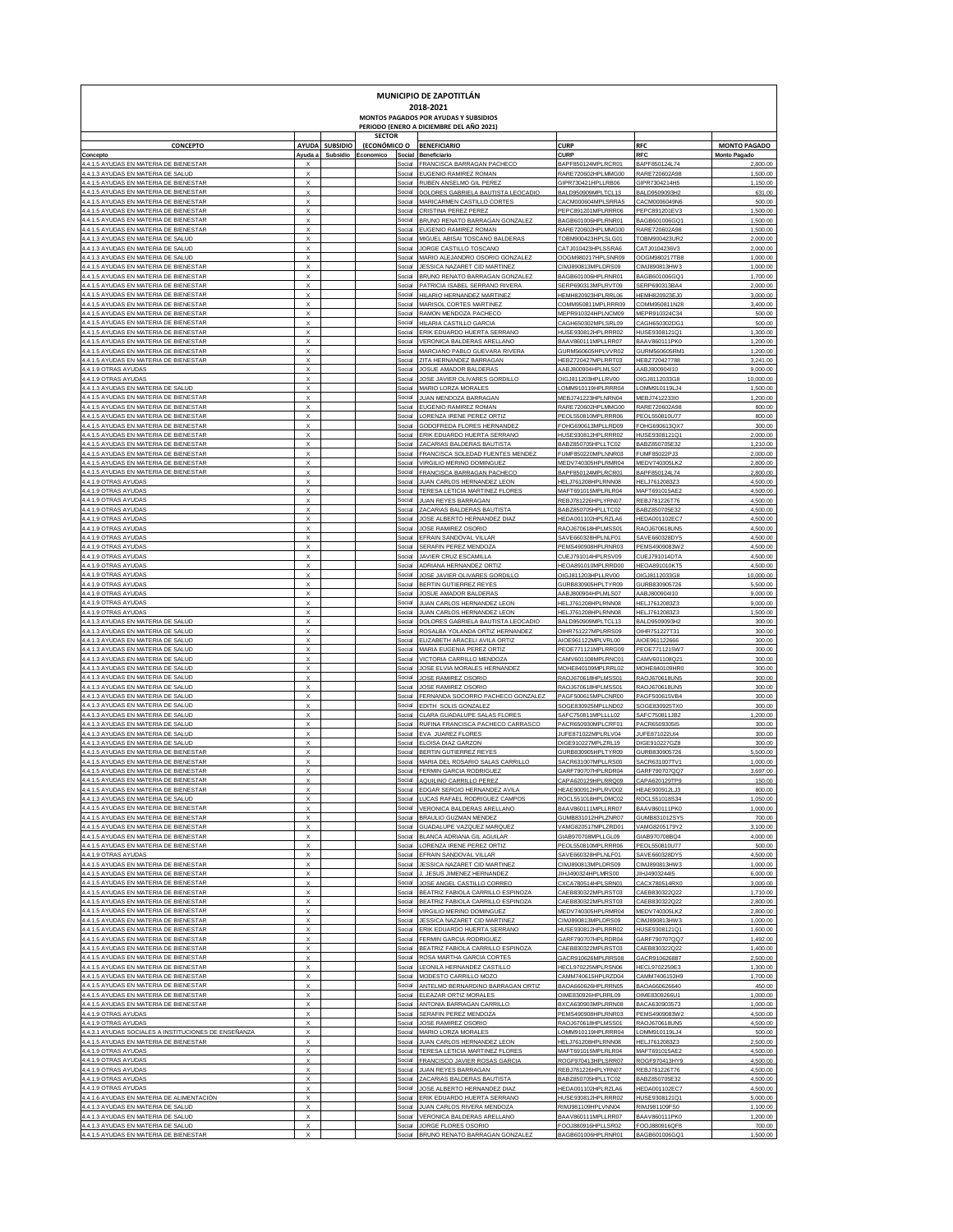| MUNICIPIO DE ZAPOTITLÁN<br>2018-2021<br>MONTOS PAGADOS POR AYUDAS Y SUBSIDIOS<br>PERIODO (ENERO A DICIEMBRE DEL AÑO 2021) |                                                        |                |               |                  |                                                                       |                                          |                                |                                 |  |  |  |  |
|---------------------------------------------------------------------------------------------------------------------------|--------------------------------------------------------|----------------|---------------|------------------|-----------------------------------------------------------------------|------------------------------------------|--------------------------------|---------------------------------|--|--|--|--|
|                                                                                                                           |                                                        |                | <b>SECTOR</b> |                  |                                                                       |                                          |                                |                                 |  |  |  |  |
| <b>CONCEPTO</b>                                                                                                           |                                                        | AYUDA SUBSIDIO | (ECONÓMICO O  |                  | <b>BENEFICIARIO</b>                                                   | <b>CURP</b>                              | <b>RFC</b>                     | <b>MONTO PAGADO</b>             |  |  |  |  |
| Concepto<br>4.4.1.5 AYUDAS EN MATERIA DE BIENESTAR                                                                        | Ayuda a                                                | Subsidio       | Economico     | Social<br>Social | Beneficiario<br><b>IGNACIO AGUILAR HERNANDEZ</b>                      | <b>CURI</b><br>AUHI780731HPLGRG09        | RFC<br>AUHI780731G49           | <b>Monto Pagade</b><br>1,000.00 |  |  |  |  |
| 4.4.1.5 AYUDAS EN MATERIA DE BIENESTAR                                                                                    | $\boldsymbol{\mathsf{x}}$                              |                |               | Social           | GUILLERMO SALOMON MARTINEZ SANCHEZ                                    | MASG850625HPLRNL03                       | MASG850625AY:                  | 1,200.00                        |  |  |  |  |
| 4.4.1.5 AYUDAS EN MATERIA DE BIENESTAR<br>4.4.1.5 AYUDAS EN MATERIA DE BIENESTAR                                          | $\boldsymbol{\mathsf{x}}$<br>$\boldsymbol{\mathsf{x}}$ |                |               | Social<br>Social | CRISTINA PEREZ PEREZ<br>JUAN MENDOZA BARRAGAN                         | PEPC891201MPLRRR06<br>MEBJ741223HPLNRN04 | PEPC891201EV3<br>MEBJ7412233I0 | 1,000.00<br>1,300.00            |  |  |  |  |
| 4.4.1.5 AYUDAS EN MATERIA DE BIENESTAR                                                                                    | $\boldsymbol{\mathsf{x}}$                              |                |               | Social           | JUAN CARLOS RIVERA MENDOZA                                            | RIMJ981109HPLVNN04                       | RIMJ981109FS0                  | 1,585.00                        |  |  |  |  |
| 4.4.1.5 AYUDAS EN MATERIA DE BIENESTAR<br>4.4.1.5 AYUDAS EN MATERIA DE BIENESTAR                                          | $\boldsymbol{\mathsf{x}}$<br>$\boldsymbol{\mathsf{x}}$ |                |               | Social<br>Social | CRISTINA PEREZ PEREZ<br>ALEXANDER LUNA BARCENAS                       | PEPC891201MPLRRR06<br>LUBA950120HPLNRL03 | PEPC891201EV3<br>LUBA950120VE6 | 3,050.00<br>1,300.00            |  |  |  |  |
| 4.4.1.5 AYUDAS EN MATERIA DE BIENESTAR                                                                                    | $\boldsymbol{\mathsf{x}}$                              |                |               | Social           | JAVIER CRUZ ESCAMILLA                                                 | CUEJ791014HPLRSV09                       | CUEJ791014DT/                  | 1,500.00                        |  |  |  |  |
| 4.4.3.1 AYUDAS SOCIALES A INSTITUCIONES DE ENSEÑANZA<br>4.4.1.3 AYUDAS EN MATERIA DE SALUD                                | $\boldsymbol{\mathsf{x}}$<br>$\boldsymbol{\mathsf{x}}$ |                |               | Social<br>Social | JUANA JOSEFINA HERNANDEZ MARTINE<br>MARIA MAGDALENA GONZALEZ PACHECO  | HEMJ610208MPLRRN03<br>GOPM440713MPLNCG04 | HEMJ610208K38<br>GOPM440713LUA | 500.00<br>800.00                |  |  |  |  |
| 4.4.1.5 AYUDAS EN MATERIA DE BIENESTAR                                                                                    | $\boldsymbol{\mathsf{x}}$                              |                |               | Social           | GODOFREDA FLORES HERNANDEZ                                            | FOHG690613MPLLRD09                       | FOHG690613QX7                  | 200.00                          |  |  |  |  |
| 4.4.1.5 AYUDAS EN MATERIA DE BIENESTAR                                                                                    | $\boldsymbol{\mathsf{x}}$                              |                |               | Social           | JAVIER CRUZ ESCAMILLA                                                 | CUEJ791014HPLRSV09                       | CUEJ791014DT/                  | 400.00                          |  |  |  |  |
| 4.4.1.5 AYUDAS EN MATERIA DE BIENESTAR<br>4.4.1.9 OTRAS AYUDAS                                                            | $\boldsymbol{\mathsf{x}}$<br>$\boldsymbol{\mathsf{x}}$ |                |               | Social<br>Social | JESSICA NAZARET CID MARTINEZ<br>JOSE JAVIER OLIVARES GORDILLO         | CIMJ890813MPLDRS09<br>OIGJ811203HPLLRV00 | CIMJ890813HW3<br>OIGJ8112033G8 | 1,000.00<br>10,000.00           |  |  |  |  |
| 4.4.1.9 OTRAS AYUDAS                                                                                                      | $\boldsymbol{\mathsf{x}}$                              |                |               | Social           | JOSUE AMADOR BALDERAS                                                 | AABJ800904HPLMLS07                       | AABJ800904I10                  | 9,000.00                        |  |  |  |  |
| 4.4.1.9 OTRAS AYUDAS<br>4.4.1.9 OTRAS AYUDAS                                                                              | $\boldsymbol{\mathsf{x}}$<br>$\boldsymbol{\mathsf{x}}$ |                |               | Social<br>Social | FRANCISCO JAVIER ROSAS GARCIA<br>TERESA LETICIA MARTINEZ FLORES       | ROGF970413HPLSRR07<br>MAFT691015MPLRLR04 | ROGF970413HY9<br>MAFT691015AE2 | 4,500.00<br>4,500.00            |  |  |  |  |
| 4.4.1.9 OTRAS AYUDAS                                                                                                      | $\boldsymbol{\mathsf{x}}$                              |                |               | Social           | <b>JUAN REYES BARRAGAM</b>                                            | REBJ781226HPLYRN07                       | REBJ781226T76                  | 4,500.00                        |  |  |  |  |
| 4.4.1.9 OTRAS AYUDAS<br>4.4.1.9 OTRAS AYUDAS                                                                              | $\boldsymbol{\mathsf{x}}$<br>$\boldsymbol{\mathsf{x}}$ |                |               | Social<br>Social | ZACARIAS BALDERAS BAUTISTA<br>JOSE ALBERTO HERNANDEZ DIAZ             | BABZ850705HPLLTC02<br>HEDA001102HPLRZLA6 | BABZ850705E32<br>HEDA001102EC7 | 4,500.00<br>4,500.00            |  |  |  |  |
| 4.4.1.9 OTRAS AYUDAS                                                                                                      | $\boldsymbol{\mathsf{x}}$                              |                |               | Social           | <b>JOSE RAMIREZ OSORIC</b>                                            | RAOJ670618HPLMSS01                       | RAOJ670618UN5                  | 4,500.00                        |  |  |  |  |
| 4.4.1.9 OTRAS AYUDAS                                                                                                      | $\boldsymbol{\mathsf{x}}$                              |                |               | Social           | EFRAIN SANDOVAL VILLAR                                                | SAVE660328HPLNLF01                       | SAVE660328DY5                  | 4,500.00                        |  |  |  |  |
| 4.4.1.9 OTRAS AYUDAS<br>4.4.1.9 OTRAS AYUDAS                                                                              | $\boldsymbol{\mathsf{x}}$<br>$\boldsymbol{\mathsf{x}}$ |                |               | Social<br>Social | SERAFIN PEREZ MENDOZA<br>JAVIER CRUZ ESCAMILLA                        | PEMS490908HPLRNR03<br>CUEJ791014HPLRSV09 | PEMS4909083W2<br>CUEJ791014DT/ | 4,500.00<br>4,500.00            |  |  |  |  |
| 4.4.1.9 OTRAS AYUDAS                                                                                                      | $\boldsymbol{\mathsf{x}}$                              |                |               | Social           | ADRIANA HERNANDEZ ORTIZ                                               | HEOA891010MPLRRD00                       | <b>HEOA891010KT5</b>           | 4,500.00                        |  |  |  |  |
| 4.4.1.9 OTRAS AYUDAS<br>4.4.1.9 OTRAS AYUDAS                                                                              | $\boldsymbol{\mathsf{x}}$<br>$\boldsymbol{\mathsf{x}}$ |                |               | Social<br>Social | JOSE JAVIER OLIVARES GORDILLO<br>JOSUE AMADOR BALDERAS                | OIGJ811203HPLLRV00<br>AABJ800904HPLMLS07 | OIGJ8112033G8<br>AABJ800904I10 | 10,000.00<br>9,000.00           |  |  |  |  |
| 4.4.1.9 OTRAS AYUDAS                                                                                                      | $\boldsymbol{\mathsf{x}}$                              |                |               | Social           | BERTIN GUTIERREZ REYES                                                | GURB830905HPLTYR09                       | GURB830905726                  | 5,500.00                        |  |  |  |  |
| 4.4.1.9 OTRAS AYUDAS                                                                                                      | $\boldsymbol{\mathsf{x}}$                              |                |               | Social           | JUAN CARLOS HERNANDEZ LEON                                            | HELJ761208HPLRNN08                       | HELJ7612083Z3                  | 9,000.00                        |  |  |  |  |
| 4.4.1.9 OTRAS AYUDAS<br>4.4.1.3 AYUDAS EN MATERIA DE SALUD                                                                | $\boldsymbol{\mathsf{x}}$<br>$\boldsymbol{\mathsf{x}}$ |                |               | Social<br>Social | JUAN CARLOS HERNANDEZ LEON<br>DOLORES GABRIELA BAUTISTA LEOCADIO      | HELJ761208HPLRNN08<br>BALD950909MPLTCL13 | HELJ7612083Z3<br>BALD9509093H2 | 1,500.00<br>300.00              |  |  |  |  |
| 4.4.1.3 AYUDAS EN MATERIA DE SALUD                                                                                        | $\boldsymbol{\mathsf{x}}$                              |                |               | Social           | ROSALBA YOLANDA ORTIZ HERNANDEZ                                       | OIHR751227MPLRRS09                       | OIHR751227T31                  | 300.00                          |  |  |  |  |
| 4.4.1.3 AYUDAS EN MATERIA DE SALUD<br>4.4.1.3 AYUDAS EN MATERIA DE SALUD                                                  | $\boldsymbol{\mathsf{x}}$<br>$\boldsymbol{\mathsf{x}}$ |                |               | Social<br>Social | ELIZABETH ARACELI AVILA ORTIZ<br>MARIA EUGENIA PEREZ ORTIZ            | AIOE961122MPLVRL00<br>PEOE771121MPLRRG09 | AIOE961122666<br>PEOE7711215W7 | 300.00<br>300.00                |  |  |  |  |
| 4.4.1.3 AYUDAS EN MATERIA DE SALUD                                                                                        | $\boldsymbol{\mathsf{x}}$                              |                |               | Social           | VICTORIA CARRILLO MENDOZA                                             | CAMV601108MPLRNC01                       | CAMV601108Q21                  | 300.00                          |  |  |  |  |
| 4.4.1.3 AYUDAS EN MATERIA DE SALUD                                                                                        | $\boldsymbol{\mathsf{x}}$                              |                |               | Social           | JOSE ELVIA MORALES HERNANDEZ                                          | MOHE840109MPLRRL02                       | MOHE840109HR0                  | 300.00                          |  |  |  |  |
| 4.4.1.3 AYUDAS EN MATERIA DE SALUD<br>4.4.1.3 AYUDAS EN MATERIA DE SALUD                                                  | $\boldsymbol{\mathsf{x}}$<br>$\boldsymbol{\mathsf{x}}$ |                |               | Social<br>Social | JOSE RAMIREZ OSORIO<br>MARIA NALLELY BARRAGAN MARTINEZ                | RAOJ670618HPLMSS01<br>BAMN930107MPLRRL07 | RAOJ670618UN5<br>BAMN9301074B5 | 300.00<br>300.00                |  |  |  |  |
| 4.4.1.3 AYUDAS EN MATERIA DE SALUD                                                                                        | $\boldsymbol{\mathsf{x}}$                              |                |               | Social           | FERNANDA SOCORRO PACHECO GONZALEZ                                     | PAGF500615MPLCNR00                       | PAGF500615VB4                  | 300.00                          |  |  |  |  |
| 4.4.1.3 AYUDAS EN MATERIA DE SALUD<br>4.4.1.3 AYUDAS EN MATERIA DE SALUD                                                  | $\boldsymbol{\mathsf{x}}$<br>$\boldsymbol{\mathsf{x}}$ |                |               | Social<br>Social | EDITH SOLIS GONZALEZ<br>CLARA GUADALUPE SALAS FLORES                  | SOGE830925MPLLND02<br>SAFC750811MPLLLL02 | SOGE830925TX0<br>SAEC750811JB2 | 300.00<br>1,200.00              |  |  |  |  |
| 4.4.1.3 AYUDAS EN MATERIA DE SALUD                                                                                        | $\boldsymbol{\mathsf{x}}$                              |                |               | Social           | RUFINA FRANCISCA PACHECO CARRASCO                                     | PACR650930MPLCRF01                       | PACR6509305I5                  | 300.00                          |  |  |  |  |
| 4.4.1.3 AYUDAS EN MATERIA DE SALUD                                                                                        | $\boldsymbol{\mathsf{x}}$                              |                |               | Social           | EVA JUAREZ FLORES                                                     | JUFE871022MPLRLV04                       | JUFE871022UI4                  | 300.00                          |  |  |  |  |
| 4.4.1.3 AYUDAS EN MATERIA DE SALUD<br>4.4.1.5 AYUDAS EN MATERIA DE BIENESTAR                                              | $\boldsymbol{\mathsf{x}}$<br>$\boldsymbol{\mathsf{x}}$ |                |               | Social<br>Social | ELOISA DIAZ GARZON<br>ERIK GUILLERMO ORTIZ SALAS                      | DIGE910227MPLZRL19<br>OISE910309HPLRLR05 | DIGE910227GZ8<br>OISE9103093R2 | 300.00<br>4,263.00              |  |  |  |  |
| 4.4.1.5 AYUDAS EN MATERIA DE BIENESTAR                                                                                    | $\boldsymbol{\mathsf{x}}$                              |                |               | Social           | JESSICA NAZARET CID MARTINEZ                                          | CIMJ890813MPLDRS09                       | CIMJ890813HW3                  | 1,000.00                        |  |  |  |  |
| 4.4.1.5 AYUDAS EN MATERIA DE BIENESTAR<br>4.4.1.5 AYUDAS EN MATERIA DE BIENESTAR                                          | $\boldsymbol{\mathsf{x}}$<br>$\boldsymbol{\mathsf{x}}$ |                |               | Social<br>Social | VIRGILIO MERINO DOMINGUEZ<br>FRANCISCA BARRAGAN PACHECO               | MEDV740305HPLRMR04<br>BAPF850124MPLRCR01 | MEDV740305LK2<br>BAPF850124L74 | 2,800.00<br>2,800.00            |  |  |  |  |
| 4.4.1.3 AYUDAS EN MATERIA DE SALUD                                                                                        | $\boldsymbol{\mathsf{x}}$                              |                |               | Social           | CLARA MARQUEZ GARCI/                                                  | MAGC790812MPLRRL08                       | MAGC790812C60                  | 4,700.00                        |  |  |  |  |
| 4.4.1.5 AYUDAS EN MATERIA DE BIENESTAR                                                                                    | $\boldsymbol{\mathsf{x}}$                              |                |               | Social           | TERESITA CARRILLO BAUTISTA                                            | CABT560921MPLRTR04                       | CABT560921EZ7                  | 4,500.00                        |  |  |  |  |
| 4.4.1.5 AYUDAS EN MATERIA DE BIENESTAR<br>4.4.1.5 AYUDAS EN MATERIA DE BIENESTAR                                          | $\boldsymbol{\mathsf{x}}$<br>$\boldsymbol{\mathsf{x}}$ |                |               | Social<br>Social | TERESITA CARRILLO BAUTISTA<br>ROSA MARTHA GARCIA CORTE:               | CABT560921MPLRTR04<br>GACR910626MPLRRS08 | CABT560921EZ7<br>GACR910626887 | 2,000.00<br>3,750.00            |  |  |  |  |
| 4.4.1.5 AYUDAS EN MATERIA DE BIENESTAR                                                                                    | $\boldsymbol{\mathsf{x}}$                              |                |               | Social           | MODESTA ELENA BARRAGAN HUERTA                                         | BAHM580224MPLRRD03                       | BAHM580224AT6                  | 2,500.00                        |  |  |  |  |
| 4.4.1.5 AYUDAS EN MATERIA DE BIENESTAR<br>4.4.1.5 AYUDAS EN MATERIA DE BIENESTAR                                          | $\boldsymbol{\mathsf{x}}$<br>$\boldsymbol{\mathsf{x}}$ |                |               | Social<br>Social | EFRAIN SANDOVAL VILLAR<br>MODESTA ELENA BARRAGAN HUERTA               | SAVE660328HPLNLF01<br>BAHM580224MPLRRD03 | SAVE660328DY5<br>BAHM580224AT6 | 2,400.00<br>1,500.00            |  |  |  |  |
| 4.4.1.5 AYUDAS EN MATERIA DE BIENESTAR                                                                                    | $\boldsymbol{\mathsf{x}}$                              |                |               | Social           | CRISTINA PEREZ PEREZ                                                  | PEPC891201MPLRRR06                       | PEPC891201EV3                  | 400.00                          |  |  |  |  |
| 4.4.1.5 AYUDAS EN MATERIA DE BIENESTAR                                                                                    | $\boldsymbol{\mathsf{x}}$<br>$\boldsymbol{\mathsf{x}}$ |                |               | Social           | BRUNO RENATO BARRAGAN GONZALEZ                                        | BAGB601006HPLRNR01                       | BAGB601006GQ1                  | 1,600.00                        |  |  |  |  |
| 4.4.1.5 AYUDAS EN MATERIA DE BIENESTAR<br>4.4.1.5 AYUDAS EN MATERIA DE BIENESTAR                                          | $\boldsymbol{\mathsf{x}}$                              |                |               | Social<br>Social | ROSA MARTHA GARCIA CORTES<br>BRUNO RENATO BARRAGAN GONZALEZ           | GACR910626MPLRRS08<br>BAGB601006HPLRNR01 | GACR910626887<br>BAGB601006GQ1 | 2,500.00<br>1,600.00            |  |  |  |  |
| 4.4.1.5 AYUDAS EN MATERIA DE BIENESTAR                                                                                    | $\boldsymbol{\mathsf{x}}$                              |                |               | Social           | JUAN MENDOZA BARRAGAN                                                 | MEBJ741223HPLNRN04                       | MEBJ7412233I0                  | 1,000.00                        |  |  |  |  |
| 4.4.1.5 AYUDAS EN MATERIA DE BIENESTAR<br>4.4.1.5 AYUDAS EN MATERIA DE BIENESTAR                                          | $\boldsymbol{\mathsf{x}}$<br>$\boldsymbol{\mathsf{x}}$ |                |               | Social<br>Social | JOSE JAVIER OLIVARES GORDILLO<br>MARCIANO PABLO GUEVARA RIVERA        | OIGJ811203HPLLRV00<br>GURM560605HPLVVR02 | OIGJ8112033G8<br>GURM560605RM1 | 2,000.00<br>1,200.00            |  |  |  |  |
| 4.4.1.5 AYUDAS EN MATERIA DE BIENESTAR                                                                                    | $\boldsymbol{\mathsf{x}}$                              |                |               | Social           | BRAULIO GUZMAN MENDEZ                                                 | GUMB831012HPLZNR07                       | GUMB831012SY5                  | 2,000.00                        |  |  |  |  |
| 4.4.1.5 AYUDAS EN MATERIA DE BIENESTAR<br>4.4.1.5 AYUDAS EN MATERIA DE BIENESTAR                                          | $\boldsymbol{\mathsf{x}}$<br>$\boldsymbol{\mathsf{x}}$ |                |               | Social<br>Social | <b>INTELMO BERNARDINO BARRAGAN ORTIZ</b><br>REY DAVID BARRAGAN HUERTA | BAOA660626HPLRRN05<br>BAHD770807HPLRRV03 | BAOA660626640<br>BAHR7709078V4 | 2,000.00<br>2,100.00            |  |  |  |  |
| 4.4.1.5 AYUDAS EN MATERIA DE BIENESTAR                                                                                    | х                                                      |                |               | Social           | JOSEFINA HILDA SIBAJA FERRER                                          | SIFJ610720MPLBRS05                       | SIFJ6107205B1                  | 1,500.00                        |  |  |  |  |
| <b>A 1 5 AVIIDAS EN MATERIA D</b>                                                                                         |                                                        |                |               |                  | <b>PRISTINA DED</b>                                                   | 012011401000                             |                                | 1.100.00                        |  |  |  |  |
| 4.4.1.5 AYUDAS EN MATERIA DE BIENESTAR<br>4.4.1.5 AYUDAS EN MATERIA DE BIENESTAR                                          | X<br>X                                                 |                |               | Social<br>Social | LUIS SANTIAGO FLORES<br>ERIK EDUARDO HUERTA SERRANO                   | SAFL770202HPLNLS04<br>HUSE930812HPLRRR02 | SAFL770202CK2<br>HUSE9308121Q1 | 1,200.00<br>1,200.00            |  |  |  |  |
| 4.4.1.5 AYUDAS EN MATERIA DE BIENESTAR                                                                                    | X                                                      |                |               | Social           | OTILIO PACHECO TAPIA                                                  | PATO510928HPLCPT05                       | PATO5109284HA                  | 1,000.00                        |  |  |  |  |
| 4.4.1.5 AYUDAS EN MATERIA DE BIENESTAR<br>4.4.1.5 AYUDAS EN MATERIA DE BIENESTAR                                          | X<br>X                                                 |                |               | Social<br>Social | AQUILINO CARRILLO PEREZ<br>EVA JUAREZ FLORES                          | CAPA620129HPLRRQ09<br>JUFE871022MPLRLV04 | CAPA620129TP9<br>JUFE871022UI4 | 150.00<br>500.00                |  |  |  |  |
| 4.4.1.5 AYUDAS EN MATERIA DE BIENESTAR                                                                                    | X                                                      |                |               | Social           | BRUNO RENATO BARRAGAN GONZALEZ                                        | BAGB601006HPLRNR01                       | BAGB601006GQ1                  | 1,000.00                        |  |  |  |  |
| 4.4.1.5 AYUDAS EN MATERIA DE BIENESTAR                                                                                    | X<br>X                                                 |                |               | Social           | CRISTINA PEREZ PEREZ                                                  | PEPC891201MPLRRR06                       | PEPC891201EV3<br>MEBJ7412233I0 | 1,000.00                        |  |  |  |  |
| 4.4.1.5 AYUDAS EN MATERIA DE BIENESTAR<br>4.4.1.9 OTRAS AYUDAS                                                            | X                                                      |                |               | Social<br>Social | JUAN MENDOZA BARRAGAN<br>MERCEDES BELEM CRUZ SALMORAN                 | MEBJ741223HPLNRN04<br>CUSM790924MPLRLR01 | CUSM790924BI2                  | 784.00<br>25,000.00             |  |  |  |  |
| 4.4.1.5 AYUDAS EN MATERIA DE BIENESTAR                                                                                    | X                                                      |                |               | Social           | MARIA DEL REFUGIOMARTINEZ MENDOZA                                     | MAMR500704MPLRNF08                       | MAMR5007046J2                  | 1,500.00                        |  |  |  |  |
| 4.4.1.5 AYUDAS EN MATERIA DE BIENESTAR<br>4.4.1.5 AYUDAS EN MATERIA DE BIENESTAR                                          | X<br>X                                                 |                |               | Social<br>Social | JUAN MENDOZA BARRAGAN<br>CRISTINA PEREZ PEREZ                         | MEBJ741223HPLNRN04<br>PEPC891201MPLRRR06 | MEBJ7412233I0<br>PEPC891201EV3 | 1,729.00<br>1,500.00            |  |  |  |  |
| 4.4.1.5 AYUDAS EN MATERIA DE BIENESTAR                                                                                    | X                                                      |                |               | Social           | ANTELMO BERNARDINO BARRAGAN ORTIZ                                     | BAOA660626HPLRRN05                       | BAOA660626640                  | 450.00                          |  |  |  |  |
| 4.4.1.5 AYUDAS EN MATERIA DE BIENESTAR<br>4.4.1.5 AYUDAS EN MATERIA DE BIENESTAR                                          | X<br>X                                                 |                |               | Social<br>Social | ERIK EDUARDO HUERTA SERRANO<br>FAVIOLA BRAVO CORTES                   | HUSE930812HPLRRR02<br>BACF850622MPLRRV02 | HUSE9308121Q1<br>BACF850622DW9 | 1,900.00<br>1,400.00            |  |  |  |  |
| 4.4.1.5 AYUDAS EN MATERIA DE BIENESTAR                                                                                    | X                                                      |                |               | Social           | JESSICA NAZARET CID MARTINEZ                                          | CIMJ890813MPLDRS09                       | CIMJ890813HW3                  | 1,000.00                        |  |  |  |  |
| 4.4.1.5 AYUDAS EN MATERIA DE BIENESTAR                                                                                    | X                                                      |                |               | Social           | FRANCISCA BARRAGAN PACHECO                                            | BAPF850124MPLRCR01                       | BAPF850124L74                  | 2,800.00                        |  |  |  |  |
| 4.4.1.5 AYUDAS EN MATERIA DE BIENESTAR<br>4.4.1.9 OTRAS AYUDAS                                                            | X<br>X                                                 |                |               | Social<br>Social | VIRGILIO MERINO DOMINGUEZ<br>JUAN CARLOS HERNANDEZ LEON               | MEDV740305HPLRMR04<br>HELJ761208HPLRNN08 | MEDV740305LK2<br>HELL7612083Z3 | 1,700.00<br>9,000.00            |  |  |  |  |
| 4.4.1.9 OTRAS AYUDAS                                                                                                      | X                                                      |                |               | Social           | JOSE RAMIREZ OSORIO                                                   | RAOJ670618HPLMSS01                       | RAOJ670618UN5                  | 4,500.00                        |  |  |  |  |
| 4.4.1.5 AYUDAS EN MATERIA DE BIENESTAR<br>4.4.1.5 AYUDAS EN MATERIA DE BIENESTAR                                          | X<br>X                                                 |                |               | Social<br>Social | JUANA JOSEFINA HERNANDEZ MARTINEZ<br>JORGE FLORES OSORIO              | HEMJ610208MPLRRN03<br>FOOJ880916HPLLSR02 | HEMJ610208K38<br>FOOJ880916QF8 | 500.00<br>900.00                |  |  |  |  |
| 4.4.1.5 AYUDAS EN MATERIA DE BIENESTAR                                                                                    | X                                                      |                |               | Social           | <b>ISRAEL MARQUEZ SALAS</b>                                           | MASI900709HPLRLS01                       | MASI790709C79                  | 1,500.00                        |  |  |  |  |
| 4.4.1.5 AYUDAS EN MATERIA DE BIENESTAR                                                                                    | X                                                      |                |               | Social           | ELIZABETH ARACELI AVILA ORTIZ                                         | AIOE961122MPLVRL00                       | AIOE961122666                  | 2,000.00                        |  |  |  |  |
| 4.4.1.5 AYUDAS EN MATERIA DE BIENESTAR<br>4.4.1.5 AYUDAS EN MATERIA DE BIENESTAR                                          | X<br>X                                                 |                |               | Social<br>Social | MARCIANO PABLO GUEVARA RIVERA<br>VERONICA BALDERAS ARELLANO           | GURM560605HPLVVR02<br>BAAV860111MPLLRR07 | GURM560605RM1<br>BAAV860111PK0 | 1,200.00<br>1,200.00            |  |  |  |  |
| 4.4.1.5 AYUDAS EN MATERIA DE BIENESTAR                                                                                    | X                                                      |                |               | Social           | REINA RODRIGUEZ MACEDAS                                               | ROMR870907MPLDCN08                       | ROMR8709074D7                  | 2,000.00                        |  |  |  |  |
| 4.4.1.5 AYUDAS EN MATERIA DE BIENESTAR                                                                                    | X<br>X                                                 |                |               | Social           | RUBEN ANSELMO GIL PEREZ                                               | GIPR730421HPLLRB06                       | GIPR7304214H5                  | 800.00                          |  |  |  |  |
| 4.4.1.5 AYUDAS EN MATERIA DE BIENESTAR<br>4.4.1.5 AYUDAS EN MATERIA DE BIENESTAR                                          | X                                                      |                |               | Social<br>Social | FELIPA ORTIZ ESCOBAR<br>ANTONIA HERNANDEZ SALAS                       | OIEF800526MPLRSL01<br>HESA710118MPLRLN01 | OIEF800526PI5<br>HESA710118EY0 | 900.00<br>2,000.00              |  |  |  |  |
| 4.4.1.9 OTRAS AYUDAS                                                                                                      | X                                                      |                |               | Social           | JOSE JAVIER OLIVARES GORDILLO                                         | OIGJ811203HPLLRV00                       | OIGJ8112033G8                  | 10,000.00                       |  |  |  |  |
| 4.4.1.9 OTRAS AYUDAS<br>4.4.1.9 OTRAS AYUDAS                                                                              | X<br>X                                                 |                |               | Social<br>Social | FRANCISCO JAVIER ROSAS GARCIA<br>ZACARIAS BALDERAS BAUTISTA           | ROGF970413HPLSRR07<br>BABZ850705HPLLTC02 | ROGF970413HY9<br>BABZ850705E32 | 4,500.00<br>4,500.00            |  |  |  |  |
| 4.4.1.9 OTRAS AYUDAS                                                                                                      | X                                                      |                |               | Social           | JOSE ALBERTO HERNANDEZ DIAZ                                           | HEDA001102HPLRZLA6                       | HEDA001102EC7                  | 4,500.00                        |  |  |  |  |
| 4.4.1.9 OTRAS AYUDAS<br>4.4.1.5 AYUDAS EN MATERIA DE BIENESTAR                                                            | X<br>X                                                 |                |               | Social<br>Social | TERESA LETICIA MARTINEZ FLORES<br>FREDI VICENTE RIOS ORTIZ            | MAFT691015MPLRLR04<br>RIOF700808HPLRAD25 | MAFT691015AE2<br>RIOF7008083A0 | 4,500.00<br>3,600.00            |  |  |  |  |
| 4.4.1.9 OTRAS AYUDAS                                                                                                      | X                                                      |                |               | Social           | JOSE JAVIER OLIVARES GORDILLO                                         | OIGJ811203HPLLRV00                       | OIGJ8112033G8                  | 2,000.00                        |  |  |  |  |
| 4.4.1.9 OTRAS AYUDAS                                                                                                      | X                                                      |                |               | Social           | JOSE JAVIER OLIVARES GORDILLO                                         | OIGJ811203HPLLRV00                       | OIGJ8112033G8                  | 8,000.00                        |  |  |  |  |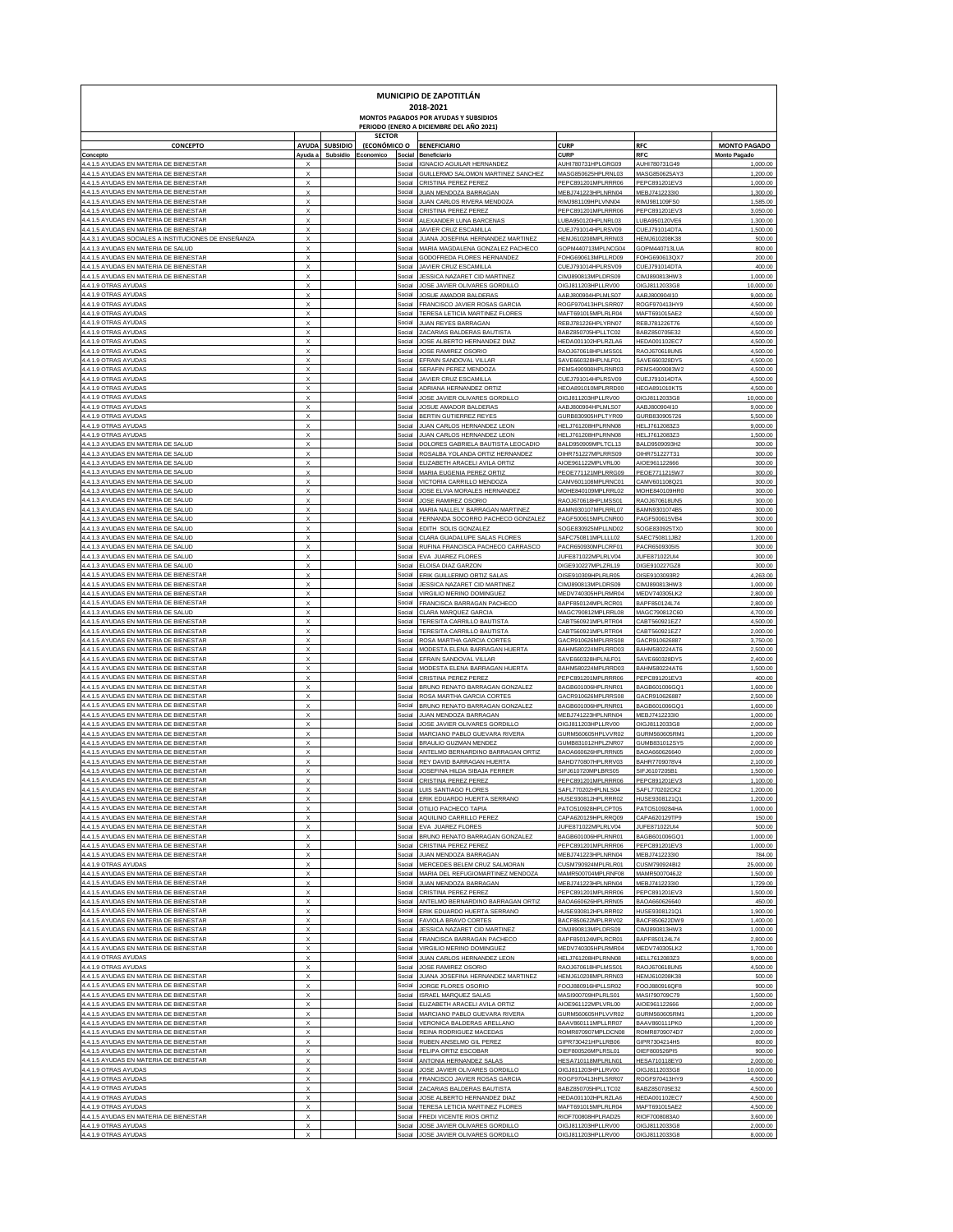| <b>MUNICIPIO DE ZAPOTITLÁN</b><br>2018-2021                                                           |                                                        |                 |                               |                  |                                                                                   |                                          |                                |                       |  |  |  |  |
|-------------------------------------------------------------------------------------------------------|--------------------------------------------------------|-----------------|-------------------------------|------------------|-----------------------------------------------------------------------------------|------------------------------------------|--------------------------------|-----------------------|--|--|--|--|
|                                                                                                       |                                                        |                 |                               |                  | MONTOS PAGADOS POR AYUDAS Y SUBSIDIOS<br>PERIODO (ENERO A DICIEMBRE DEL AÑO 2021) |                                          |                                |                       |  |  |  |  |
| <b>CONCEPTO</b>                                                                                       | <b>AYUDA</b>                                           | <b>SUBSIDIO</b> | <b>SECTOR</b><br>(ECONÓMICO O |                  | <b>BENEFICIARIO</b>                                                               | <b>CURP</b>                              | <b>RFC</b>                     | <b>MONTO PAGADO</b>   |  |  |  |  |
| Concepto<br>4.4.1.9 OTRAS AYUDAS                                                                      | Ayuda a                                                | Subsidio        | Economico                     | Social<br>Social | Beneficiario<br>JOSUE AMADOR BALDERAS                                             | CURF<br>AABJ800904HPLMLS07               | <b>RFC</b>                     | <b>Monto Pagad</b>    |  |  |  |  |
| 4.4.1.9 OTRAS AYUDAS                                                                                  | X<br>$\boldsymbol{\mathsf{x}}$                         |                 |                               | Social           | BERTIN GUTIERREZ REYES                                                            | GURB830905HPLTYR09                       | AABJ800904110<br>GURB830905726 | 9,000.00<br>5,500.00  |  |  |  |  |
| 4.4.1.9 OTRAS AYUDAS                                                                                  | $\boldsymbol{\mathsf{x}}$                              |                 |                               | Social           | JUAN CARLOS HERNANDEZ LEON                                                        | HELJ761208HPLRNN08                       | HELJ7612083Z3                  | 9,000.00              |  |  |  |  |
| 4.4.1.9 OTRAS AYUDAS<br>4.4.1.9 OTRAS AYUDAS                                                          | $\boldsymbol{\mathsf{x}}$<br>$\boldsymbol{\mathsf{x}}$ |                 |                               | Social<br>Social | JUAN CARLOS HERNANDEZ LEON<br>FRANCISCO JAVIER ROSAS GARCIA                       | HELJ761208HPLRNN08<br>ROGF970413HPLSRR07 | HELJ7612083Z3<br>ROGF970413HY9 | 1,500.00<br>4,500.00  |  |  |  |  |
| 4.4.1.9 OTRAS AYUDAS                                                                                  | $\boldsymbol{\mathsf{x}}$                              |                 |                               | Social           | TERESA LETICIA MARTINEZ FLORES                                                    | MAFT691015MPLRLR04                       | MAFT691015AE2                  | 4,500.00              |  |  |  |  |
| 4.4.1.9 OTRAS AYUDAS<br>4.4.1.9 OTRAS AYUDAS                                                          | $\boldsymbol{\mathsf{x}}$<br>$\boldsymbol{\mathsf{x}}$ |                 |                               | Social<br>Social | BENITO CRUZ SANCHEZ<br>JOSE RAMIREZ OSORIO                                        | CUSB950116HPLRNN07<br>RAOJ670618HPLMSS01 | CUSB950116J4A<br>RAOJ670618UN5 | 4,500.00<br>4,500.00  |  |  |  |  |
| 4.4.1.9 OTRAS AYUDAS                                                                                  | $\boldsymbol{\mathsf{x}}$                              |                 |                               | Social           | SERAFIN PEREZ MENDOZA                                                             | PEMS490908HPLRNR03                       | PEMS4909083W2                  | 4,500.00              |  |  |  |  |
| 4.4.1.9 OTRAS AYUDAS<br>4.4.1.9 OTRAS AYUDAS                                                          | $\boldsymbol{\mathsf{x}}$<br>$\boldsymbol{\mathsf{x}}$ |                 |                               | Social<br>Social | EFRAIN SANDOVAL VILLAR<br>ZACARIAS BALDERAS BAUTISTA                              | SAVE660328HPLNLF01<br>BABZ850705HPLLTC02 | SAVE660328DY5<br>BABZ850705E32 | 4,500.00<br>4,500.00  |  |  |  |  |
| 4.4.1.9 OTRAS AYUDAS                                                                                  | $\boldsymbol{\mathsf{x}}$                              |                 |                               | Social           | JOSE ALBERTO HERNANDEZ DIAZ                                                       | HEDA001102HPLRZLA6                       | HEDA001102EC7                  | 4,500.00              |  |  |  |  |
| 4.4.1.9 OTRAS AYUDAS<br>4.4.1.9 OTRAS AYUDAS                                                          | $\boldsymbol{\mathsf{x}}$<br>$\boldsymbol{\mathsf{x}}$ |                 |                               | Social<br>Social | JAVIER CRUZ ESCAMILLA<br>ADRIANA HERNANDEZ ORTIZ                                  | CUEJ791014HPLRSV09<br>HEOA891010MPLRRD00 | CUEJ791014DTA<br>HEOA891010KT5 | 4,500.00<br>4,500.00  |  |  |  |  |
| 4.4.1.3 AYUDAS EN MATERIA DE SALUD                                                                    | $\boldsymbol{\mathsf{x}}$                              |                 |                               | Social           | DOLORES GABRIELA BAUTISTA LEOCADIO                                                | BALD950909MPLTCL13                       | BALD9509093H2                  | 300.00                |  |  |  |  |
| 4.4.1.3 AYUDAS EN MATERIA DE SALUD<br>4.4.1.3 AYUDAS EN MATERIA DE SALUD                              | $\boldsymbol{\mathsf{x}}$<br>$\boldsymbol{\mathsf{x}}$ |                 |                               | Social<br>Social | ROSALBA YOLANDA ORTIZ HERNANDEZ                                                   | OIHR751227MPLRRS09                       | OIHR751227T31                  | 300.00                |  |  |  |  |
| 4.4.1.3 AYUDAS EN MATERIA DE SALUD                                                                    | $\boldsymbol{\mathsf{x}}$                              |                 |                               | Social           | ELIZABETH ARACELI AVILA ORTIZ<br>MARIA EUGENIA PEREZ ORTIZ                        | AIOE961122MPLVRL00<br>PEOE771121MPLRRG09 | AIOE961122666<br>PEOE7711215W7 | 300.00<br>300.00      |  |  |  |  |
| 4.4.1.3 AYUDAS EN MATERIA DE SALUD                                                                    | $\boldsymbol{\mathsf{x}}$                              |                 |                               | Social           | VICTORIA CARRILLO MENDOZA                                                         | CAMV601108MPLRNC01                       | CAMV601108Q21                  | 300.00                |  |  |  |  |
| 4.4.1.3 AYUDAS EN MATERIA DE SALUD<br>4.4.1.3 AYUDAS EN MATERIA DE SALUD                              | $\boldsymbol{\mathsf{x}}$<br>$\boldsymbol{\mathsf{x}}$ |                 |                               | Social<br>Social | JOSE ELVIA MORALES HERNANDEZ<br>JOSE RAMIREZ OSORIO                               | MOHE840109MPLRRL02<br>RAOJ670618HPLMSS01 | MOHE840109HR0<br>RAOJ670618UN5 | 300.00<br>300.00      |  |  |  |  |
| 4.4.1.3 AYUDAS EN MATERIA DE SALUD                                                                    | $\boldsymbol{\mathsf{x}}$                              |                 |                               | Social           | MARIA NALLELY BARRAGAN MARTINEZ                                                   | BAMN930107MPLRRL07                       | BAMN9301074B5                  | 300.00                |  |  |  |  |
| 4.4.1.3 AYUDAS EN MATERIA DE SALUD<br>4.4.1.3 AYUDAS EN MATERIA DE SALUD                              | $\boldsymbol{\mathsf{x}}$<br>$\boldsymbol{\mathsf{x}}$ |                 |                               | Social<br>Social | FERNANDA SOCORRO PACHECO GONZALEZ<br>EDITH SOLIS GONZALEZ                         | PAGF500615MPLCNR00<br>SOGE830925MPLLND02 | PAGF500615VB4<br>SOGE830925TX0 | 300.00<br>300.00      |  |  |  |  |
| 4.4.1.3 AYUDAS EN MATERIA DE SALUD                                                                    | $\boldsymbol{\mathsf{x}}$                              |                 |                               | Social           | CLARA GUADALUPE SALAS FLORE!                                                      | SAFC750811MPLLLL02                       | SAFC750811JB2                  | 1,200.00              |  |  |  |  |
| 4.4.1.3 AYUDAS EN MATERIA DE SALUD<br>4.4.1.3 AYUDAS EN MATERIA DE SALUD                              | $\boldsymbol{\mathsf{x}}$<br>$\boldsymbol{\mathsf{x}}$ |                 |                               | Social<br>Social | RUFINA FRANCISCA PACHECO CARRASCO<br>EVA JUAREZ FLORES                            | PACR650930MPLCRF01<br>JUFE871022MPLRLV04 | PACR6509305I5<br>JUFE871022UI4 | 300.00<br>300.00      |  |  |  |  |
| 4.4.1.3 AYUDAS EN MATERIA DE SALUD                                                                    | $\boldsymbol{\mathsf{x}}$                              |                 |                               | Social           | ELOISA DIAZ GARZON                                                                | DIGE910227MPLZRL19                       | DIGE910227GZ8                  | 300.00                |  |  |  |  |
| 4.4.1.3 AYUDAS EN MATERIA DE SALUD<br>4.4.1.9 OTRAS AYUDAS                                            | $\boldsymbol{\mathsf{x}}$<br>$\boldsymbol{\mathsf{x}}$ |                 |                               | Social<br>Social | MARICEL AVILA HERNANDEZ<br>MERCEDES BELEM CRUZ SALMORAN                           | AIHM840322MPLVRR07<br>CUSM790924MPLRLR01 | AIHM840322NN4<br>CUSM790924BI2 | 300.00<br>25,000.00   |  |  |  |  |
| 4.4.1.5 AYUDAS EN MATERIA DE BIENESTAR                                                                | $\boldsymbol{\mathsf{x}}$                              |                 |                               | Social           | MARIA DE LOS ANGELES SILVA HERNANDEZ                                              | SIHA640506MPLLRN05                       | SIHA640506917                  | 2,080.00              |  |  |  |  |
| 4.4.1.5 AYUDAS EN MATERIA DE BIENESTAR                                                                | $\boldsymbol{\mathsf{x}}$                              |                 |                               | Social           | GONZALO JESUS AGUILAR GUEVARA                                                     | AUGG930112HPLGVN02                       | AUGG930112V41                  | 5,500.00              |  |  |  |  |
| 4.4.1.9 OTRAS AYUDAS<br>4.4.1.5 AYUDAS EN MATERIA DE BIENESTAR                                        | $\boldsymbol{\mathsf{x}}$<br>$\boldsymbol{\mathsf{x}}$ |                 |                               | Social<br>Social | FRANCISCA BARRAGAN PACHECO<br>JUANA JOSEFINA HERNANDEZ MARTINEZ                   | BAPF850124MPLRCR01<br>HEMJ610208MPLRRN03 | BAPF850124L74<br>HEMJ610208K38 | 2,800.00<br>500.00    |  |  |  |  |
| 4.4.1.5 AYUDAS EN MATERIA DE BIENESTAR                                                                | $\boldsymbol{\mathsf{x}}$                              |                 |                               | Social           | JORGE FLORES OSORIO                                                               | FOOJ880916HPLLSR02                       | FOOJ880916QF8                  | 900.00                |  |  |  |  |
| 4.4.1.5 AYUDAS EN MATERIA DE BIENESTAR<br>4.4.1.5 AYUDAS EN MATERIA DE BIENESTAR                      | $\boldsymbol{\mathsf{x}}$<br>$\boldsymbol{\mathsf{x}}$ |                 |                               | Social<br>Social | <b>ISRAEL MARQUEZ SALAS</b><br>ELIZABETH ARACELI AVILA ORTIZ                      | MASI790709HPLRLS02<br>AIOE961122MPLVRL00 | MASI790709C79<br>AIOE961122666 | 1,500.00<br>2,000.00  |  |  |  |  |
| 4.4.1.5 AYUDAS EN MATERIA DE BIENESTAR                                                                | $\boldsymbol{\mathsf{x}}$                              |                 |                               | Social           | MARCIANO PABLO GUEVARA RIVERA                                                     | GURM560605HPLVVR02                       | GURM560605RM1                  | 1,200.00              |  |  |  |  |
| 4.4.1.5 AYUDAS EN MATERIA DE BIENESTAR<br>4.4.1.5 AYUDAS EN MATERIA DE BIENESTAR                      | $\boldsymbol{\mathsf{x}}$<br>$\boldsymbol{\mathsf{x}}$ |                 |                               | Social<br>Social | VERONICA BALDERAS ARELLANO<br>REINA RODRIGUEZ MACEDAS                             | BAAV860111MPLLRR07<br>ROMR870907MPLDCN08 | BAAV860111PK0<br>ROMR8709074D7 | 1,200.00<br>2,000.00  |  |  |  |  |
| 4.4.1.5 AYUDAS EN MATERIA DE BIENESTAR                                                                | $\boldsymbol{\mathsf{x}}$                              |                 |                               | Social           | RUBEN ANSELMO GIL PEREZ                                                           | GIPR730421HPLLRB06                       | GIPR7304214H5                  | 800.00                |  |  |  |  |
| 4.4.1.5 AYUDAS EN MATERIA DE BIENESTAR<br>4.4.1.5 AYUDAS EN MATERIA DE BIENESTAR                      | $\boldsymbol{\mathsf{x}}$<br>$\boldsymbol{\mathsf{x}}$ |                 |                               | Social<br>Social | FELIPA ORTIZ ESCOBAR<br>ANTONIA HERNANDEZ SALAS                                   | OIEF800526MPLRSL01<br>HESA710118MPLRLN01 | OIEF800526PI5<br>HESA710118EY0 | 900.00<br>2,000.00    |  |  |  |  |
| 4.4.1.5 AYUDAS EN MATERIA DE BIENESTAR                                                                | $\boldsymbol{\mathsf{x}}$                              |                 |                               | Social           | ANTELMO BERNARDINO BARRAGAN ORTIZ                                                 | BAOA660626HPLRRN05                       | BAOA660626640                  | 450.00                |  |  |  |  |
| 4.4.1.5 AYUDAS EN MATERIA DE BIENESTAR                                                                | $\boldsymbol{\mathsf{x}}$                              |                 |                               | Social           | CRISTINA PEREZ PEREZ                                                              | PEPC891201MPLRRR06                       | PEPC891201EV3                  | 1,700.00              |  |  |  |  |
| 4.4.1.5 AYUDAS EN MATERIA DE BIENESTAR<br>4.4.1.5 AYUDAS EN MATERIA DE BIENESTAR                      | $\boldsymbol{\mathsf{x}}$<br>$\boldsymbol{\mathsf{x}}$ |                 |                               | Social<br>Social | RUBEN ANSELMO GIL PEREZ<br>LUIS SANTIAGO FLORES                                   | GIPR730421HPLLRB06<br>SAFL770202HPLNLS04 | GIPR7304214H5<br>SAFL770202CK2 | 1,096.00<br>750.00    |  |  |  |  |
| 4.4.1.5 AYUDAS EN MATERIA DE BIENESTAR                                                                | $\boldsymbol{\mathsf{x}}$                              |                 |                               | Social           | JESUS ALEJANDRO CARRILLO CARRILLO                                                 | CACJ900420HPLRRS04                       | CACJ900420CI7                  | 650.00                |  |  |  |  |
| 4.4.1.5 AYUDAS EN MATERIA DE BIENESTAR<br>4.4.1.5 AYUDAS EN MATERIA DE BIENESTAR                      | $\boldsymbol{\mathsf{x}}$<br>$\boldsymbol{\mathsf{x}}$ |                 |                               | Social<br>Social | ROSALBA REYES CORTES<br>FELIPA FAUSTA DIAZ CORTES                                 | RECR800830MPLYRS08<br>DICF430918MPLZRL08 | RECR800830LG3<br>DICF430918T64 | 300.00<br>600.00      |  |  |  |  |
| 4.4.1.5 AYUDAS EN MATERIA DE BIENESTAR                                                                | $\boldsymbol{\mathsf{x}}$                              |                 |                               | Social           | EUGENIO RAMIREZ ROMAN                                                             | RARE720602HPLMMG00                       | RARE720602A98                  | 1,800.00              |  |  |  |  |
| 4.4.1.5 AYUDAS EN MATERIA DE BIENESTAR<br>4.4.1.5 AYUDAS EN MATERIA DE BIENESTAR                      | $\boldsymbol{\mathsf{x}}$<br>$\boldsymbol{\mathsf{x}}$ |                 |                               | Social<br>Social | DANIEL CARRILLO CARBAJAI<br>RAMON MENDOZA PACHECO                                 | CACD860811HPLRRN05<br>MEPR910324HPLNCM09 | CACD860811272<br>MEPR910324C34 | 700.00<br>796.00      |  |  |  |  |
| 4.4.1.5 AYUDAS EN MATERIA DE BIENESTAR                                                                | $\boldsymbol{\mathsf{x}}$                              |                 |                               | Social           | SERAFIN PEREZ MENDOZA                                                             | PEMS490908HPLRNR03                       | PEMS4909083W2                  | 4,500.00              |  |  |  |  |
| 4.4.1.7 AYUDAS EN MATERIA DE FORMACIÓN EDUCATIVA Y CULTURAI                                           | $\boldsymbol{\mathsf{x}}$                              |                 |                               | Social           | JOSUE AMADOR BALDERAS                                                             | AABJ800904HPLMLS07                       | AABJ800904110                  | 9,000.00              |  |  |  |  |
| 4.4.1.5 AYUDAS EN MATERIA DE BIENESTAR<br>4.4.1.5 AYUDAS EN MATERIA DE BIENESTAR                      | X<br>$\boldsymbol{\mathsf{x}}$                         |                 |                               | Social<br>Social | JUAN MENDOZA BARRAGAN<br>CRISTINA PEREZ PEREZ                                     | MEBJ741223HPLNRN04<br>PEPC891201MPLRRR06 | MEBJ7412233I0<br>PEPC891201EV3 | 1,367.00<br>1,500.00  |  |  |  |  |
| 4.4.1.5 AYUDAS EN MATERIA DE BIENESTAR                                                                | $\boldsymbol{\mathsf{x}}$                              |                 |                               | Social           | VICTORINO VAZQUEZ HERNANDE2                                                       | VAHV580226HPLZRC00                       | VAHV580226591                  | 2,000.00              |  |  |  |  |
| 4.4.1.5 AYUDAS EN MATERIA DE BIENESTAR<br>4.4.1.5 AYUDAS EN MATERIA DE BIENESTAR                      | $\boldsymbol{\mathsf{x}}$<br>$\boldsymbol{\mathsf{x}}$ |                 |                               | Social<br>Social | BEATRIZ FABIOLA CARRILLO ESPINOZA<br>ANA CECILIA VILLARAUZ CAMARGO                | CAEB830322MPLRST03<br>VICA860212MPLLMN00 | CAEB830322Q22<br>VICA860212585 | 700.00<br>10,673.00   |  |  |  |  |
| 4.4.1.5 AYUDAS EN MATERIA DE BIENESTAR                                                                | $\boldsymbol{\mathsf{x}}$                              |                 |                               | Social           | FREDI VICENTE RIOS ORTIZ                                                          | RIOF700808HPLRAD25                       | RIOF7008083A0                  | 5,760.00              |  |  |  |  |
| 4.4.1.5 AYUDAS EN MATERIA DE BIENESTAR<br>4.4.1.9 OTRAS AYUDAS                                        | $\boldsymbol{\mathsf{x}}$<br>X                         |                 |                               | Social<br>Social | JESSICA NAZARET CID MARTINEZ<br>JOSE JAVIER OLIVARES GORDILLO                     | CIMJ890813MPLDRS09<br>OIGJ811203HPLLRV00 | CIMJ890813HW3<br>DIGJ8112033G8 | 1,000.00<br>15,000.00 |  |  |  |  |
| 4.4.1.5 AYUDAS EN MATERIA DE BIENESTAR                                                                | $\boldsymbol{\mathsf{x}}$                              |                 |                               | Social           | JUANA JOSEFINA HERNANDEZ MARTINEZ                                                 | HEMJ610208MPLRRN03                       | HEMJ610208K38                  | 500.00                |  |  |  |  |
| 4.4.1.5 AYUDAS EN MATERIA DE BIENESTAR<br>4.4.1.5 AYUDAS EN MATERIA DE BIENESTAR                      | $\boldsymbol{\mathsf{x}}$<br>$\boldsymbol{\mathsf{x}}$ |                 |                               | Social<br>Social | ERIK GUILLERMO ORTIZ SALAS<br>GUILLERMO SALOMON MARTINEZ SANCHEZ                  | OISE910309HPLRLR05<br>MASG850625HPLRNL03 | OISE9103093R2<br>MASG850625AY3 | 1,250.00<br>1,000.00  |  |  |  |  |
| 4.4.1.5 AYUDAS EN MATERIA DE                                                                          |                                                        |                 |                               | social           | JAQUELINE PALAFOX<br>SAN I IA!                                                    |                                          |                                |                       |  |  |  |  |
| 4.4.1.5 AYUDAS EN MATERIA DE BIENESTAR                                                                | X<br>$\boldsymbol{\mathsf{x}}$                         |                 |                               |                  | Social BEATRIZ FABIOLA CARRILLO ESPINOZA                                          | CAEB830322MPLRST03                       | CAEB830322Q22                  | 2,000.00              |  |  |  |  |
| 4.4.1.5 AYUDAS EN MATERIA DE BIENESTAR<br>4.4.1.5 AYUDAS EN MATERIA DE BIENESTAR                      | $\boldsymbol{\mathsf{x}}$                              |                 |                               |                  | Social ERIK EDUARDO HUERTA SERRANO<br>Social NOHEMI MORALES CRISTOBAL             | HUSE930812HPLRRR02<br>MOCN950922MPLRRH07 | HUSE9308121Q1<br>MOCN950922UT4 | 2,000.00<br>450.00    |  |  |  |  |
| 4.4.1.5 AYUDAS EN MATERIA DE BIENESTAR                                                                | $\mathsf{x}$                                           |                 |                               |                  | Social EUSEBIA CORTES RAMIREZ                                                     | CORE880814MPLRMS02                       | CORE8808146X4                  | 1,200.00              |  |  |  |  |
| 4.4.1.5 AYUDAS EN MATERIA DE BIENESTAR<br>4.4.1.5 AYUDAS EN MATERIA DE BIENESTAR                      | $\mathsf{x}$<br>$\mathsf{x}$                           |                 |                               |                  | Social VIRGILIO MERINO DOMINGUEZ<br>Social DANIELA ALVAREZ SANCHEZ                | MEDV740305HPLRMR04<br>AASD870909MPLLNN08 | MEDV740305LK2<br>AASD870909E76 | 2,200.00<br>3,000.00  |  |  |  |  |
| 4.4.1.5 AYUDAS EN MATERIA DE BIENESTAR                                                                | $\mathsf X$                                            |                 |                               |                  | Social MARCIANO PABLO GUEVARA RIVERA                                              | GURM560605HPLVVR02                       | GURM560605RM1                  | 1,200.00              |  |  |  |  |
| 4.4.1.5 AYUDAS EN MATERIA DE BIENESTAR<br>4.4.1.7 AYUDAS EN MATERIA DE FORMACIÓN EDUCATIVA Y CULTURAL | $\boldsymbol{\mathsf{x}}$<br>$\boldsymbol{\mathsf{x}}$ |                 |                               |                  | Social BRAULIO GUZMAN MENDEZ<br>Social CAROLINA MAXIMINA PEREZ ROMERO             | GUMB831012HPLZNR07<br>PERC680108MPLRMR09 | GUMB831012SY5<br>PERC6801082L6 | 1,600.00<br>3,000.00  |  |  |  |  |
| 4.4.1.5 AYUDAS EN MATERIA DE BIENESTAR                                                                | $\boldsymbol{\mathsf{x}}$                              |                 |                               |                  | Social GUILLERMO SALOMON MARTINEZ SANCHEZ                                         | MASG850625HPLRNL03                       | MASG850625AY3                  | 1,500.00              |  |  |  |  |
| 4.4.1.5 AYUDAS EN MATERIA DE BIENESTAR<br>4.4.1.5 AYUDAS EN MATERIA DE BIENESTAR                      | $\boldsymbol{\mathsf{x}}$<br>$\boldsymbol{\mathsf{x}}$ |                 |                               |                  | Social JOSE ANGEL CASTILLO CORREO<br>Social JUAN GARCIA URUETA                    | CXCA780514HPLSRN01<br>GAUJ591124HPLRRN00 | CACX780514RX0<br>GAUJ591124JX4 | 1,200.00<br>800.00    |  |  |  |  |
| 4.4.1.5 AYUDAS EN MATERIA DE BIENESTAR                                                                | $\boldsymbol{\mathsf{x}}$                              |                 |                               |                  | Social JESUS ALEJANDRO CARRILLO CARRILLO                                          | CACJ900420HPLRRS04                       | CACJ900420Cl7                  | 650.00                |  |  |  |  |
| 4.4.1.5 AYUDAS EN MATERIA DE BIENESTAR<br>4.4.1.5 AYUDAS EN MATERIA DE BIENESTAR                      | $\mathsf{x}$<br>$\mathsf{x}$                           |                 |                               |                  | Social NOHEMI MORALES CRISTOBAL                                                   | MOCN950922MPLRRH07                       | MOCN950922UT4                  | 300.00                |  |  |  |  |
| 4.4.1.5 AYUDAS EN MATERIA DE BIENESTAR                                                                | $\mathsf{x}$                                           |                 |                               |                  | Social RUBEN ANSELMO GIL PEREZ<br>Social CRISTINA PEREZ PEREZ                     | GIPR730421HPLLRB06<br>PEPC891201MPLRRR06 | GIPR7304214H5<br>PEPC891201EV3 | 1,500.00<br>1,750.00  |  |  |  |  |
| 4.4.1.5 AYUDAS EN MATERIA DE BIENESTAR                                                                | $\mathsf{x}$                                           |                 |                               |                  | Social MARIA DEL ROCIO RIVERA GARCIA                                              | RIGR860411MPLVRC09                       | RIGR860411S6A                  | 1,368.00              |  |  |  |  |
| 4.4.1.5 AYUDAS EN MATERIA DE BIENESTAR<br>4.4.1.5 AYUDAS EN MATERIA DE BIENESTAR                      | $\mathsf{x}$<br>$\mathsf{x}$                           |                 |                               | Social           | Social ERIK EDUARDO HUERTA SERRANO<br>JESSICA NAZARET CID MARTINEZ                | HUSE930812HPLRRR02<br>CIMJ890813MPLDRS09 | HUSE9308121Q1<br>CIMJ890813HW3 | 1,200.00<br>1,000.00  |  |  |  |  |
| 4.4.1.5 AYUDAS EN MATERIA DE BIENESTAR                                                                | $\mathsf{x}$                                           |                 |                               |                  | Social ERIK GUILLERMO ORTIZ SALAS                                                 | OISE910309HPLRLR05                       | OISE9103093R2                  | 1,500.00              |  |  |  |  |
| 4.4.1.5 AYUDAS EN MATERIA DE BIENESTAR<br>4.4.1.5 AYUDAS EN MATERIA DE BIENESTAR                      | $\mathsf{x}$<br>$\mathsf{x}$                           |                 |                               |                  | Social JUAN CARLOS GONZALEZ CRUZ<br>Social CRISTINA PEREZ PEREZ                   | GOCJ971104HPL88418<br>PEPC891201MPLRRR06 | GOCJ971104MW5<br>PEPC891201EV3 | 2,800.00<br>1,094.00  |  |  |  |  |
| 4.4.1.5 AYUDAS EN MATERIA DE BIENESTAR                                                                | $\mathsf{x}$                                           |                 |                               |                  | Social JUAN MENDOZA BARRAGAN                                                      | MEBJ741223HPLNRN04                       | MEBJ7412233I0                  | 1,310.00              |  |  |  |  |
| 4.4.1.5 AYUDAS EN MATERIA DE BIENESTAR                                                                | $\mathsf{x}$                                           |                 |                               |                  | Social GENARO CALIGUA TEHUATLE                                                    | CATG821202HPLLHN08                       | CATG821202CR6                  | 1,300.00              |  |  |  |  |
| 4.4.1.5 AYUDAS EN MATERIA DE BIENESTAR<br>4.4.1.5 AYUDAS EN MATERIA DE BIENESTAR                      | $\mathsf{x}$<br>$\mathsf{x}$                           |                 |                               |                  | Social ROBERTO PEREZ CRUZ<br>Social BENITO CRUZ SANCHEZ                           | PECR780519HPLRRB05<br>CUSB950116HPLRNN07 | PECR780519CG4<br>CUSB950116J4A | 3,000.00<br>4,000.00  |  |  |  |  |
| 4.4.1.5 AYUDAS EN MATERIA DE BIENESTAR                                                                | $\mathsf{x}$                                           |                 |                               |                  | Social LUIS BALDERAS ESQUIBEL                                                     | BAEL830819AU9HPL58D                      | BAEL830819AU9                  | 1,500.00              |  |  |  |  |
| 4.4.1.5 AYUDAS EN MATERIA DE BIENESTAR<br>4.4.1.5 AYUDAS EN MATERIA DE BIENESTAR                      | $\mathsf{x}$<br>$\mathsf{x}$                           |                 |                               |                  | Social ERIK EDUARDO HUERTA SERRANO<br>Social ROSA RIVERA TOSCANO                  | HUSE930812HPLRRR02<br>RITR610830MPLVSS08 | HUSE9308121Q1<br>RITR610830HD5 | 1,400.00<br>1,200.00  |  |  |  |  |
| 4.4.1.5 AYUDAS EN MATERIA DE BIENESTAR                                                                | $\mathsf{x}$                                           |                 |                               |                  | Social CLARA GUADALUPE SALAS FLORES                                               | SAFC750811MPLLLL02                       | SAFC750811JB2                  | 1,000.00              |  |  |  |  |
| 4.4.1.5 AYUDAS EN MATERIA DE BIENESTAR<br>4.4.1.5 AYUDAS EN MATERIA DE BIENESTAR                      | $\mathsf{x}$<br>$\mathsf{x}$                           |                 |                               |                  | Social ZACARIAS BALDERAS BAUTISTA<br>Social JOSE ALBERTO HERNANDEZ DIAZ           | BABZ850705HPLLTC02<br>HEDA001102HPLRZLA6 | BABZ850705E32<br>HEDA001102EC7 | 1,800.00<br>4,500.00  |  |  |  |  |
| 4.4.1.5 AYUDAS EN MATERIA DE BIENESTAR                                                                | $\mathsf{x}$                                           |                 |                               |                  | Social FILIBERTO GARCIA GARCIA                                                    | GAGF780802HPLRRL04                       | GAGF780802PJ4                  | 500.00                |  |  |  |  |
| 4.4.1.5 AYUDAS EN MATERIA DE BIENESTAR                                                                | $\mathsf{x}$                                           |                 |                               |                  | Social BEATRIZ FABIOLA CARRILLO ESPINOZA                                          | CAEB830322MPLRST03                       | CAEB830322Q22                  | 760.00                |  |  |  |  |
| 4.4.1.5 AYUDAS EN MATERIA DE BIENESTAR<br>4.4.1.5 AYUDAS EN MATERIA DE BIENESTAR                      | $\mathsf{x}$<br>$\boldsymbol{\mathsf{x}}$              |                 |                               |                  | Social ERIK GUILLERMO ORTIZ SALAS<br>Social ERIK GUILLERMO ORTIZ SALAS            | OISE910309HPLRLR05<br>OISE910309HPLRLR05 | OISE9103093R2<br>OISE9103093R3 | 1,140.00<br>4,750.00  |  |  |  |  |
| 4.4.1.5 AYUDAS EN MATERIA DE BIENESTAR                                                                | X                                                      |                 |                               |                  | Social MATILDE MONTIEL GONZALEZ                                                   | MOGM790806MPLNNT05                       | MOGM790806AL4                  | 200.00                |  |  |  |  |
| 4.4.1.5 AYUDAS EN MATERIA DE BIENESTAR                                                                | $\mathsf{x}$                                           |                 |                               |                  | Social ERIK EDUARDO HUERTA SERRANO                                                | HUSE930812HPLRRR02                       | HUSE9308121Q1                  | 350.00                |  |  |  |  |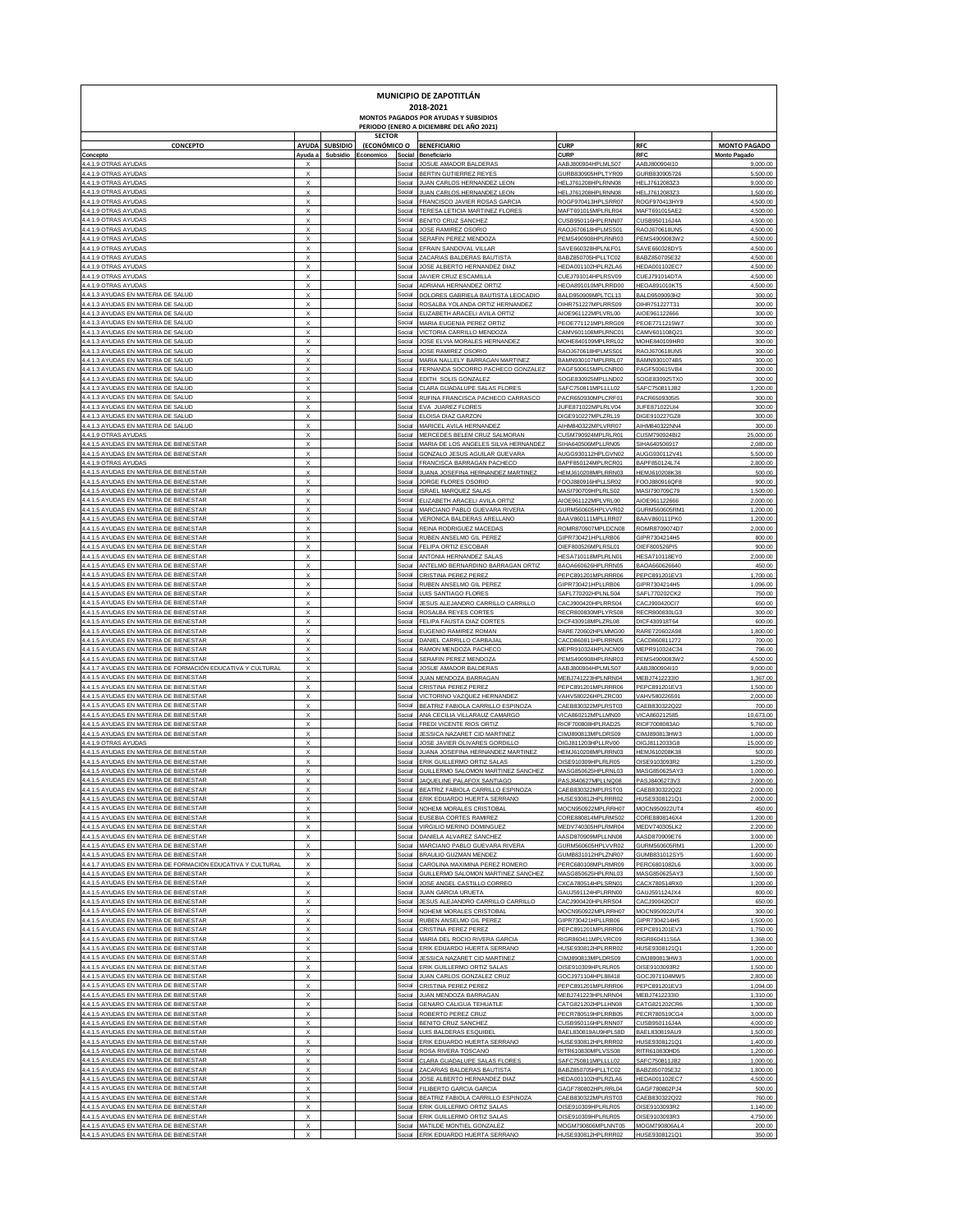| MUNICIPIO DE ZAPOTITLÁN<br>2018-2021<br>MONTOS PAGADOS POR AYUDAS Y SUBSIDIOS<br>PERIODO (ENERO A DICIEMBRE DEL AÑO 2021) |                                                        |                |                           |                  |                                                                         |                                          |                                       |                                            |  |  |  |  |
|---------------------------------------------------------------------------------------------------------------------------|--------------------------------------------------------|----------------|---------------------------|------------------|-------------------------------------------------------------------------|------------------------------------------|---------------------------------------|--------------------------------------------|--|--|--|--|
|                                                                                                                           |                                                        |                | <b>SECTOR</b>             |                  |                                                                         |                                          |                                       |                                            |  |  |  |  |
| <b>CONCEPTO</b>                                                                                                           | Ayuda a                                                | AYUDA SUBSIDIO | (ECONÓMICO O<br>Economico | Social           | <b>BENEFICIARIO</b><br>Beneficiario                                     | <b>CURP</b><br><b>CURI</b>               | <b>RFC</b><br>RFC                     | <b>MONTO PAGADO</b><br><b>Monto Pagado</b> |  |  |  |  |
| Concepto<br>4.4.1.5 AYUDAS EN MATERIA DE BIENESTAR                                                                        |                                                        | Subsidio       |                           | Social           | JESUS ALEJANDRO CARRILLO CARRILLO                                       | CACJ900420HPLRRS04                       | CACJ900420CI7                         | 520.00                                     |  |  |  |  |
| 4.4.1.5 AYUDAS EN MATERIA DE BIENESTAR<br>4.4.1.5 AYUDAS EN MATERIA DE BIENESTAR                                          | $\boldsymbol{\mathsf{x}}$<br>$\boldsymbol{\mathsf{x}}$ |                |                           | Social<br>Social | CRISTINA PEREZ PEREZ<br>RUBEN ANSELMO GIL PEREZ                         | PEPC891201MPLRRR06<br>GIPR730421HPLLRB06 | PEPC891201EV3<br>GIPR7304214H5        | 600.00<br>530.00                           |  |  |  |  |
| 4.4.1.5 AYUDAS EN MATERIA DE BIENESTAR                                                                                    | $\boldsymbol{\mathsf{x}}$                              |                |                           | Social           | MISA IBETH GINEZ RICO                                                   | GIRM10113HPLNCSA9                        | GIRM10113L81                          | 1,500.00                                   |  |  |  |  |
| 4.4.1.5 AYUDAS EN MATERIA DE BIENESTAR<br>4.4.1.5 AYUDAS EN MATERIA DE BIENESTAR                                          | $\boldsymbol{\mathsf{x}}$<br>$\boldsymbol{\mathsf{x}}$ |                |                           | Social<br>Social | CRISTINA PEREZ PEREZ<br>GUILLERMO SALOMON MARTINEZ SANCHEZ              | PEPC891201MPLRRR06<br>MASG850625HPLRNL03 | PEPC891201EV3<br>MASG850625AY3        | 800.00<br>900.00                           |  |  |  |  |
| 4.4.1.5 AYUDAS EN MATERIA DE BIENESTAR                                                                                    | $\boldsymbol{\mathsf{x}}$                              |                |                           | Social           | MARCIANO PABLO GUEVARA RIVERA                                           | GURM560605HPLVVR02                       | GURM560605RM1                         | 1,200.00                                   |  |  |  |  |
| 4.4.1.5 AYUDAS EN MATERIA DE BIENESTAR<br>4.4.1.5 AYUDAS EN MATERIA DE BIENESTAR                                          | $\boldsymbol{\mathsf{x}}$<br>$\boldsymbol{\mathsf{x}}$ |                |                           | Social<br>Social | YADDAI GUISELL PEREZ RIVER/<br><b>VICTOR MARTINEZ HERNANDEZ</b>         | PERY960102MPLRVD07<br>MAHV820306HPLRRC05 | PERY9601025X7<br>MAHV8203067H2        | 2,500.00<br>3,000.00                       |  |  |  |  |
| 4.4.1.5 AYUDAS EN MATERIA DE BIENESTAR<br>4.4.1.9 OTRAS AYUDAS                                                            | $\boldsymbol{\mathsf{x}}$<br>$\boldsymbol{\mathsf{x}}$ |                |                           | Social<br>Social | MARTHA SOFIA RODRIGUEZ MACEDAS                                          | ROMM741111MPLDCR06                       | ROMM741111QI4<br>CUSB950116J4A        | 2,500.00                                   |  |  |  |  |
| 4.4.1.9 OTRAS AYUDAS                                                                                                      | $\boldsymbol{\mathsf{x}}$                              |                |                           | Social           | BENITO CRUZ SANCHEZ<br>FRANCISCO JAVIER ROSAS GARCIA                    | CUSB950116HPLRNN07<br>ROGF970413HPLSRR07 | ROGF970413HY9                         | 1,500.00<br>4,500.00                       |  |  |  |  |
| 4.4.1.9 OTRAS AYUDAS<br>4.4.1.9 OTRAS AYUDAS                                                                              | $\boldsymbol{\mathsf{x}}$<br>$\boldsymbol{\mathsf{x}}$ |                |                           | Social<br>Social | TERESA LETICIA MARTINEZ FLORES<br>BENITO CRUZ SANCHEZ                   | MAFT691015MPLRLR04<br>CUSB950116HPLRNN07 | MAFT691015AE2<br>CUSB950116J4A        | 4,500.00<br>4,500.00                       |  |  |  |  |
| 4.4.1.9 OTRAS AYUDAS                                                                                                      | $\boldsymbol{\mathsf{x}}$                              |                |                           | Social           | ZACARIAS BALDERAS BAUTISTA                                              | BABZ850705HPLLTC02                       | BABZ850705E32                         | 4,500.00                                   |  |  |  |  |
| 4.4.1.9 OTRAS AYUDAS<br>4.4.1.9 OTRAS AYUDAS                                                                              | $\boldsymbol{\mathsf{x}}$<br>$\boldsymbol{\mathsf{x}}$ |                |                           | Social<br>Social | JOSE ALBERTO HERNANDEZ DIAZ<br>JOSE RAMIREZ OSORIO                      | HEDA001102HPLRZLA6<br>RAOJ670618HPLMSS01 | HEDA001102EC7<br>RAOJ670618UN5        | 4,500.00<br>4,500.00                       |  |  |  |  |
| 4.4.1.9 OTRAS AYUDAS                                                                                                      | $\boldsymbol{\mathsf{x}}$                              |                |                           | Social           | EFRAIN SANDOVAL VILLAR                                                  | SAVE660328HPLNLF01                       | SAVE660328DY5                         | 4,500.00                                   |  |  |  |  |
| 4.4.1.9 OTRAS AYUDAS<br>4.4.1.9 OTRAS AYUDAS                                                                              | $\boldsymbol{\mathsf{x}}$<br>$\boldsymbol{\mathsf{x}}$ |                |                           | Social<br>Social | SERAFIN PEREZ MENDOZA<br>ADRIANA HERNANDEZ ORTIZ                        | PEMS490908HPLRNR03<br>HEOA891010MPLRRD00 | PEMS4909083W2<br><b>HEOA891010KT5</b> | 4,500.00<br>4,500.00                       |  |  |  |  |
| 4.4.1.9 OTRAS AYUDAS                                                                                                      | $\boldsymbol{\mathsf{x}}$                              |                |                           | Social           | BERTIN GUTIERREZ REYES                                                  | GURB830905HPLTYR09                       | GURB830905726                         | 5,500.00                                   |  |  |  |  |
| 4.4.1.9 OTRAS AYUDAS<br>4.4.1.9 OTRAS AYUDAS                                                                              | $\boldsymbol{\mathsf{x}}$<br>$\boldsymbol{\mathsf{x}}$ |                |                           | Social<br>Social | JUAN CARLOS HERNANDEZ LEON<br>JUAN CARLOS HERNANDEZ LEON                | HELJ761208HPLRNN08<br>HELJ761208HPLRNN08 | HELJ7612083Z3<br>HELJ7612083Z3        | 1,500.00<br>9,000.00                       |  |  |  |  |
| 4.4.1.3 AYUDAS EN MATERIA DE SALUD                                                                                        | $\boldsymbol{\mathsf{x}}$                              |                |                           | Social           | DOLORES GABRIELA BAUTISTA LEOCADIO                                      | BALD950909MPLTCL13                       | BALD9509093H2                         | 300.00                                     |  |  |  |  |
| 4.4.1.3 AYUDAS EN MATERIA DE SALUD<br>4.4.1.3 AYUDAS EN MATERIA DE SALUD                                                  | $\boldsymbol{\mathsf{x}}$<br>$\boldsymbol{\mathsf{x}}$ |                |                           | Social<br>Social | ROSALBA YOLANDA ORTIZ HERNANDEZ<br>ELIZABETH ARACELI AVILA ORTIZ        | OIHR751227MPLRRS09<br>AIOE961122MPLVRL00 | OIHR751227T31<br>AIOE961122666        | 300.00<br>300.00                           |  |  |  |  |
| 4.4.1.3 AYUDAS EN MATERIA DE SALUD                                                                                        | $\boldsymbol{\mathsf{x}}$<br>$\boldsymbol{\mathsf{x}}$ |                |                           | Social           | MARIA EUGENIA PEREZ ORTIZ                                               | PEOE771121MPLRRG09                       | PEOE7711215W7                         | 300.00                                     |  |  |  |  |
| 4.4.1.3 AYUDAS EN MATERIA DE SALUD<br>4.4.1.3 AYUDAS EN MATERIA DE SALUD                                                  | $\boldsymbol{\mathsf{x}}$                              |                |                           | Social<br>Social | VICTORIA CARRILLO MENDOZA<br>JOSE ELVIA MORALES HERNANDEZ               | CAMV601108MPLRNC01<br>MOHE840109MPLRRL02 | CAMV601108Q21<br>MOHE840109HR0        | 300.00<br>300.00                           |  |  |  |  |
| 4.4.1.3 AYUDAS EN MATERIA DE SALUD                                                                                        | $\boldsymbol{\mathsf{x}}$<br>$\boldsymbol{\mathsf{x}}$ |                |                           | Social           | JOSE RAMIREZ OSORIO                                                     | RAOJ670618HPLMSS01<br>BAMN930107MPLRRL07 | RAOJ670618UN5                         | 300.00                                     |  |  |  |  |
| 4.4.1.3 AYUDAS EN MATERIA DE SALUD<br>4.4.1.3 AYUDAS EN MATERIA DE SALUD                                                  | $\boldsymbol{\mathsf{x}}$                              |                |                           | Social<br>Social | MARIA NALLELY BARRAGAN MARTINEZ<br>FERNANDA SOCORRO PACHECO GONZALEZ    | PAGF500615MPLCNR00                       | BAMN9301074B5<br>PAGF500615VB4        | 300.00<br>300.00                           |  |  |  |  |
| 4.4.1.3 AYUDAS EN MATERIA DE SALUD<br>4.4.1.3 AYUDAS EN MATERIA DE SALUD                                                  | $\boldsymbol{\mathsf{x}}$<br>$\boldsymbol{\mathsf{x}}$ |                |                           | Social<br>Social | EDITH SOLIS GONZALEZ<br>CLARA GUADALUPE SALAS FLORES                    | SOGE830925MPLLND02<br>SAFC750811MPLLLL02 | SOGE830925TX0<br>SAFC750811JB2        | 300.00<br>1,200.00                         |  |  |  |  |
| 4.4.1.3 AYUDAS EN MATERIA DE SALUD                                                                                        | $\boldsymbol{\mathsf{x}}$                              |                |                           | Social           | RUFINA FRANCISCA PACHECO CARRASCO                                       | PACR650930MPLCRF01                       | PACR6509305I5                         | 300.00                                     |  |  |  |  |
| 4.4.1.3 AYUDAS EN MATERIA DE SALUD<br>4.4.1.3 AYUDAS EN MATERIA DE SALUD                                                  | $\boldsymbol{\mathsf{x}}$<br>$\boldsymbol{\mathsf{x}}$ |                |                           | Social<br>Social | EVA JUAREZ FLORES<br>ELOISA DIAZ GARZON                                 | JUFE871022MPLRLV04<br>DIGE910227MPLZRL19 | JUFE871022UI4<br>DIGE910227GZ8        | 300.00<br>300.00                           |  |  |  |  |
| 4.4.1.3 AYUDAS EN MATERIA DE SALUD                                                                                        | $\boldsymbol{\mathsf{x}}$                              |                |                           | Social           | MARICEL AVILA HERNANDEZ                                                 | AIHM840322MPLVRR07                       | AIHM840322NN4                         | 300.00                                     |  |  |  |  |
| 4.4.1.5 AYUDAS EN MATERIA DE BIENESTAR<br>4.4.1.5 AYUDAS EN MATERIA DE BIENESTAR                                          | $\boldsymbol{\mathsf{x}}$<br>$\boldsymbol{\mathsf{x}}$ |                |                           | Social<br>Social | <b>LEONOR DIAZ GARCIA</b><br>FILIBERTO RODRIGUEZ HERNANDEZ              | DIGL6912291MPL58S1<br>ROHF800917HPLDRL06 | DIGL6912291G4<br>ROHF800917CP6        | 400.00<br>1,500.00                         |  |  |  |  |
| 4.4.1.5 AYUDAS EN MATERIA DE BIENESTAR                                                                                    | $\boldsymbol{\mathsf{x}}$                              |                |                           | Social           | <b>GENARO CALIGUA TEHUATLE</b>                                          | CATG821202HPLLHN08                       | CATG821202CR6                         | 1,200.00                                   |  |  |  |  |
| 4.4.1.5 AYUDAS EN MATERIA DE BIENESTAR<br>4.4.1.5 AYUDAS EN MATERIA DE BIENESTAR                                          | $\boldsymbol{\mathsf{x}}$<br>$\boldsymbol{\mathsf{x}}$ |                |                           | Social<br>Social | GUILLERMO SALOMON MARTINEZ SANCHEZ<br>AQUILINO CARRILLO PEREZ           | MASG850625HPLRNL03<br>CAPA620129HPLRRQ09 | MASG850625AY3<br>CAPA620129TP9        | 947.00<br>150.00                           |  |  |  |  |
| 4.4.1.5 AYUDAS EN MATERIA DE BIENESTAR                                                                                    | $\boldsymbol{\mathsf{x}}$                              |                |                           | Social           | EVODIA ISABEL FLORES PACHECO                                            | FOPE540406MPLLCV06                       | FOPE5405066Y4                         | 300.00                                     |  |  |  |  |
| 4.4.1.5 AYUDAS EN MATERIA DE BIENESTAR<br>4.4.1.5 AYUDAS EN MATERIA DE BIENESTAR                                          | $\boldsymbol{\mathsf{x}}$<br>$\boldsymbol{\mathsf{x}}$ |                |                           | Social<br>Social | LAURA MARTINEZ ORE/<br>VICTOR MARTINEZ HERNANDEZ                        | MAOL681019MPLRRR08<br>MAHV820306HPLRRC05 | MAOL681019EW1<br>MAHV8203067H2        | 300.00<br>800.00                           |  |  |  |  |
| 4.4.1.5 AYUDAS EN MATERIA DE BIENESTAR                                                                                    | $\boldsymbol{\mathsf{x}}$                              |                |                           | Social           | JAIRO JAVIER BARRAGAN GONZALEZ                                          | BAGJ931109HPLRNR02                       | BAGJ9311098W7                         | 450.00                                     |  |  |  |  |
| 4.4.1.5 AYUDAS EN MATERIA DE BIENESTAR<br>4.4.1.5 AYUDAS EN MATERIA DE BIENESTAR                                          | $\boldsymbol{\mathsf{x}}$<br>$\boldsymbol{\mathsf{x}}$ |                |                           | Social<br>Social | CRISTINA PEREZ PEREZ<br>RAMON MENDOZA PACHECO                           | PEPC891201MPLRRR06<br>MEPR910324HPLNCM09 | PEPC891201EV3<br>MEPR910324C34        | 1,500.00<br>1,100.00                       |  |  |  |  |
| 4.4.1.5 AYUDAS EN MATERIA DE BIENESTAR                                                                                    | $\boldsymbol{\mathsf{x}}$                              |                |                           | Social           | EUGENIO RAMIREZ ROMAN                                                   | RARE720602HPLMMG00                       | RARE720602A98                         | 1,200.00                                   |  |  |  |  |
| 4.4.1.5 AYUDAS EN MATERIA DE BIENESTAR<br>4.4.1.5 AYUDAS EN MATERIA DE BIENESTAR                                          | $\boldsymbol{\mathsf{x}}$<br>$\boldsymbol{\mathsf{x}}$ |                |                           | Social<br>Social | RUBEN ANSELMO GIL PEREZ<br>JUAN MENDOZA BARRAGAN                        | GIPR730421HPLLRB06<br>MEBJ741223HPLNRN04 | GIPR7304214H5<br>MEBJ7412233I0        | 1,500.00<br>2,000.00                       |  |  |  |  |
| 4.4.1.9 OTRAS AYUDAS                                                                                                      | $\boldsymbol{\mathsf{x}}$                              |                |                           | Social           | SERAFIN PEREZ MENDOZA                                                   | PEMS490908HPLRNR03                       | PEMS4909083W2                         | 900.00                                     |  |  |  |  |
| 4.4.1.7 AYUDAS EN MATERIA DE FORMACIÓN EDUCATIVA Y CULTURAL<br>4.4.1.5 AYUDAS EN MATERIA DE BIENESTAR                     | $\boldsymbol{\mathsf{x}}$<br>$\boldsymbol{\mathsf{x}}$ |                |                           | Social<br>Social | JUANA JOSEFINA HERNANDEZ MARTINEZ<br>JOSE ANGEL CASTILLO CORREC         | HEMJ610208MPLRRN03<br>CXCA780514HPLSRN01 | HEMJ610208K38<br>CACX780514RX0        | 500.00<br>1,000.00                         |  |  |  |  |
| 4.4.1.5 AYUDAS EN MATERIA DE BIENESTAR                                                                                    | $\boldsymbol{\mathsf{x}}$                              |                |                           | Social           | MERCEDES BELEM CRUZ SALMORAN                                            | CUSM790924MPLRLR01                       | CUSM790924BI2                         | 25,000.00                                  |  |  |  |  |
| 4.4.1.9 OTRAS AYUDAS<br>4.4.1.5 AYUDAS EN MATERIA DE BIENESTAR                                                            | $\boldsymbol{\mathsf{x}}$<br>$\boldsymbol{\mathsf{x}}$ |                |                           | Social<br>Social | JOSE JAVIER OLIVARES GORDILLO<br>ANABEL MORALES HERNANDEZ               | OIGJ811203HPLLRV00<br>MOHA821019MPLRRN01 | OIGJ8112033G8<br>MOHA821019LG1        | 5,000.00<br>3,000.00                       |  |  |  |  |
| 4.4.1.5 AYUDAS EN MATERIA DE BIENESTAR<br>4.4.1.5 AYUDAS EN MATERIA DE BIENESTAR                                          | $\boldsymbol{\mathsf{x}}$<br>$\boldsymbol{\mathsf{x}}$ |                |                           | Social<br>Social | RUFINA FRANCISCA PACHECO CARRASCO<br>MIGUEL ANGEL LORZA ZAMOR/          | PACR650930MPLCRF01<br>OZM870422HPLRMG06  | PACR6509305I5<br>LOZM870422GR0        | 300.00<br>500.00                           |  |  |  |  |
| 4.4.1.5 AYUDAS EN MATERIA DE BIENESTAR                                                                                    | $\boldsymbol{\mathsf{x}}$                              |                |                           | Social           | ROSA MARTHA GARCIA CORTES                                               | GACR910626MPLRRS08                       | GACR910626887                         | 800.00                                     |  |  |  |  |
| 4.4.1.5 AYUDAS EN MATERIA DE BIENESTAR<br>4.4.1.5 AYUDAS EN MATERIA DE BIENESTAR                                          | $\boldsymbol{\mathsf{x}}$<br>$\boldsymbol{\mathsf{x}}$ |                |                           | Social<br>Social | ANABEL MORALES HERNANDEZ<br>RAMON MENDOZA PACHECC                       | MOHA821019MPLRRN01<br>MEPR910324HPLNCM09 | MOHA821019LG1<br>MEPR910324C34        | 1,502.00<br>1,200.00                       |  |  |  |  |
| 4.4.1.5 AYUDAS EN MATERIA DE BIENESTAR                                                                                    | $\boldsymbol{\mathsf{x}}$                              |                |                           | Social           | <b>GUILLERMO SALOMON MARTINEZ SANCHEZ</b>                               | MASG850625HPLRNL03                       | MASG850625AY3                         | 1,000.00                                   |  |  |  |  |
| 4.4.1.5 AYUDAS EN MATERIA DE BIENESTAR<br>4.4.1.5 AYUDAS EN MATERIA DE BIENESTAR                                          | $\boldsymbol{\mathsf{x}}$<br>x                         |                |                           | Social<br>Social | JOSEFA GARCIA LUNA<br>GUADALUPE VAZQUEZ MARQUEZ                         | GALJ840314MPLRNS05<br>VAMG820517MPLZRD01 | GALJ840314921<br>VAMG8205179Y2        | 3,000.00<br>1,800.00                       |  |  |  |  |
| <b>A 1 5 AVIIDAS EN MATERIA D</b>                                                                                         |                                                        |                |                           |                  | DIV COUADDO LILICOTA                                                    | LII ICEO20912LII                         | <b>LILICE0309121C</b>                 | 900.00                                     |  |  |  |  |
| 4.4.1.5 AYUDAS EN MATERIA DE BIENESTAR<br>4.4.1.5 AYUDAS EN MATERIA DE BIENESTAR                                          | X<br>X                                                 |                |                           | Social<br>Social | JUAN CARLOS RIVERA MENDOZA<br>JULIO CESAR PACHECO RODRIGUEZ             | RIMJ981109HPLVNN04<br>PARJ820808HPLCDL02 | RIMJ981109FS0<br>PARJ8208082Z8        | 1,500.00<br>1,300.00                       |  |  |  |  |
| 4.4.1.5 AYUDAS EN MATERIA DE BIENESTAR                                                                                    | $\boldsymbol{\mathsf{x}}$                              |                |                           | Social           | ANA PAULA REYES ARIZMENDI                                               | REAA980617MPLYRN09                       | REAA980617931                         | 1,200.00                                   |  |  |  |  |
| 4.4.1.5 AYUDAS EN MATERIA DE BIENESTAR<br>4.4.1.5 AYUDAS EN MATERIA DE BIENESTAR                                          | $\boldsymbol{\mathsf{x}}$<br>$\boldsymbol{\mathsf{x}}$ |                |                           | Social<br>Social | GUILLERMO SALOMON MARTINEZ SANCHEZ<br>CONSUELO MINERVA GONZALES NAVARRO | MASG850625HPLRNL03<br>GONC621216MPLNVN05 | MASG850625AY3<br>GONC621216A99        | 2,000.00<br>3,000.00                       |  |  |  |  |
| 4.4.1.7 AYUDAS EN MATERIA DE FORMACIÓN EDUCATIVA Y CULTURAL<br>4.4.1.3 AYUDAS EN MATERIA DE SALUD                         | $\boldsymbol{\mathsf{x}}$<br>X                         |                |                           | Social<br>Social | ZACARIAS BALDERAS BAUTISTA<br>AMELIA AVILA AVILA                        | BABZ850705HPLLTC02<br>AIAA881005MPLVVM03 | BABZ850705E32<br>AIAA880105784        | 1,500.00<br>200.00                         |  |  |  |  |
| 4.4.1.3 AYUDAS EN MATERIA DE SALUD                                                                                        | X                                                      |                |                           | Social           | CLARA AURORA PACHECO HERNANDEZ                                          | PAHC610812MPLCRL08                       | PAHC610812QWA                         | 500.00                                     |  |  |  |  |
| 4.4.1.3 AYUDAS EN MATERIA DE SALUD<br>4.4.1.3 AYUDAS EN MATERIA DE SALUD                                                  | X<br>X                                                 |                |                           | Social<br>Social | ARTURO AMADOR GONZALES REYES<br>NICOLASA JUANA ARIZMENDI GARZON         | GORA400116HPLNYR05<br>AIGN690509MPLRRC04 | GORA400116ML5<br>AIGN690509BZ7        | 600.00<br>1,000.00                         |  |  |  |  |
| 4.4.1.3 AYUDAS EN MATERIA DE SALUD                                                                                        | X                                                      |                |                           | Social           | JUAN MENDOZA BARRAGAN                                                   | MEBJ741223HPLNRN04                       | MEBJ7412233I0                         | 1,800.00                                   |  |  |  |  |
| 4.4.1.3 AYUDAS EN MATERIA DE SALUD<br>4.4.1.3 AYUDAS EN MATERIA DE SALUD                                                  | X<br>X                                                 |                |                           | Social<br>Social | RAMON MENDOZA PACHECO<br>RUBEN ANSELMO GIL PEREZ                        | MEPR910324HPLNCM09<br>GIPR730421HPLLRB06 | MEPR910324C34<br>GIPR7304214H5        | 1,200.00<br>600.00                         |  |  |  |  |
| 4.4.1.3 AYUDAS EN MATERIA DE SALUD                                                                                        | X                                                      |                |                           | Social           | EUGENIO RAMIREZ ROMAN                                                   | RARE720602HPLMMG00                       | RARE720602A98                         | 800.00                                     |  |  |  |  |
| 4.4.1.3 AYUDAS EN MATERIA DE SALUD<br>4.4.1.3 AYUDAS EN MATERIA DE SALUD                                                  | X<br>X                                                 |                |                           | Social<br>Social | <b>CRISTINA PEREZ PEREZ</b><br>BIANCA LUCERO LEOCADIO PACHECC           | PEPC891201MPLRRR06<br>LEPB930621MPLCCN02 | PEPC891201EV3<br>LEPB930621UE9        | 1,415.00<br>600.00                         |  |  |  |  |
| 4.4.1.3 AYUDAS EN MATERIA DE SALUD                                                                                        | X                                                      |                |                           | Social           | MARIA DEL REFUGIOMARTINEZ MENDOZA                                       | MAMR500704MPLRNF08                       | MAMR5007046J2                         | 3,700.00                                   |  |  |  |  |
| 4.4.1.5 AYUDAS EN MATERIA DE BIENESTAR<br>4.4.1.5 AYUDAS EN MATERIA DE BIENESTAR                                          | X<br>X                                                 |                |                           | Social<br>Social | JOSE ANGEL CASTILLO CORREO<br><b>CRISTINA PEREZ PEREZ</b>               | CXCA780514HPLSRN01<br>PEPC891201MPLRRR06 | CACX780514RX0<br>PEPC891201EV3        | 3,212.00<br>1,200.00                       |  |  |  |  |
| 4.4.1.5 AYUDAS EN MATERIA DE BIENESTAR                                                                                    | X                                                      |                |                           | Social           | RUBEN ANSELMO GIL PEREZ                                                 | GIPR730421HPLLRB06                       | GIPR7304214H5                         | 540.00                                     |  |  |  |  |
| 4.4.1.5 AYUDAS EN MATERIA DE BIENESTAR<br>4.4.1.5 AYUDAS EN MATERIA DE BIENESTAR                                          | X<br>X                                                 |                |                           | Social<br>Social | EUGENIO RAMIREZ ROMAN<br>ISIDORO SOLIS URUETA                           | RARE720602HPLMMG00<br>SOUI780404HPLLRS07 | RARE720602A98<br>SOUI780404RM3        | 469.93<br>3,828.00                         |  |  |  |  |
| 4.4.1.5 AYUDAS EN MATERIA DE BIENESTAR                                                                                    | X                                                      |                |                           | Social           | <b>BIANEY RAMIREZ OSORIC</b>                                            | RAOB910227MPLMSN08                       | RAOB910227F2A                         | 1,500.00                                   |  |  |  |  |
| 4.4.1.5 AYUDAS EN MATERIA DE BIENESTAR<br>4.4.1.5 AYUDAS EN MATERIA DE BIENESTAR                                          | X<br>X                                                 |                |                           | Social<br>Social | <b>IGNACIO AGUILAR HERNANDEZ</b><br>BRUNO RENATO BARRAGAN GONZALEZ      | AUHI780731HPLGRG09<br>BAGB601006HPLRNR01 | AUHI780731G49<br>BAGB601006GQ1        | 1,500.00<br>1,500.00                       |  |  |  |  |
| 4.4.1.5 AYUDAS EN MATERIA DE BIENESTAR                                                                                    | X<br>X                                                 |                |                           | Social           | MARCIANO PABLO GUEVARA RIVERA                                           | GURM560605HPLVVR02                       | GURM560605RM1                         | 1,200.00                                   |  |  |  |  |
| 4.4.1.5 AYUDAS EN MATERIA DE BIENESTAR<br>4.4.1.5 AYUDAS EN MATERIA DE BIENESTAR                                          | X                                                      |                |                           | Social<br>Social | MERENCIANA LUNA PACHECC<br>FRANCISCO MODESTO HERNANDEZ                  | LUPM661128MPLNCR01<br>MOHF881004HPLDRR03 | LUPM6611284Q1<br>MOHF881004N47        | 600.00<br>1,800.00                         |  |  |  |  |
| 4.4.1.5 AYUDAS EN MATERIA DE BIENESTAR<br>4.4.1.5 AYUDAS EN MATERIA DE BIENESTAR                                          | $\boldsymbol{\mathsf{x}}$<br>$\boldsymbol{\mathsf{x}}$ |                |                           | Social<br>Social | ROSA RIVERA TOSCANO<br>BERTIN GUTIERREZ REYES                           | RITR610830MPLVSS08<br>GURB830905HPLTYR09 | RITR610830HD5<br>GURB830905726        | 1,200.00<br>1,500.00                       |  |  |  |  |
| 4.4.1.7 AYUDAS EN MATERIA DE FORMACIÓN EDUCATIVA Y CULTURAL                                                               | X                                                      |                |                           | Social           | JOSE JAVIER OLIVARES GORDILLO                                           | OIGJ811203HPLLRV00                       | OIGJ8112033G8                         | 10,000.00                                  |  |  |  |  |
| 4.4.1.5 AYUDAS EN MATERIA DE BIENESTAR<br>4.4.1.5 AYUDAS EN MATERIA DE BIENESTAR                                          | X<br>$\boldsymbol{\mathsf{x}}$                         |                |                           | Social<br>Social | AQUILINO CARRILLO PEREZ<br>JUAN MENDOZA BARRAGAN                        | CAPA620129HPLRRQ09<br>MEBJ741223HPLNRN04 | CAPA620129TP9<br>MEBJ7412233I0        | 150.00<br>1,500.00                         |  |  |  |  |
| 4.4.1.5 AYUDAS EN MATERIA DE BIENESTAR                                                                                    | X                                                      |                |                           | Social           | VERONICA BALDERAS ARELLANO                                              | BAAV860111MPLLRR07                       | BAAV860111PK0                         | 700.00                                     |  |  |  |  |
| 4.4.1.5 AYUDAS EN MATERIA DE BIENESTAR<br>4.4.1.5 AYUDAS EN MATERIA DE BIENESTAR                                          | X<br>X                                                 |                |                           | Social<br>Social | CONSUELO GERALDO HERNANDEZ<br><b>JUAN GARCIA URUETA</b>                 | GEHC820823MPLRRN04<br>GAUJ591124HPLRRN00 | GEHC820823G26<br>GAUJ591124JX4        | 500.00<br>400.00                           |  |  |  |  |
| 4.4.1.5 AYUDAS EN MATERIA DE BIENESTAR                                                                                    | X                                                      |                |                           | Social           | BRICIA LEOPOLDINA GONZALEZ CARRILLO                                     | GOCB681113MPLNRR15                       | GOCB681113IZ/                         | 450.00                                     |  |  |  |  |
| 4.4.1.5 AYUDAS EN MATERIA DE BIENESTAR                                                                                    | X                                                      |                |                           | Social           | NOHEMI MORALES CRISTOBAL                                                | MOCN950922MPLRRH07                       | MOCN950922UT4                         | 500.00                                     |  |  |  |  |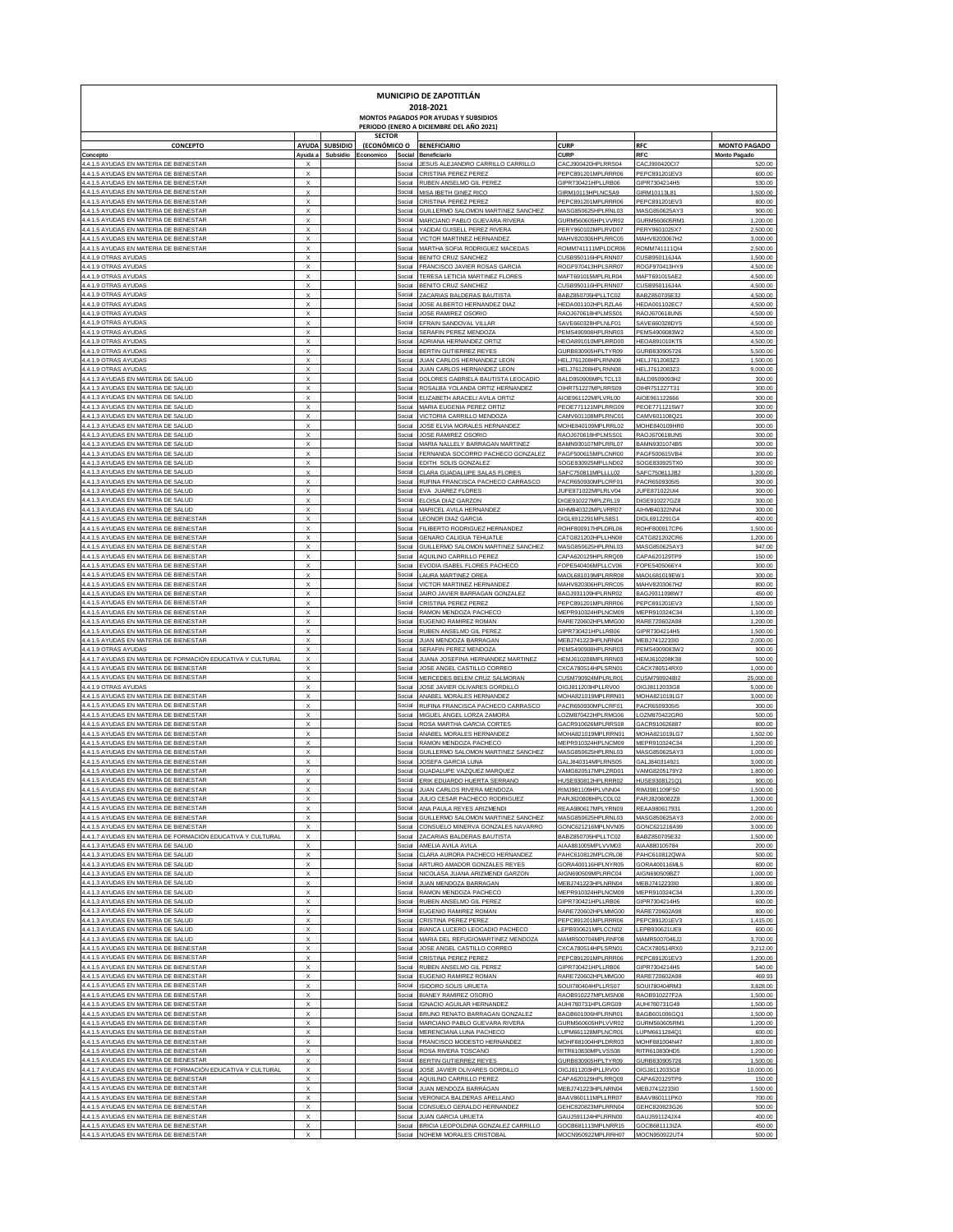| MUNICIPIO DE ZAPOTITLÁN<br>2018-2021<br>MONTOS PAGADOS POR AYUDAS Y SUBSIDIOS<br>PERIODO (ENERO A DICIEMBRE DEL AÑO 2021) |                                                        |                |                               |                  |                                                                   |                                           |                                       |                                  |  |  |  |  |
|---------------------------------------------------------------------------------------------------------------------------|--------------------------------------------------------|----------------|-------------------------------|------------------|-------------------------------------------------------------------|-------------------------------------------|---------------------------------------|----------------------------------|--|--|--|--|
| <b>CONCEPTO</b>                                                                                                           |                                                        | AYUDA SUBSIDIO | <b>SECTOR</b><br>(ECONÓMICO O |                  | <b>BENEFICIARIO</b>                                               | <b>CURP</b>                               | <b>RFC</b>                            | <b>MONTO PAGADO</b>              |  |  |  |  |
| Concepto<br>4.4.1.5 AYUDAS EN MATERIA DE BIENESTAR                                                                        | Ayuda a                                                | Subsidio       | Economico                     | Social<br>Social | Beneficiario<br>JOSE JAVIER OLIVARES GORDILLO                     | <b>CURI</b><br>OIGJ811203HPLLRV00         | RFC<br>OIGJ8112033G8                  | <b>Monto Pagado</b><br>12,200.00 |  |  |  |  |
| 4.4.1.3 AYUDAS EN MATERIA DE SALUD                                                                                        | X                                                      |                |                               | Social           | SARA REYES BARRAGAN                                               | REBS960406MPLYRR00                        | REBS9604061G0                         | 1,500.00                         |  |  |  |  |
| 4.4.1.3 AYUDAS EN MATERIA DE SALUD<br>4.4.1.3 AYUDAS EN MATERIA DE SALUD                                                  | $\boldsymbol{\mathsf{x}}$<br>$\boldsymbol{\mathsf{x}}$ |                |                               | Social<br>Social | <b>CRISTINA PEREZ PEREZ</b><br>CLARA MARQUEZ GARCIA               | PEPC891201MPLRRR06<br>MAGC790812MPLRRL08  | PEPC891201EV3<br>MAGC790812C60        | 810.00<br>4,800.00               |  |  |  |  |
| 4.4.1.5 AYUDAS EN MATERIA DE BIENESTAR<br>4.4.1.5 AYUDAS EN MATERIA DE BIENESTAR                                          | $\boldsymbol{\mathsf{x}}$<br>$\boldsymbol{\mathsf{x}}$ |                |                               | Social<br>Social | GUADALUPE VAZQUEZ MARQUEZ<br>GUILLERMO SALOMON MARTINEZ SANCHEZ   | VAMG820517MPLZRD01<br>MASG850625HPLRNL03  | VAMG8205179Y2<br>MASG850625AY3        | 500.00<br>1,000.00               |  |  |  |  |
| 4.4.1.5 AYUDAS EN MATERIA DE BIENESTAR                                                                                    | $\boldsymbol{\mathsf{x}}$                              |                |                               | Social           | ANGELICA MARIA FLORES ROMERO                                      | FORA700412MPLLMN01                        | FORA700412N81                         | 1,100.00                         |  |  |  |  |
| 4.4.1.5 AYUDAS EN MATERIA DE BIENESTAR<br>4.4.1.5 AYUDAS EN MATERIA DE BIENESTAR                                          | $\boldsymbol{\mathsf{x}}$<br>$\boldsymbol{\mathsf{x}}$ |                |                               | Social<br>Social | CONSUELO GERALDO HERNANDEZ<br>CRISTINA PEREZ PEREZ                | GEHC820823MPLRRN04<br>PEPC891201MPLRRR06  | GRHC820823G96<br>PEPC891201EV3        | 500.00<br>700.00                 |  |  |  |  |
| 4.4.1.5 AYUDAS EN MATERIA DE BIENESTAR<br>4.4.1.5 AYUDAS EN MATERIA DE BIENESTAR                                          | $\boldsymbol{\mathsf{x}}$<br>$\boldsymbol{\mathsf{x}}$ |                |                               | Social<br>Social | SILVIA LORENA BARRAGAN VILLEGAS<br>ALVARO GABINO GINEZ SANCHEZ    | BAVS920409MPLRLL07<br>GISA670219HPLNNL00  | BAVS920409N7A<br>GISA670219HD6        | 400.00<br>1,700.00               |  |  |  |  |
| 4.4.1.5 AYUDAS EN MATERIA DE BIENESTAR                                                                                    | $\boldsymbol{\mathsf{x}}$                              |                |                               | Social           | RENE CORTES BAUTIST.                                              | COBR861229HPLRTN05                        | COBR861229BE8                         | 1,500.00                         |  |  |  |  |
| 4.4.1.5 AYUDAS EN MATERIA DE BIENESTAR<br>4.4.1.5 AYUDAS EN MATERIA DE BIENESTAR                                          | $\boldsymbol{\mathsf{x}}$<br>$\boldsymbol{\mathsf{x}}$ |                |                               | Social<br>Social | EUGENIO RAMIREZ ROMAN<br>ERIK GUILLERMO ORTIZ SALAS               | RARE720602HPLMMG00<br>OISE910309HPLRLR05  | RARE720602A98<br>OISE9103093R2        | 600.00<br>1,500.00               |  |  |  |  |
| 4.4.1.5 AYUDAS EN MATERIA DE BIENESTAR<br>4.4.1.9 OTRAS AYUDAS                                                            | $\boldsymbol{\mathsf{x}}$<br>$\boldsymbol{\mathsf{x}}$ |                |                               | Social<br>Social | HILARIA CASTILLO GARCI<br>FRANCISCO JAVIER ROSAS GARCIA           | CAGH650302MPLSRL09<br>ROGF970413HPLSRR07  | CAGH650302DG1<br>ROGF970413HY9        | 1,500.00<br>4,500.00             |  |  |  |  |
| 4.4.1.9 OTRAS AYUDAS                                                                                                      | $\boldsymbol{\mathsf{x}}$                              |                |                               | Social           | TERESA LETICIA MARTINEZ FLORES                                    | MAFT691015MPLRLR04                        | MAFT691015AE2                         | 4,500.00                         |  |  |  |  |
| 4.4.1.9 OTRAS AYUDAS<br>4.4.1.9 OTRAS AYUDAS                                                                              | $\boldsymbol{\mathsf{x}}$<br>$\boldsymbol{\mathsf{x}}$ |                |                               | Social<br>Social | BENITO CRUZ SANCHEZ<br>ZACARIAS BALDERAS BAUTISTA                 | CUSB950116HPLRNN07<br>BABZ850705HPLLTC02  | CUSB950116J4/<br>BABZ850705E32        | 4,500.00<br>4,500.00             |  |  |  |  |
| 4.4.1.9 OTRAS AYUDAS<br>4.4.1.9 OTRAS AYUDAS                                                                              | $\boldsymbol{\mathsf{x}}$<br>$\boldsymbol{\mathsf{x}}$ |                |                               | Social<br>Social | JOSE ALBERTO HERNANDEZ DIAZ<br>JOSE RAMIREZ OSORIO                | HEDA001102HPLRZLA6<br>RAOJ670618HPLMSS01  | HEDA001102EC7<br>RAOJ670618UN5        | 4,500.00<br>4,500.00             |  |  |  |  |
| 4.4.1.9 OTRAS AYUDAS                                                                                                      | $\boldsymbol{\mathsf{x}}$                              |                |                               | Social           | EFRAIN SANDOVAL VILLAR                                            | SAVE660328HPLNLF01                        | SAVE660328DY5                         | 4,500.00                         |  |  |  |  |
| 4.4.1.9 OTRAS AYUDAS<br>4.4.1.9 OTRAS AYUDAS                                                                              | $\boldsymbol{\mathsf{x}}$<br>$\boldsymbol{\mathsf{x}}$ |                |                               | Social<br>Social | SERAFIN PEREZ MENDOZ<br>ADRIANA HERNANDEZ ORTIZ                   | PEMS490908HPLRNR03<br>HEOA891010MPLRRD00  | PEMS4909083W2<br><b>HEOA891010KT5</b> | 4,500.00<br>4,500.00             |  |  |  |  |
| 4.4.1.9 OTRAS AYUDAS<br>4.4.1.9 OTRAS AYUDAS                                                                              | $\boldsymbol{\mathsf{x}}$<br>$\boldsymbol{\mathsf{x}}$ |                |                               | Social<br>Social | JOSE JAVIER OLIVARES GORDILLO<br>JOSUE AMADOR BALDERAS            | OIGJ811203HPLLRV00<br>AABJ800904HPLMLS07  | OIGJ8112033G8<br>AABJ800904I10        | 5,000.00<br>9,000.00             |  |  |  |  |
| 4.4.1.9 OTRAS AYUDAS                                                                                                      | $\boldsymbol{\mathsf{x}}$                              |                |                               | Social           | BERTIN GUTIERREZ REYES                                            | GURB830905HPLTYR09                        | GURB830905726                         | 5,500.00                         |  |  |  |  |
| 4.4.1.9 OTRAS AYUDAS<br>4.4.1.9 OTRAS AYUDAS                                                                              | $\boldsymbol{\mathsf{x}}$<br>$\boldsymbol{\mathsf{x}}$ |                |                               | Social<br>Social | JUAN CARLOS HERNANDEZ LEON<br>JUAN CARLOS HERNANDEZ LEON          | HELJ761208HPLRNN08<br>HELJ761208HPLRNN08  | HELJ7612083Z3<br>HELJ7612083Z3        | 9,000.00<br>1,500.00             |  |  |  |  |
| 4.4.1.3 AYUDAS EN MATERIA DE SALUD                                                                                        | $\boldsymbol{\mathsf{x}}$                              |                |                               | Social           | DOLORES GABRIELA BAUTISTA LEOCADIO                                | BALD950909MPLTCL13                        | BALD9509093H2                         | 300.00                           |  |  |  |  |
| 4.4.1.3 AYUDAS EN MATERIA DE SALUD<br>4.4.1.3 AYUDAS EN MATERIA DE SALUD                                                  | $\boldsymbol{\mathsf{x}}$<br>$\boldsymbol{\mathsf{x}}$ |                |                               | Social<br>Social | ROSALBA YOLANDA ORTIZ HERNANDEZ<br>ELIZABETH ARACELI AVILA ORTIZ  | OIHR751227MPLRRS09<br>AIOE961122MPLVRL00  | OIHR751227T31<br>AIOE961122666        | 300.00<br>300.00                 |  |  |  |  |
| 4.4.1.3 AYUDAS EN MATERIA DE SALUD                                                                                        | $\boldsymbol{\mathsf{x}}$<br>$\boldsymbol{\mathsf{x}}$ |                |                               | Social           | MARIA EUGENIA PEREZ ORTIZ                                         | PEOE771121MPLRRG09                        | PEOE7711215W7<br>CAMV601108Q21        | 300.00                           |  |  |  |  |
| 4.4.1.3 AYUDAS EN MATERIA DE SALUD<br>4.4.1.3 AYUDAS EN MATERIA DE SALUD                                                  | $\boldsymbol{\mathsf{x}}$                              |                |                               | Social<br>Social | VICTORIA CARRILLO MENDOZ.<br>JOSE ELVIA MORALES HERNANDEZ         | CAMV601108MPLRNC01<br>MOHE840109MPLRRL02  | MOHE840109HR0                         | 300.00<br>300.00                 |  |  |  |  |
| 4.4.1.3 AYUDAS EN MATERIA DE SALUD<br>4.4.1.3 AYUDAS EN MATERIA DE SALUD                                                  | $\boldsymbol{\mathsf{x}}$<br>$\boldsymbol{\mathsf{x}}$ |                |                               | Social<br>Social | JOSE RAMIREZ OSORIO<br>MARIA NALLELY BARRAGAN MARTINEZ            | RAOJ670618HPLMSS01<br>BAMN930107MPLRRL07  | RAOJ670618UN5<br>BAMN9301074B5        | 300.00<br>300.00                 |  |  |  |  |
| 4.4.1.3 AYUDAS EN MATERIA DE SALUD                                                                                        | $\boldsymbol{\mathsf{x}}$                              |                |                               | Social           | FERNANDA SOCORRO PACHECO GONZALEZ                                 | PAGF500615MPLCNR00                        | PAGF500615VB4                         | 300.00                           |  |  |  |  |
| 4.4.1.3 AYUDAS EN MATERIA DE SALUD<br>4.4.1.3 AYUDAS EN MATERIA DE SALUD                                                  | $\boldsymbol{\mathsf{x}}$<br>$\boldsymbol{\mathsf{x}}$ |                |                               | Social<br>Social | EDITH SOLIS GONZALEZ<br>CLARA GUADALUPE SALAS FLORES              | SOGE830925MPLLND02<br>SAFC750811MPLLLL02  | SOGE830925TX0<br>SAFC750811JB2        | 300.00<br>1,200.00               |  |  |  |  |
| 4.4.1.3 AYUDAS EN MATERIA DE SALUD<br>4.4.1.3 AYUDAS EN MATERIA DE SALUD                                                  | $\boldsymbol{\mathsf{x}}$<br>$\boldsymbol{\mathsf{x}}$ |                |                               | Social<br>Social | RUFINA FRANCISCA PACHECO CARRASCO<br>EVA JUAREZ FLORES            | PACR650930MPLCRF01<br>JUFE871022MPLRLV04  | PACR6509305I5<br>JUFE871022UI4        | 300.00<br>300.00                 |  |  |  |  |
| 4.4.1.3 AYUDAS EN MATERIA DE SALUD                                                                                        | $\boldsymbol{\mathsf{x}}$                              |                |                               | Social           | ELOISA DIAZ GARZON                                                | DIGE910227MPLZRL19                        | DIGE910227GZ8                         | 300.00                           |  |  |  |  |
| 4.4.1.3 AYUDAS EN MATERIA DE SALUD<br>4.4.1.9 OTRAS AYUDAS                                                                | $\boldsymbol{\mathsf{x}}$<br>$\boldsymbol{\mathsf{x}}$ |                |                               | Social<br>Social | MARICEL AVILA HERNANDEZ<br>MERCEDES BELEM CRUZ SALMORAN           | AIHM840322MPLVRR07<br>CUSM790924MPLRLR01  | AIHM840322NN4<br>CUSM790924BI2        | 300.00<br>25,000.00              |  |  |  |  |
| 4.4.1.3 AYUDAS EN MATERIA DE SALUD                                                                                        | $\boldsymbol{\mathsf{x}}$                              |                |                               | Social           | FRANCISCA BARRAGAN PACHECO                                        | BAPF850124MPLRCR01                        | BAPF850124L74                         | 2,800.00                         |  |  |  |  |
| 4.4.1.3 AYUDAS EN MATERIA DE SALUD<br>4.4.1.5 AYUDAS EN MATERIA DE BIENESTAR                                              | $\boldsymbol{\mathsf{x}}$<br>$\boldsymbol{\mathsf{x}}$ |                |                               | Social<br>Social | VIRGILIO MERINO DOMINGUEZ<br><b>JUAN GARCIA URUETA</b>            | MEDV740305HPLRMR04<br>GAUJ591124HPLRRN00  | MEDV740305LK2<br>GAUJ591124JX4        | 2,800.00<br>1,700.00             |  |  |  |  |
| 4.4.1.5 AYUDAS EN MATERIA DE BIENESTAR<br>4.4.1.5 AYUDAS EN MATERIA DE BIENESTAR                                          | $\boldsymbol{\mathsf{x}}$<br>$\boldsymbol{\mathsf{x}}$ |                |                               | Social<br>Social | MARIA DE LA LUZ CARRILLO PACHECO<br>VICTOR MARTINEZ HERNANDEZ     | CAPL950531GE5MPLSD8<br>MAHV820306HPLRRC05 | CAPL950531GE5<br>MAHV8203067H2        | 700.00<br>700.00                 |  |  |  |  |
| 4.4.1.5 AYUDAS EN MATERIA DE BIENESTAR                                                                                    | $\boldsymbol{\mathsf{x}}$                              |                |                               | Social           | BRAULIO GUZMAN MENDEZ                                             | GUMB831012HPLZNR07                        | GUMB831012SY5                         | 2,000.00                         |  |  |  |  |
| 4.4.1.5 AYUDAS EN MATERIA DE BIENESTAR<br>4.4.1.5 AYUDAS EN MATERIA DE BIENESTAR                                          | $\boldsymbol{\mathsf{x}}$<br>$\boldsymbol{\mathsf{x}}$ |                |                               | Social<br>Social | RUBEN ANSELMO GIL PEREZ<br>MARTIN BARRAGAN REYES                  | GIPR730421HPLLRB06<br>BARM651112HPLRYR06  | GIPR7304214H5<br>BARM651112QZ3        | 1,200.00<br>1,420.00             |  |  |  |  |
| 4.4.1.7 AYUDAS EN MATERIA DE FORMACIÓN EDUCATIVA Y CULTURAL                                                               | $\boldsymbol{\mathsf{x}}$<br>$\boldsymbol{\mathsf{x}}$ |                |                               | Social           | GUADALUPE VAZQUEZ MARQUEZ                                         | VAMG820517MPLZRD01                        | /AMG8205179Y2                         | 1,300.00                         |  |  |  |  |
| 4.4.1.7 AYUDAS EN MATERIA DE FORMACIÓN EDUCATIVA Y CULTURAL<br>4.4.1.5 AYUDAS EN MATERIA DE BIENESTAF                     | $\boldsymbol{\mathsf{x}}$                              |                |                               | Social<br>Social | FRANCISCO JAVIER ROSAS GARCI/<br>MARCIANO PABLO GUEVARA RIVERA    | ROGF970413HPLSRR07<br>GURM560605HPLVVR02  | ROGF970413HY9<br>GURM560605RM1        | 3,000.00<br>1,000.00             |  |  |  |  |
| 4.4.1.5 AYUDAS EN MATERIA DE BIENESTAR<br>4.4.1.5 AYUDAS EN MATERIA DE BIENESTAR                                          | $\boldsymbol{\mathsf{x}}$<br>$\boldsymbol{\mathsf{x}}$ |                |                               | Social<br>Social | FELIX HERNANDEZ PACHECC<br>CONSUELO GERALDO HERNANDEZ             | HEPF690922HPLRCL02<br>GEHC820823MPLRRN04  | HEPF6909221X6<br>GEHC820823G96        | 700.00<br>500.00                 |  |  |  |  |
| 4.4.1.5 AYUDAS EN MATERIA DE BIENESTAR                                                                                    | $\boldsymbol{\mathsf{x}}$                              |                |                               | Social           | GUILLERMO SALOMON MARTINEZ SANCHEZ                                | MASG850625HPLRNL03                        | MASG850625AY3                         | 1,300.00                         |  |  |  |  |
| 4.4.1.5 AYUDAS EN MATERIA DE BIENESTAR<br>4.4.1.5 AYUDAS EN MATERIA DE BIENESTAR                                          | $\boldsymbol{\mathsf{x}}$<br>$\boldsymbol{\mathsf{x}}$ |                |                               | Social<br>Social | RUBEN ANSELMO GIL PEREZ<br>GUILLERMO CABRERA CARRILLO             | GIPR730421HPLLRB06<br>CACG820625HPLBRL09  | GIPR7304214H5<br>CACG820625PIC        | 750.00<br>2,875.85               |  |  |  |  |
| 4.4.1.5 AYUDAS EN MATERIA DE BIENESTAR<br>4.4.1.5 AYUDAS EN MATERIA DE BIENESTAR                                          | $\boldsymbol{\mathsf{x}}$<br>$\boldsymbol{\mathsf{x}}$ |                |                               | Social<br>Social | GUILLERMO CABRERA CARRILLO<br>RUBEN ANSELMO GIL PEREZ             | CACG820625HPLBRL09<br>GIPR730421HPLLRB06  | CACG820625PI0<br>GIPR7304214H5        | 401.89<br>1,525.00               |  |  |  |  |
| 4.4.1.7 AYUDAS EN MATERIA DE FORMACIÓN EDUCATIVA Y CULTURAL                                                               | $\boldsymbol{\mathsf{x}}$                              |                |                               | Social           | MARIA VICTORIA MARTINEZ BARRAGAN                                  | MABV910304MPLRRC08                        | MABV910304M33                         | 1,000.00                         |  |  |  |  |
| 4.4.1.7 AYUDAS EN MATERIA DE FORMACIÓN EDUCATIVA Y CULTURAL<br>4.4.1.3 AYUDAS EN MATERIA DE SALUD                         | $\boldsymbol{\mathsf{x}}$<br>x                         |                |                               | Social<br>Social | AMALIA APORTELA MONTIEL<br>MARCIANO PABLO GUEVARA RIVERA          | AOMA880327MPLPNM09<br>GURM560605HPLVVR02  | AOMA880327I13<br>GURM560605RM1        | 600.00<br>2,494.00               |  |  |  |  |
| 4.1.5 AVIIDAS EN MATERIA DE                                                                                               |                                                        |                |                               |                  | <b>CRICEL DA LIERNANDEZ ZAE</b>                                   |                                           |                                       | 1.200.00                         |  |  |  |  |
| 4.4.1.5 AYUDAS EN MATERIA DE BIENESTAR<br>4.4.1.5 AYUDAS EN MATERIA DE BIENESTAR                                          | X<br>X                                                 |                |                               | Social<br>Social | JUAN CARLOS RIVERA MENDOZA<br><b>JUAN GARCIA URUETA</b>           | RIMJ981109HPLVNN04<br>GAUJ591124HPLRRN00  | RIMJ981109FS0<br>GAUJ591124JX4        | 2,000.00<br>500.00               |  |  |  |  |
| 4.4.1.5 AYUDAS EN MATERIA DE BIENESTAR<br>4.4.1.5 AYUDAS EN MATERIA DE BIENESTAR                                          | $\boldsymbol{\mathsf{x}}$<br>$\boldsymbol{\mathsf{x}}$ |                |                               | Social<br>Social | ARMANDO PACHECO MIRANDA<br>GUILLERMO SALOMON MARTINEZ SANCHEZ     | PAMA591124HPLCRR04<br>MASG850625HPLRNL03  | PAMA5911248L1<br>MASG850625AY3        | 400.00<br>200.00                 |  |  |  |  |
| 4.4.1.7 AYUDAS EN MATERIA DE FORMACIÓN EDUCATIVA Y CULTURAL                                                               | $\boldsymbol{\mathsf{x}}$                              |                |                               | Social           | JUANA JOSEFINA HERNANDEZ MARTINEZ                                 | HEMJ610208MPLRRN03                        | HEMJ610208K38                         | 1,500.00                         |  |  |  |  |
| 4.4.1.7 AYUDAS EN MATERIA DE FORMACIÓN EDUCATIVA Y CULTURAL<br>4.4.1.5 AYUDAS EN MATERIA DE BIENESTAR                     | $\boldsymbol{\mathsf{x}}$<br>$\boldsymbol{\mathsf{x}}$ |                |                               | Social<br>Social | JUANA JOSEFINA HERNANDEZ MARTINEZ<br>JESSICA NAZARET CID MARTINEZ | HEMJ610208MPLRRN03<br>CIMJ890813MPLDRS09  | HEMJ610208K38<br>CIMJ890813HW3        | 500.00<br>1,000.00               |  |  |  |  |
| 4.4.1.7 AYUDAS EN MATERIA DE FORMACIÓN EDUCATIVA Y CULTURAL<br>4.4.1.5 AYUDAS EN MATERIA DE BIENESTAR                     | $\boldsymbol{\mathsf{x}}$<br>X                         |                |                               | Social<br>Social | JOSE RODOLFO HUERTA SERRANO<br>SERAFIN PEREZ MENDOZ/              | HUSR970927HPLRRD09<br>PEMS490908HPLRNR03  | HUSR970927246<br>PEMS4909083W2        | 4,000.00<br>4,500.00             |  |  |  |  |
| 4.4.1.5 AYUDAS EN MATERIA DE BIENESTAR                                                                                    | $\boldsymbol{\mathsf{x}}$                              |                |                               | Social           | GASPAR HERNANDEZ CORREA                                           | HECG570106HPLRRS05                        | HECG570106576                         | 853.00                           |  |  |  |  |
| 4.4.1.3 AYUDAS EN MATERIA DE SALUD<br>4.4.1.5 AYUDAS EN MATERIA DE BIENESTAR                                              | X<br>X                                                 |                |                               | Social<br>Social | ANA LILIA HERNANDEZ SANTIAGO<br>FERNANDA SOCORRO PACHECO GONZALEZ | HESA861019MPLRNN04<br>PAGF500615MPLCNR00  | HESA8610197H3<br>PAGF500615VB4        | 2,000.00<br>5,000.00             |  |  |  |  |
| 4.4.1.5 AYUDAS EN MATERIA DE BIENESTAR                                                                                    | X                                                      |                |                               | Social           | GUADALUPE VAZQUEZ MARQUEZ                                         | VAMG820517MPLZRD01                        | VAMG8205179Y2                         | 1,200.00                         |  |  |  |  |
| 4.4.1.5 AYUDAS EN MATERIA DE BIENESTAR<br>4.4.1.5 AYUDAS EN MATERIA DE BIENESTAR                                          | X<br>X                                                 |                |                               | Social<br>Social | BRAULIO GUZMAN MENDEZ<br>LORENZA IRENE PEREZ ORTIZ                | GUMB831012HPLZNR07<br>PEOL550810MPLRRR06  | GUMB831012SY5<br>PEOL550810U77        | 1,000.00<br>1,600.81             |  |  |  |  |
| 4.4.1.3 AYUDAS EN MATERIA DE SALUD<br>4.4.1.5 AYUDAS EN MATERIA DE BIENESTAR                                              | X<br>X                                                 |                |                               | Social<br>Social | ERIK EDUARDO HUERTA SERRANO<br>CRISTINA PEREZ PEREZ               | HUSE930812HPLRRR02<br>PEPC891201MPLRRR06  | HUSE9308121Q1<br>PEPC891201EV3        | 6,400.00<br>600.00               |  |  |  |  |
| 4.4.1.5 AYUDAS EN MATERIA DE BIENESTAR                                                                                    | X                                                      |                |                               | Social           | FILIBERTO RODRIGUEZ HERNANDEZ                                     | ROHF800917HPLDRL06                        | ROHF800917CP6                         | 1,000.00                         |  |  |  |  |
| 4.4.1.5 AYUDAS EN MATERIA DE BIENESTAR<br>4.4.1.5 AYUDAS EN MATERIA DE BIENESTAR                                          | X<br>X                                                 |                |                               | Social<br>Social | ERIK EDUARDO HUERTA SERRANO<br>MATILDE MONTIEL GONZALEZ           | HUSE930812HPLRRR02<br>MOGM790806MPLNNT05  | HUSE9308121Q1<br>MOGM790806AL4        | 1,200.00<br>1,000.00             |  |  |  |  |
| 4.4.1.5 AYUDAS EN MATERIA DE BIENESTAR                                                                                    | X                                                      |                |                               | Social           | HILARIA CASTILLO GARCIA                                           | CAGH650302MPLSRL09                        | CAGH650302DG1                         | 1,860.00                         |  |  |  |  |
| 4.4.1.5 AYUDAS EN MATERIA DE BIENESTAR<br>4.4.1.5 AYUDAS EN MATERIA DE BIENESTAR                                          | X<br>X                                                 |                |                               | Social<br>Social | GUILLERMO SALOMON MARTINEZ SANCHEZ<br>ERIK EDUARDO HUERTA SERRANO | MASG850625HPLRNL03<br>HUSE930812HPLRRR02  | MASG850625AY3<br>HUSE9308121Q1        | 2,000.00<br>1,000.00             |  |  |  |  |
| 4.4.1.5 AYUDAS EN MATERIA DE BIENESTAR<br>4.4.1.5 AYUDAS EN MATERIA DE BIENESTAR                                          | X<br>X                                                 |                |                               | Social<br>Social | RUBEN ANSELMO GIL PEREZ<br>FERMIN GARCIA RODRIGUEZ                | GIPR730421HPLLRB06<br>GARF790707HPLRDR04  | GIPR7304214H5<br>GARF790707QQ7        | 1,240.00<br>350.00               |  |  |  |  |
| 4.4.1.9 OTRAS AYUDAS                                                                                                      | X                                                      |                |                               | Social           | JOSE ALBERTO HERNANDEZ DIAZ                                       | HEDA001102HPLRZLA6                        | <b>HEDA001102EC7</b>                  | 4,500.00                         |  |  |  |  |
| 4.4.1.9 OTRAS AYUDAS<br>4.4.1.9 OTRAS AYUDAS                                                                              | X<br>X                                                 |                |                               | Social<br>Social | JOSE JAVIER OLIVARES GORDILLO<br>BERTIN GUTIERREZ REYES           | OIGJ811203HPLLRV00<br>GURB830905HPLTYR09  | OIGJ8112033G8<br>GURB830905726        | 10,000.00<br>5,500.00            |  |  |  |  |
| 4.4.1.5 AYUDAS EN MATERIA DE BIENESTAR                                                                                    | X                                                      |                |                               | Social           | BEATRIZ FABIOLA CARRILLO ESPINOZA                                 | CAEB830322MPLRST03                        | CAEB830322Q22                         | 270.00                           |  |  |  |  |
| 4.4.1.3 AYUDAS EN MATERIA DE SALUD<br>4.4.1.3 AYUDAS EN MATERIA DE SALUD                                                  | X<br>X                                                 |                |                               | Social<br>Social | ERIK GUILLERMO ORTIZ SALAS<br>GUADALUPE VAZQUEZ MARQUEZ           | OISE910309HPLRLR05<br>VAMG820517MPLZRD01  | OISE9103093R2<br>VAMG8205179Y2        | 1,600.00<br>1,500.00             |  |  |  |  |
| 4.4.1.3 AYUDAS EN MATERIA DE SALUD<br>4.4.1.3 AYUDAS EN MATERIA DE SALUD                                                  | X<br>X                                                 |                |                               | Social<br>Social | CRISTINA PEREZ PEREZ<br>CRISTINA PEREZ PEREZ                      | PEPC891201MPLRRR06<br>PEPC891201MPLRRR06  | PEPC891201EV3<br>PEPC891201EV3        | 935.00<br>1,600.00               |  |  |  |  |
| 4.4.1.5 AYUDAS EN MATERIA DE BIENESTAR                                                                                    | X                                                      |                |                               | Social           | CONSUELO GERALDO HERNANDEZ                                        | GEHC820823MPLRRN04                        | GRHC820823G96                         | 300.00                           |  |  |  |  |
| 4.4.1.5 AYUDAS EN MATERIA DE BIENESTAR<br>4.4.1.5 AYUDAS EN MATERIA DE BIENESTAR                                          | X<br>X                                                 |                |                               | Social<br>Social | GUSTAVO ARMANDO GARCIA CORTES<br>BRAULIO GUZMAN MENDEZ            | GACG820426HPLRRS01<br>GUMB831012HPLZNR07  | GACG820426N36<br>GUMB831012SY5        | 1,711.00<br>865.73               |  |  |  |  |
| 4.4.1.5 AYUDAS EN MATERIA DE BIENESTAR                                                                                    | X                                                      |                |                               | Social           | CLARA GUADALUPE SALAS FLORES                                      | SAFC750811MPLLLL02                        | SAFC750811JB2                         | 1,200.00                         |  |  |  |  |
| 4.4.1.5 AYUDAS EN MATERIA DE BIENESTAR                                                                                    | X                                                      |                |                               | Social           | ANTONIA HERNANDEZ SALAS                                           | HESA710118MPLRLN01                        | HESA710118EY0                         | 120.00                           |  |  |  |  |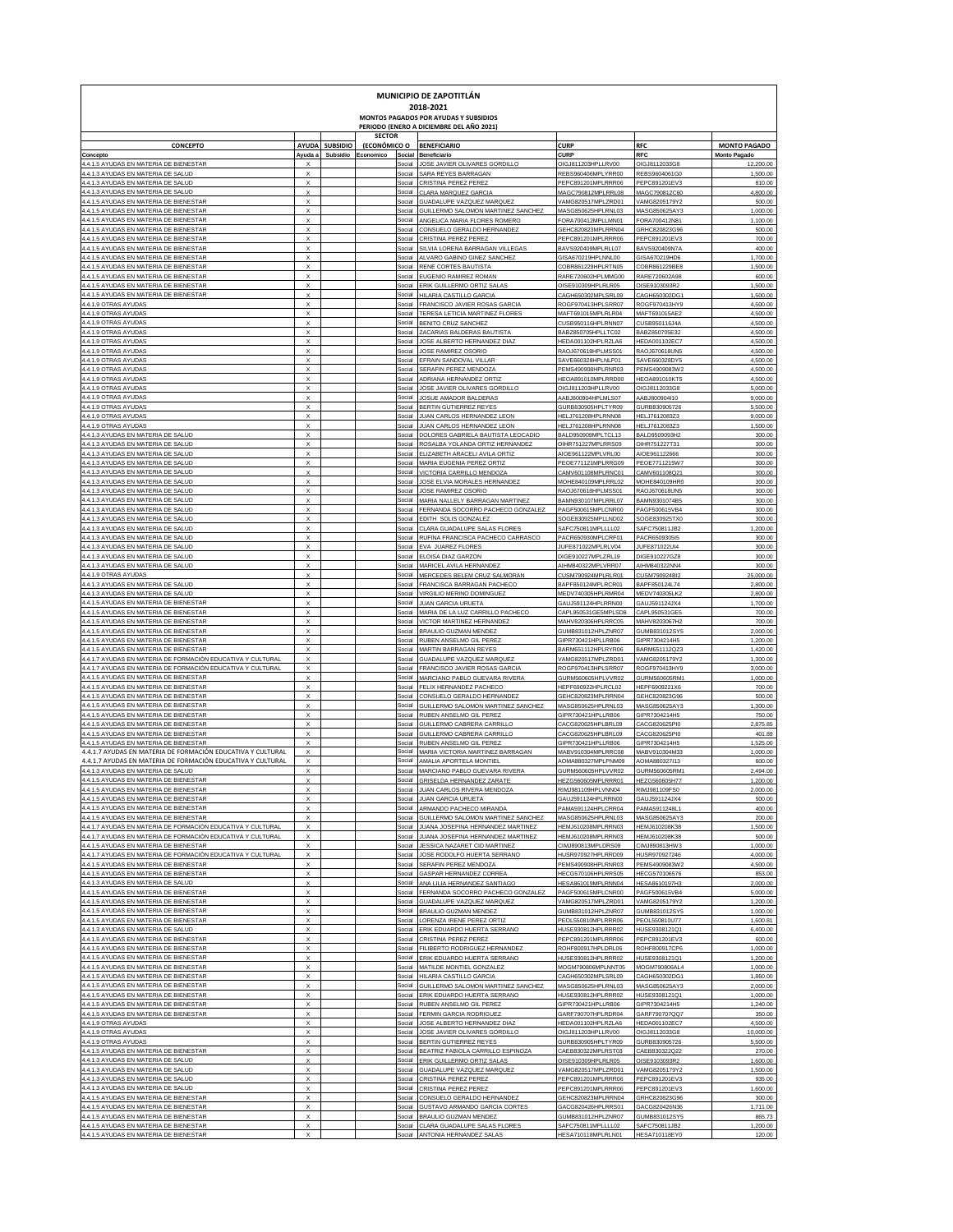| MUNICIPIO DE ZAPOTITLÁN<br>2018-2021<br>MONTOS PAGADOS POR AYUDAS Y SUBSIDIOS    |                                                        |                 |                     |                                                                                  |                                          |                                |                               |  |  |  |  |  |
|----------------------------------------------------------------------------------|--------------------------------------------------------|-----------------|---------------------|----------------------------------------------------------------------------------|------------------------------------------|--------------------------------|-------------------------------|--|--|--|--|--|
|                                                                                  |                                                        |                 | <b>SECTOR</b>       | PERIODO (ENERO A DICIEMBRE DEL AÑO 2021)                                         |                                          |                                |                               |  |  |  |  |  |
| <b>CONCEPTO</b>                                                                  | <b>AYUDA</b>                                           | <b>SUBSIDIO</b> | (ECONÓMICO O        | <b>BENEFICIARIO</b>                                                              | <b>CURP</b>                              | <b>RFC</b>                     | <b>MONTO PAGADO</b>           |  |  |  |  |  |
| Concepto<br>4.4.1.5 AYUDAS EN MATERIA DE BIENESTAR                               | Ayuda a<br>X                                           | Subsidio        | Economico<br>Social | Social Beneficiario<br>AQUILINO CARRILLO PERE                                    | <b>CURP</b><br>CAPA620129HPLRRQ09        | RFC<br>CAPA620129TP9           | <b>Monto Pagado</b><br>150.00 |  |  |  |  |  |
| 4.4.1.5 AYUDAS EN MATERIA DE BIENESTAR                                           | $\boldsymbol{\mathsf{x}}$                              |                 | Social              | ARTURO AMADOR GONZALES REYES                                                     | GORA400116HPLNYR05                       | GORA400116ML5                  | 800.00                        |  |  |  |  |  |
| 4.4.1.5 AYUDAS EN MATERIA DE BIENESTAR<br>4.4.1.5 AYUDAS EN MATERIA DE BIENESTAR | $\boldsymbol{\mathsf{X}}$<br>$\boldsymbol{\mathsf{x}}$ |                 | Social<br>Social    | CRISTINA PEREZ PEREZ<br>GUADALUPE VAZQUEZ MARQUEZ                                | PEPC891201MPLRRR06<br>VAMG820517MPLZRD01 | PEPC891201EV3<br>VAMG8205179Y2 | 550.00<br>600.00              |  |  |  |  |  |
| 4.4.1.5 AYUDAS EN MATERIA DE BIENESTAR<br>4.4.1.5 AYUDAS EN MATERIA DE BIENESTAR | $\boldsymbol{\mathsf{x}}$<br>$\boldsymbol{\mathsf{x}}$ |                 | Social<br>Social    | EUGENIO RAMIREZ ROMAN<br>NICOLASA JUANA ARIZMENDI GARZON                         | RARE720602HPLMMG00<br>AIGN690509MPLRRC04 | RARE720602A98<br>AIGN690509BZ7 | 530.00<br>570.00              |  |  |  |  |  |
| 4.4.1.9 OTRAS AYUDAS                                                             | $\boldsymbol{\mathsf{x}}$                              |                 | Social              | FRANCISCO JAVIER ROSAS GARCIA                                                    | ROGF970413HPLSRR07                       | ROGF970413HY9                  | 4,500.00                      |  |  |  |  |  |
| 4.4.1.9 OTRAS AYUDAS<br>4.4.1.9 OTRAS AYUDAS                                     | $\boldsymbol{\mathsf{x}}$<br>$\boldsymbol{\mathsf{x}}$ |                 | Social<br>Social    | TERESA LETICIA MARTINEZ FLORES<br>BENITO CRUZ SANCHEZ                            | MAFT691015MPLRLR04<br>CUSB950116HPLRNN07 | MAFT691015AE2<br>CUSB950116J4A | 4,500.00<br>4,500.00          |  |  |  |  |  |
| 4.4.1.9 OTRAS AYUDAS                                                             | $\boldsymbol{\mathsf{x}}$                              |                 | Social              | ZACARIAS BALDERAS BAUTISTA                                                       | BABZ850705HPLLTC02                       | BABZ850705E32                  | 4,500.00                      |  |  |  |  |  |
| 4.4.1.9 OTRAS AYUDAS<br>4.4.1.9 OTRAS AYUDAS                                     | $\boldsymbol{\mathsf{x}}$<br>$\boldsymbol{\mathsf{x}}$ |                 | Social<br>Social    | JOSE ALBERTO HERNANDEZ DIAZ<br>JOSE RAMIREZ OSORIO                               | HEDA001102HPLRZLA6<br>RAOJ670618HPLMSS01 | HEDA001102EC7<br>RAOJ670618UN5 | 4,500.00<br>4,500.00          |  |  |  |  |  |
| 4.4.1.9 OTRAS AYUDAS                                                             | $\boldsymbol{\mathsf{x}}$                              |                 | Social              | EFRAIN SANDOVAL VILLAR                                                           | SAVE660328HPLNLF01                       | SAVE660328DY5                  | 4,500.00                      |  |  |  |  |  |
| 4.4.1.9 OTRAS AYUDAS<br>4.4.1.9 OTRAS AYUDAS                                     | $\boldsymbol{\mathsf{x}}$<br>$\boldsymbol{\mathsf{x}}$ |                 | Social<br>Social    | SERAFIN PEREZ MENDOZA<br>ADRIANA HERNANDEZ ORTIZ                                 | PEMS490908HPLRNR03<br>HEOA891010MPLRRD00 | PEMS4909083W2<br>HEOA891010KT5 | 4,500.00<br>4,500.00          |  |  |  |  |  |
| 4.4.1.9 OTRAS AYUDAS                                                             | $\boldsymbol{\mathsf{x}}$                              |                 | Social              | JOSE JAVIER OLIVARES GORDILLO                                                    | OIGJ811203HPLLRV00                       | OIGJ8112033G8                  | 5,000.00                      |  |  |  |  |  |
| 4.4.1.9 OTRAS AYUDAS<br>4.4.1.9 OTRAS AYUDAS                                     | $\boldsymbol{\mathsf{x}}$<br>$\boldsymbol{\mathsf{x}}$ |                 | Social<br>Social    | BERTIN GUTIERREZ REYES<br>JUAN CARLOS HERNANDEZ LEON                             | GURB830905HPLTYR09<br>HELJ761208HPLRNN08 | GURB830905726<br>HELJ7612083Z3 | 5,500.00<br>9,000.00          |  |  |  |  |  |
| 4.4.1.9 OTRAS AYUDAS                                                             | $\boldsymbol{\mathsf{x}}$                              |                 | Social              | JUAN CARLOS HERNANDEZ LEON                                                       | HELJ761208HPLRNN08                       | HELJ7612083Z3                  | 1,500.00                      |  |  |  |  |  |
| 4.4.1.3 AYUDAS EN MATERIA DE SALUD<br>4.4.1.3 AYUDAS EN MATERIA DE SALUD         | $\boldsymbol{\mathsf{x}}$<br>$\boldsymbol{\mathsf{x}}$ |                 | Social<br>Social    | DOLORES GABRIELA BAUTISTA LEOCADIO<br>ROSALBA YOLANDA ORTIZ HERNANDE2            | BALD950909MPLTCL13<br>OIHR751227MPLRRS09 | BALD9509093H2<br>OIHR751227T31 | 300.00<br>300.00              |  |  |  |  |  |
| 4.4.1.3 AYUDAS EN MATERIA DE SALUD                                               | $\boldsymbol{\mathsf{x}}$                              |                 | Social              | ELIZABETH ARACELI AVILA ORTIZ                                                    | AIOE961122MPLVRL00                       | AIOE961122666                  | 300.00                        |  |  |  |  |  |
| 4.4.1.3 AYUDAS EN MATERIA DE SALUD<br>4.4.1.3 AYUDAS EN MATERIA DE SALUD         | $\boldsymbol{\mathsf{x}}$<br>$\boldsymbol{\mathsf{x}}$ |                 | Social<br>Social    | MARIA EUGENIA PEREZ ORTIZ<br>VICTORIA CARRILLO MENDOZA                           | PEOE771121MPLRRG09<br>CAMV601108MPLRNC01 | PEOE7711215W7<br>CAMV601108Q21 | 300.00<br>300.00              |  |  |  |  |  |
| 4.4.1.3 AYUDAS EN MATERIA DE SALUD                                               | $\boldsymbol{\mathsf{x}}$                              |                 | Social              | JOSE ELVIA MORALES HERNANDEZ                                                     | MOHE840109MPLRRL02                       | MOHE840109HR0                  | 300.00                        |  |  |  |  |  |
| 4.4.1.3 AYUDAS EN MATERIA DE SALUD<br>4.4.1.3 AYUDAS EN MATERIA DE SALUD         | $\boldsymbol{\mathsf{x}}$<br>$\boldsymbol{\mathsf{x}}$ |                 | Social<br>Social    | JOSE RAMIREZ OSORIO<br>MARIA NALLELY BARRAGAN MARTINEZ                           | RAOJ670618HPLMSS01<br>BAMN930107MPLRRL07 | RAOJ670618UN5<br>BAMN9301074B5 | 300.00<br>300.00              |  |  |  |  |  |
| 4.4.1.3 AYUDAS EN MATERIA DE SALUD                                               | $\boldsymbol{\mathsf{x}}$                              |                 |                     | Social FERNANDA SOCORRO PACHECO GONZALEZ                                         | PAGF500615MPLCNR00                       | PAGF500615VB4                  | 300.00                        |  |  |  |  |  |
| 4.4.1.3 AYUDAS EN MATERIA DE SALUD<br>4.4.1.3 AYUDAS EN MATERIA DE SALUD         | $\boldsymbol{\mathsf{x}}$<br>$\boldsymbol{\mathsf{x}}$ |                 |                     | Social EDITH SOLIS GONZALEZ<br>Social CLARA GUADALUPE SALAS FLORES               | SOGE830925MPLLND02<br>SAFC750811MPLLLL02 | SOGE830925TX0<br>SAFC750811JB2 | 300.00<br>1,200.00            |  |  |  |  |  |
| 4.4.1.3 AYUDAS EN MATERIA DE SALUD                                               | $\boldsymbol{\mathsf{x}}$                              |                 |                     | Social RUFINA FRANCISCA PACHECO CARRASCO                                         | PACR650930MPLCRF01                       | PACR6509305I5                  | 300.00                        |  |  |  |  |  |
| 4.4.1.3 AYUDAS EN MATERIA DE SALUD<br>4.4.1.3 AYUDAS EN MATERIA DE SALUD         | $\boldsymbol{\mathsf{x}}$<br>$\boldsymbol{\mathsf{x}}$ |                 |                     | Social EVA JUAREZ FLORES<br>Social ELOISA DIAZ GARZON                            | JUFE871022MPLRLV04<br>DIGE910227MPLZRL19 | JUFE871022UI4<br>DIGE910227GZ8 | 300.00<br>300.00              |  |  |  |  |  |
| 4.4.1.3 AYUDAS EN MATERIA DE SALUD                                               | $\boldsymbol{\mathsf{x}}$                              |                 |                     | Social MARICEL AVILA HERNANDEZ                                                   | AIHM840322MPLVRR07                       | AIHM840322NN4                  | 300.00                        |  |  |  |  |  |
| 4.4.1.9 OTRAS AYUDAS<br>4.4.1.5 AYUDAS EN MATERIA DE BIENESTAR                   | $\boldsymbol{\mathsf{x}}$<br>$\boldsymbol{\mathsf{x}}$ |                 |                     | Social MERCEDES BELEM CRUZ SALMORAN<br>Social JESSICA NAZARET CID MARTINEZ       | CUSM790924MPLRLR01<br>CIMJ890813MPLDRS09 | CUSM790924BI2<br>CIMJ890813HW3 | 25,000.00<br>1,000.00         |  |  |  |  |  |
| 4.4.1.5 AYUDAS EN MATERIA DE BIENESTAR                                           | $\boldsymbol{\mathsf{x}}$                              |                 |                     | Social CONSUELO GERALDO HERNANDEZ                                                | GEHC820823MPLRRN04                       | GRHC820823G96                  | 400.00                        |  |  |  |  |  |
| 4.4.1.5 AYUDAS EN MATERIA DE BIENESTAR<br>4.4.1.5 AYUDAS EN MATERIA DE BIENESTAR | $\boldsymbol{\mathsf{x}}$<br>$\boldsymbol{\mathsf{x}}$ |                 |                     | Social CLARA MARQUEZ GARCIA<br>Social EUGENIO RAMIREZ ROMAN                      | MAGC790812MPLRRL08<br>RARE720602HPLMMG00 | MAGC790812C60<br>RARE720602A98 | 620.00<br>600.00              |  |  |  |  |  |
| 4.4.1.5 AYUDAS EN MATERIA DE BIENESTAR                                           | $\boldsymbol{\mathsf{x}}$                              |                 |                     | Social JOSE RAMIREZ OSORIO                                                       | RAOJ670618HPLMSS01                       | RAOJ670618UN5                  | 4,000.00                      |  |  |  |  |  |
| 4.4.1.5 AYUDAS EN MATERIA DE BIENESTAR<br>4.4.1.5 AYUDAS EN MATERIA DE BIENESTAR | $\boldsymbol{\mathsf{x}}$<br>$\boldsymbol{\mathsf{x}}$ |                 |                     | Social DANIEL CARRILLO CARBAJAI<br>Social EUGENIO RAMIREZ ROMAN                  | CACD860811HPLRRN05<br>RARE720602HPLMMG00 | CACD860811272<br>RARE720602A98 | 1,000.00<br>1,000.00          |  |  |  |  |  |
| 4.4.1.5 AYUDAS EN MATERIA DE BIENESTAR                                           | $\boldsymbol{\mathsf{x}}$                              |                 |                     | Social NICOLASA JUANA ARIZMENDI GARZON                                           | AIGN690509MPLRRC04                       | AIGN690509BZ7                  | 1,312.00                      |  |  |  |  |  |
| 4.4.1.5 AYUDAS EN MATERIA DE BIENESTAR<br>4.4.1.5 AYUDAS EN MATERIA DE BIENESTAR | $\boldsymbol{\mathsf{x}}$<br>$\boldsymbol{\mathsf{x}}$ |                 | Social              | GUILLERMO SALOMON MARTINEZ SANCHEZ<br>Social BRICIA LEOPOLDINA GONZALEZ CARRILLO | MASG850625HPLRNL03<br>GOCB681113MPLNRR15 | MASG850625AY3<br>GOCB681113IZA | 1,105.00<br>450.00            |  |  |  |  |  |
| 4.4.1.5 AYUDAS EN MATERIA DE BIENESTAR                                           | $\boldsymbol{\mathsf{x}}$                              |                 | Social              | JOSE RAMIREZ OSORIO                                                              | RAOJ670618HPLMSS01                       | RAOJ670618UN5                  | 300.00                        |  |  |  |  |  |
| 4.4.1.5 AYUDAS EN MATERIA DE BIENESTAR<br>4.4.1.5 AYUDAS EN MATERIA DE BIENESTAR | $\boldsymbol{\mathsf{x}}$<br>$\boldsymbol{\mathsf{x}}$ |                 |                     | Social VERONICA BALDERAS ARELLANO<br>Social BERTIN GUTIERREZ REYES               | BAAV860111MPLLRR07<br>GURB830905HPLTYR09 | BAAV860111PK0<br>GURB830905726 | 600.00<br>1,000.00            |  |  |  |  |  |
| 4.4.1.5 AYUDAS EN MATERIA DE BIENESTAR                                           | $\boldsymbol{\mathsf{x}}$                              |                 |                     | Social JUAN MENDOZA BARRAGAN                                                     | MEBJ741223HPLNRN04                       | MEBJ7412233I0                  | 1,238.00                      |  |  |  |  |  |
| 4.4.1.5 AYUDAS EN MATERIA DE BIENESTAR<br>4.4.1.5 AYUDAS EN MATERIA DE BIENESTAR | $\boldsymbol{\mathsf{x}}$<br>$\boldsymbol{\mathsf{x}}$ |                 |                     | Social RUBEN ANSELMO GIL PEREZ<br>Social GUSTAVO ARMANDO GARCIA CORTES           | GIPR730421HPLLRB06<br>GACG820426HPLRRS01 | GIPR7304214H5<br>GACG820426N36 | 800.00<br>2,625.00            |  |  |  |  |  |
| 4.4.1.5 AYUDAS EN MATERIA DE BIENESTAR                                           | $\boldsymbol{\mathsf{x}}$                              |                 |                     | Social JUAN MENDOZA BARRAGAN                                                     | MEBJ741223HPLNRN04                       | MEBJ7412233I0                  | 1,524.69                      |  |  |  |  |  |
| 4.4.1.5 AYUDAS EN MATERIA DE BIENESTAR<br>4.4.1.5 AYUDAS EN MATERIA DE BIENESTAR | $\boldsymbol{\mathsf{x}}$<br>$\boldsymbol{\mathsf{x}}$ |                 |                     | Social JESSICA NAZARET CID MARTINEZ<br>Social RUFINA FRANCISCA PACHECO CARRASCO  | CIMJ890813MPLDRS09<br>PACR650930MPLCRF01 | CIMJ890813HW3<br>PACR6509305I5 | 1,000.00<br>2,000.00          |  |  |  |  |  |
| 4.4.1.5 AYUDAS EN MATERIA DE BIENESTAR                                           | $\boldsymbol{\mathsf{x}}$                              |                 |                     | Social JUAN MENDOZA BARRAGAN                                                     | MEBJ741223HPLNRN04                       | MEBJ7412233I0                  | 1,250.00                      |  |  |  |  |  |
| 4.4.1.5 AYUDAS EN MATERIA DE BIENESTAR<br>4.4.1.3 AYUDAS EN MATERIA DE SALUD     | $\boldsymbol{\mathsf{x}}$<br>$\boldsymbol{\mathsf{x}}$ |                 |                     | Social JOSE RAMIREZ OSORIO<br>Social LUCAS RAFAEL RODRIGUEZ CAMPOS               | RAOJ670618HPLMSS01<br>ROCL551018HPLDMC02 | RAOJ670618UN5<br>ROCL551018S34 | 4,000.00<br>1,200.00          |  |  |  |  |  |
| 4.4.1.3 AYUDAS EN MATERIA DE SALUD                                               | $\boldsymbol{\mathsf{x}}$                              |                 |                     | Social LUCIANO JOSE CARRILLO PEREZ                                               | CAPL540107HPLRRC05                       | CAPL540107M24                  | 1,500.00                      |  |  |  |  |  |
| 4.4.1.3 AYUDAS EN MATERIA DE SALUD<br>4.4.1.5 AYUDAS EN MATERIA DE BIENESTAR     | $\boldsymbol{\mathsf{x}}$<br>$\boldsymbol{\mathsf{x}}$ |                 |                     | Social ANA LILIA HERNANDEZ SANTIAGO<br>Social BERTIN GUTIERREZ REYES             | HESA861019MPLRNN04<br>GURB830905HPLTYR09 | HESA8610197H3<br>GURB830905726 | 2,000.00<br>5,500.00          |  |  |  |  |  |
| 4.4.1.5 AYUDAS EN MATERIA DE BIENESTAR                                           | $\boldsymbol{\mathsf{x}}$                              |                 |                     | Social IGNACIO AGUILAR HERNANDEZ                                                 | AUHI780731HPLGRG09                       | AUHI780731G49                  | 1,200.00                      |  |  |  |  |  |
| 4.4.1.5 AYUDAS EN MATERIA DE BIENESTAR<br>4.4.1.5 AYUDAS EN MATERIA DE BIENESTAR | $\boldsymbol{\mathsf{x}}$                              |                 | Social              | Social ARMANDO PACHECO MIRANDA<br>GUADALUPE VAZQUEZ MARQUE                       | PAMA591124HPLCRR04<br>VAMG820517MPLZRD01 | PAMA5911248L1<br>VAMG8205179Y  | 1,000.00<br>1,500.00          |  |  |  |  |  |
| 4.4.1.5 AYUDAS EN MATERIA DE BIENESTAR                                           | $\boldsymbol{\mathsf{x}}$                              |                 |                     | Social GUADALUPE VAZQUEZ MARQUEZ<br>Social RUBEN ANSELMO GIL PERE                | VAMG820517MPLZRD01<br>GIPR730421HPLLRB06 | VAMG8205179Y2                  | 750.00                        |  |  |  |  |  |
| 4.4.1.5 AYUDAS EN MATERIA DE BIENESTAR<br>4.4.1.5 AYUDAS EN MATERIA DE BIENESTAR |                                                        |                 |                     | Social FERMIN GARCIA RODRIGUEZ                                                   | GARF790707HPLRDR04                       | GIPR7304214H5<br>GARE790707QQ  | 550.00<br>457.00              |  |  |  |  |  |
| 4.4.1.7 AYUDAS EN MATERIA DE FORMACIÓN EDUCATIVA Y CULTURAL                      |                                                        |                 |                     |                                                                                  |                                          |                                | 500.00                        |  |  |  |  |  |
| 4.4.1.5 AYUDAS EN MATERIA DE BIENESTAR                                           |                                                        |                 |                     | Social JUANA JOSEFINA HERNANDEZ MARTINEZ<br>Social JOSE ANGEL CASTILLO CORREO    | HEMJ610208MPLRRN03<br>CXCA780514HPLSRN01 | HEMJ610208K3<br>CACX780514RX0  | 3,500.00                      |  |  |  |  |  |
| 4.4.1.9 OTRAS AYUDAS<br>4.4.1.9 OTRAS AYUDAS                                     |                                                        |                 |                     | Social FRANCISCO JAVIER ROSAS GARCIA<br>Social TERESA LETICIA MARTINEZ FLORES    | ROGF970413HPLSRR0<br>MAFT691015MPLRLR0   | ROGG970413HY9<br>MAFT691015AE2 | 4.500.00<br>4.500.00          |  |  |  |  |  |
| 4.4.1.9 OTRAS AYUDAS                                                             | $\boldsymbol{\mathsf{x}}$                              |                 |                     | Social BENITO CRUZ SANCHEZ                                                       | CUSB950116HPLRNN07                       | CUSB950116J4A                  | 4.500.00                      |  |  |  |  |  |
| 4.4.1.9 OTRAS AYUDAS<br>4.4.1.9 OTRAS AYUDAS                                     | $\boldsymbol{\mathsf{x}}$<br>$\boldsymbol{\mathsf{x}}$ |                 |                     | Social ZACARIAS BALDERAS BAUTISTA<br>Social JOSE ALBERTO HERNANDEZ DIAZ          | BABZ850705HPLLTC03<br>HEDA001102HPLRZLA6 | BABZ850705E32<br>HEDA001102EC7 | 4.500.00<br>4.500.00          |  |  |  |  |  |
| 4.4.1.9 OTRAS AYUDAS                                                             | $\boldsymbol{\mathsf{x}}$                              |                 |                     | Social LIOSE RAMIREZ OSORIO                                                      | RAOJ670618HPLMSS0                        | RAOJ670618UN5                  | 4.500.00                      |  |  |  |  |  |
| 4.4.1.9 OTRAS AYUDAS<br>4.4.1.9 OTRAS AYUDAS                                     | $\boldsymbol{\mathsf{x}}$<br>$\boldsymbol{\mathsf{x}}$ |                 |                     | Social EFRAIN SANDOVAL VILLAR<br>Social SERAFIN PEREZ MENDOZ                     | SAVE660328HPLNLF01<br>PEMS490908HPLRNR03 | SAVE660328DY5<br>PEMS4909083W2 | 4.500.00<br>4.500.00          |  |  |  |  |  |
| 4.4.1.9 OTRAS AYUDAS                                                             | $\boldsymbol{\mathsf{x}}$                              |                 |                     | Social ADRIANA HERNANDEZ ORTIZ                                                   | HEOA891010MPLRRD00                       | <b>HEOA891010KT5</b>           | 4.500.00                      |  |  |  |  |  |
| 4.4.1.9 OTRAS AYUDAS<br>4.4.1.9 OTRAS AYUDAS                                     | $\boldsymbol{\mathsf{x}}$<br>$\boldsymbol{\mathsf{x}}$ |                 | Social              | JOSE JAVIER OLIVARES GORDILLO<br>Social BERTIN GUTIERREZ REYES                   | OIGJ811203HPLLRV00<br>GURB830905HPLTYR09 | OIGJ8112033G8<br>GURB830905726 | 10.000.00<br>5,500.00         |  |  |  |  |  |
| 4.4.1.9 OTRAS AYUDAS                                                             | $\boldsymbol{\mathsf{x}}$                              |                 |                     | Social JUAN CARLOS HERNANDEZ LEON                                                | HELJ761208HPLRNN08                       | HELJ7612083Z3                  | 9.000.00                      |  |  |  |  |  |
| 4.4.1.9 OTRAS AYUDAS<br>4.4.1.5 AYUDAS EN MATERIA DE BIENESTAR                   | x<br>X                                                 |                 | Social<br>Social    | JUAN CARLOS HERNANDEZ LEON<br>ERIK GUILLERMO ORTIZ SALAS                         | HELJ761208HPLRNN08<br>OISE910309HPLRLR05 | HELJ7612083Z3<br>OISE9103093R2 | 1.500.00<br>1,182.03          |  |  |  |  |  |
| 4.4.1.5 AYUDAS EN MATERIA DE BIENESTAR                                           | X                                                      |                 | Social              | CINTYA VERONICA GONZALEZ LOPEZ                                                   | GOLC780719MPLNPN09                       | GOLC7807197BA                  | 4,408.00                      |  |  |  |  |  |
| 4.4.1.3 AYUDAS EN MATERIA DE SALUD<br>4.4.1.3 AYUDAS EN MATERIA DE SALUD         | X<br>X                                                 |                 | Social<br>Social    | DOLORES GABRIELA BAUTISTA LEOCADIO<br>ROSALBA YOLANDA ORTIZ HERNANDEZ            | BALD950909MPLTCL13<br>OIHR751227MPLRRS09 | BALD9509093H2<br>OIHR751227T31 | 300.00<br>300.00              |  |  |  |  |  |
| 4.4.1.3 AYUDAS EN MATERIA DE SALUD                                               | X                                                      |                 | Social              | ELIZABETH ARACELI AVILA ORTIZ                                                    | AIOE961122MPLVRL00                       | AIOE961122666                  | 300.00                        |  |  |  |  |  |
| 4.4.1.3 AYUDAS EN MATERIA DE SALUD<br>4.4.1.3 AYUDAS EN MATERIA DE SALUD         | X<br>X                                                 |                 | Social<br>Social    | MARIA EUGENIA PEREZ ORTIZ<br>VICTORIA CARRILLO MENDOZA                           | PEOE771121MPLRRG09<br>CAMV601108MPLRNC01 | PEOE7711215W7<br>CAMV601108Q21 | 300.00<br>300.00              |  |  |  |  |  |
| 4.4.1.3 AYUDAS EN MATERIA DE SALUD                                               | X                                                      |                 | Social              | JOSE ELVIA MORALES HERNANDEZ                                                     | MOHE840109MPLRRL02                       | MOHE840109HR0                  | 300.00                        |  |  |  |  |  |
| 4.4.1.3 AYUDAS EN MATERIA DE SALUD<br>4.4.1.3 AYUDAS EN MATERIA DE SALUD         | X<br>X                                                 |                 | Social<br>Social    | JOSE RAMIREZ OSORIO<br>MARIA NALLELY BARRAGAN MARTINEZ                           | RAOJ670618HPLMSS01<br>BAMN930107MPLRRL07 | RAOJ670618UN5<br>BAMN9301074B5 | 300.00<br>300.00              |  |  |  |  |  |
| 4.4.1.3 AYUDAS EN MATERIA DE SALUD                                               | X                                                      |                 | Social              | FERNANDA SOCORRO PACHECO GONZALEZ                                                | PAGF500615MPLCNR00                       | PAGF500615VB4                  | 300.00                        |  |  |  |  |  |
| 4.4.1.3 AYUDAS EN MATERIA DE SALUD<br>4.4.1.3 AYUDAS EN MATERIA DE SALUD         | X<br>X                                                 |                 | Social<br>Social    | EDITH SOLIS GONZALEZ<br>CLARA GUADALUPE SALAS FLORES                             | SOGE830925MPLLND02<br>SAFC750811MPLLLL02 | SOGE830925TX0<br>SAFC750811JB2 | 300.00<br>1,200.00            |  |  |  |  |  |
| 4.4.1.3 AYUDAS EN MATERIA DE SALUD                                               | X                                                      |                 | Social              | RUFINA FRANCISCA PACHECO CARRASCO                                                | PACR650930MPLCRF01                       | PACR650930515                  | 300.00                        |  |  |  |  |  |
| 4.4.1.3 AYUDAS EN MATERIA DE SALUD<br>4.4.1.3 AYUDAS EN MATERIA DE SALUD         | X<br>X                                                 |                 | Social<br>Social    | EVA JUAREZ FLORES<br>ELOISA DIAZ GARZON                                          | JUFE871022MPLRLV04<br>DIGE910227MPLZRL19 | JUFE871022UI4<br>DIGE910227GZ8 | 300.00<br>300.00              |  |  |  |  |  |
| 4.4.1.3 AYUDAS EN MATERIA DE SALUD                                               | X                                                      |                 | Social              | MARICEL AVILA HERNANDEZ                                                          | AIHM840322MPLVRR07                       | AIHM840322NN4                  | 300.00                        |  |  |  |  |  |
| 4.4.1.9 OTRAS AYUDAS<br>4.4.1.5 AYUDAS EN MATERIA DE BIENESTAR                   | X<br>X                                                 |                 | Social<br>Social    | MERCEDES BELEM CRUZ SALMORAN<br>CONSUELO GERALDO HERNANDEZ                       | CUSM790924MPLRLR01<br>GEHC820823MPLRRN04 | CUSM790924BI2<br>GEHC820823G96 | 25,000.00<br>400.00           |  |  |  |  |  |
| 4.4.1.5 AYUDAS EN MATERIA DE BIENESTAR                                           | X                                                      |                 | Social              | FANNY JUDITH HERNANDEZ CORTES                                                    | HECF951206MPLRRN05                       | HECF951206B44                  | 145.00                        |  |  |  |  |  |
| 4.4.1.5 AYUDAS EN MATERIA DE BIENESTAR<br>4.4.1.5 AYUDAS EN MATERIA DE BIENESTAR | X<br>x                                                 |                 | Social<br>Social    | JESSICA NAZARET CID MARTINEZ<br>BEATRIZ FABIOLA CARRILLO ESPINOZA                | CIMJ890813MPLDRS09<br>CAEB830322MPLRST03 | CIMJ890813HW3<br>CAEB830322Q22 | 1,000.00<br>700.00            |  |  |  |  |  |
| 4.4.1.5 AYUDAS EN MATERIA DE BIENESTAR                                           | $\boldsymbol{\mathsf{x}}$                              |                 | Social              | GUILLERMO SALOMON MARTINEZ SANCHEZ                                               | MASG850625HPLRNL03                       | MASG850625AY3                  | 1,000.00                      |  |  |  |  |  |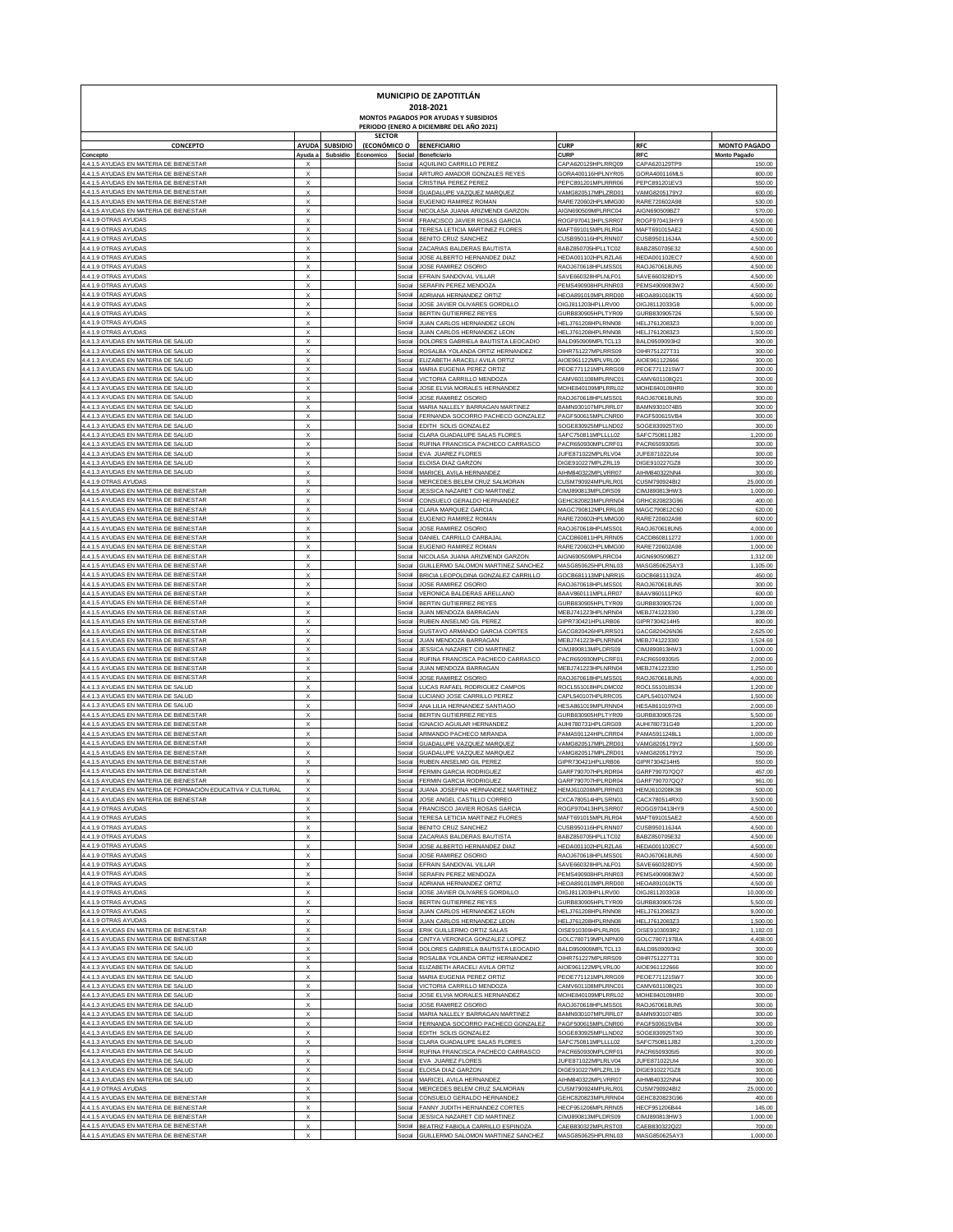| MUNICIPIO DE ZAPOTITLÁN<br>2018-2021<br>MONTOS PAGADOS POR AYUDAS Y SUBSIDIOS<br>PERIODO (ENERO A DICIEMBRE DEL AÑO 2021)  |                                                        |                            |                                     |                                                                       |                                          |                                         |                                            |  |  |  |  |  |
|----------------------------------------------------------------------------------------------------------------------------|--------------------------------------------------------|----------------------------|-------------------------------------|-----------------------------------------------------------------------|------------------------------------------|-----------------------------------------|--------------------------------------------|--|--|--|--|--|
|                                                                                                                            |                                                        |                            | <b>SECTOR</b>                       |                                                                       |                                          | <b>RFC</b>                              |                                            |  |  |  |  |  |
| <b>CONCEPTO</b><br>Concepto                                                                                                | Ayuda a                                                | AYUDA SUBSIDIO<br>Subsidio | (ECONÓMICO O<br>Economico<br>Social | <b>BENEFICIARIO</b><br>Beneficiario                                   | <b>CURP</b><br><b>CURI</b>               | RFC                                     | <b>MONTO PAGADO</b><br><b>Monto Pagade</b> |  |  |  |  |  |
| 4.4.1.5 AYUDAS EN MATERIA DE BIENESTAR<br>4.4.1.5 AYUDAS EN MATERIA DE BIENESTAR                                           | $\boldsymbol{\mathsf{x}}$                              |                            | Social<br>Social                    | GUADALUPE VAZQUEZ MARQUEZ<br>GUILLERMO SALOMON MARTINEZ SANCHEZ       | VAMG820517MPLZRD01<br>MASG850625HPLRNL03 | VAMG8205179Y2<br>MASG850625AY3          | 1,200.00<br>1,050.00                       |  |  |  |  |  |
| 4.4.1.5 AYUDAS EN MATERIA DE BIENESTAR<br>4.4.1.5 AYUDAS EN MATERIA DE BIENESTAR                                           | $\boldsymbol{\mathsf{x}}$<br>$\boldsymbol{\mathsf{x}}$ |                            | Social<br>Social                    | JOSEFINA HILDA SIBAJA FERREI<br>ERIK EDUARDO HUERTA SERRANC           | SIFJ610720MPLBRS05<br>HUSE930812HPLRRR02 | SIFJ6107205B1<br>HUSE9308121Q1          | 3,000.00<br>1,037.00                       |  |  |  |  |  |
| 4.4.1.5 AYUDAS EN MATERIA DE BIENESTAR                                                                                     | $\boldsymbol{\mathsf{x}}$                              |                            | Social                              | MARIA DE LOS ANGELES SILVA HERNANDEZ                                  | SIHA640506MPLLRN05                       | SIHA640506917                           | 3,500.00                                   |  |  |  |  |  |
| 4.4.1.5 AYUDAS EN MATERIA DE BIENESTAR<br>4.4.1.5 AYUDAS EN MATERIA DE BIENESTAR                                           | $\boldsymbol{\mathsf{x}}$<br>$\boldsymbol{\mathsf{x}}$ |                            | Social<br>Social                    | GUADALUPE VAZQUEZ MARQUEZ<br>AQUILINO CARRILLO PEREZ                  | VAMG820517MPLZRD01<br>CAPA620129HPLRRQ09 | VAMG8205179Y2<br>CAPA620129TP9          | 700.00<br>150.00                           |  |  |  |  |  |
| 4.4.1.5 AYUDAS EN MATERIA DE BIENESTAR                                                                                     | $\boldsymbol{\mathsf{x}}$                              |                            | Social                              | ANTELMO BERNARDINO BARRAGAN ORTIZ                                     | BAOA660626HPLRRN05                       | BAOA660626640                           | 450.00                                     |  |  |  |  |  |
| 4.4.1.5 AYUDAS EN MATERIA DE BIENESTAR<br>4.4.1.5 AYUDAS EN MATERIA DE BIENESTAR                                           | $\boldsymbol{\mathsf{x}}$<br>$\boldsymbol{\mathsf{x}}$ |                            | Social<br>Social                    | GUADALUPE VAZQUEZ MARQUEZ<br>ERNESTO PALACIOS VELEZ                   | VAMG820517MPLZRD01<br>PAVE721026HPLLLR03 | VAMG8205179Y2<br>PAVE721026QR3          | 1,200.00<br>500.00                         |  |  |  |  |  |
| 4.4.1.5 AYUDAS EN MATERIA DE BIENESTAR                                                                                     | $\boldsymbol{\mathsf{x}}$                              |                            | Social                              | BRAULIO GUZMAN MENDEZ                                                 | GUMB831012HPLZNR07                       | GUMB831012SY5                           | 1,200.00                                   |  |  |  |  |  |
| 4.4.1.5 AYUDAS EN MATERIA DE BIENESTAR<br>4.4.1.5 AYUDAS EN MATERIA DE BIENESTAR                                           | $\boldsymbol{\mathsf{x}}$<br>$\boldsymbol{\mathsf{x}}$ |                            | Social<br>Social                    | EUGENIO RAMIREZ ROMAN<br>RAMON MENDOZA PACHECC                        | RARE720602HPLMMG00<br>MEPR910324HPLNCM09 | RARE720602A98<br>MEPR910324C34          | 500.00<br>500.00                           |  |  |  |  |  |
| 4.4.1.5 AYUDAS EN MATERIA DE BIENESTAR                                                                                     | $\boldsymbol{\mathsf{x}}$                              |                            | Social                              | BEATRIZ FABIOLA CARRILLO ESPINOZA                                     | CAEB830322MPLRST03                       | CAEB830322Q22                           | 923.00                                     |  |  |  |  |  |
| 4.4.1.9 OTRAS AYUDAS<br>4.4.1.7 AYUDAS EN MATERIA DE FORMACIÓN EDUCATIVA Y CULTURAL                                        | $\boldsymbol{\mathsf{x}}$<br>$\boldsymbol{\mathsf{x}}$ |                            | Social<br>Social                    | CEHIDE JIMENEZ MEDINA<br>CARMEN PAULA RIVERA MARTINEZ                 | JIMC860214MPLMDH05<br>RIMC760629MPLVRR05 | JIMC8602147S/<br>RIMC760629645          | 5,000.00<br>600.00                         |  |  |  |  |  |
| 4.4.1.9 OTRAS AYUDAS<br>4.4.1.9 OTRAS AYUDAS                                                                               | $\boldsymbol{\mathsf{x}}$<br>$\boldsymbol{\mathsf{x}}$ |                            | Social<br>Social                    | ANGELA CORTES MONTES<br>ALEJANDRO CARMELO GIL AGUILAR                 | COMA950610MPLRNN04<br>GIAA950421HPLLGL06 | COMA9506197H5<br>GIAA950421BK3          | 1,500.00<br>600.00                         |  |  |  |  |  |
| 4.4.1.9 OTRAS AYUDAS                                                                                                       | $\boldsymbol{\mathsf{x}}$                              |                            | Social                              | CARMELO RIVERA RAMIRE.                                                | RIRC821001HPLVMR07                       | RIRC821001H75                           | 1,000.00                                   |  |  |  |  |  |
| 4.4.1.9 OTRAS AYUDAS<br>4.4.1.9 OTRAS AYUDAS                                                                               | $\boldsymbol{\mathsf{x}}$<br>$\boldsymbol{\mathsf{x}}$ |                            | Social<br>Social                    | <b>IGNACIO AGUILAR HERNANDEZ</b><br>JUANA JOSEFINA HERNANDEZ MARTINEZ | AUHI780731HPLGRG09<br>HEMJ610208MPLRRN03 | AUHI780731G49<br>HEMJ610208K38          | 1,330.00<br>500.00                         |  |  |  |  |  |
| 4.4.1.9 OTRAS AYUDAS                                                                                                       | $\boldsymbol{\mathsf{x}}$                              |                            | Social                              | AQUILINO CARRILLO PEREZ                                               | CAPA620129HPLRRQ09                       | CAPA620129TP9                           | 150.00                                     |  |  |  |  |  |
| 4.4.1.9 OTRAS AYUDAS<br>4.4.1.9 OTRAS AYUDAS                                                                               | $\boldsymbol{\mathsf{x}}$<br>$\boldsymbol{\mathsf{x}}$ |                            | Social<br>Social                    | <b>ITZEL ANTONIA R.PACHECO</b><br>DIANA MACARENA GONZALEZ CAMPOS      | ROPI960613MPLMCT06<br>GOCD850914MPLNMN02 | GOCD850914I95                           | 250.00<br>487.00                           |  |  |  |  |  |
| 4.4.1.9 OTRAS AYUDAS                                                                                                       | $\boldsymbol{\mathsf{x}}$                              |                            | Social                              | JOSUE AMADOR BALDERAS                                                 | AABJ800904HPLMLS07                       | AABJ800904110                           | 1,500.00                                   |  |  |  |  |  |
| 4.4.1.9 OTRAS AYUDAS<br>4.4.1.9 OTRAS AYUDAS                                                                               | $\boldsymbol{\mathsf{x}}$<br>$\boldsymbol{\mathsf{x}}$ |                            | Social<br>Social                    | <b>JUAN GARCIA URUETA</b><br>JUAN CARLOS RIVERA MENDOZA               | GAUJ591124HPLRRN00<br>RIMJ981109HPLVNN04 | GAUJ591124JX4<br>RIMJ981109FS0          | 2,340.00<br>1,400.00                       |  |  |  |  |  |
| 4.4.1.9 OTRAS AYUDAS                                                                                                       | $\boldsymbol{\mathsf{x}}$                              |                            | Social                              | FRANCISCO JAVIER ROSAS GARCIA                                         | ROGF970413HPLSRR07                       | ROGG970413HY9                           | 4,500.00                                   |  |  |  |  |  |
| 4.4.1.9 OTRAS AYUDAS<br>4.4.1.9 OTRAS AYUDAS                                                                               | $\boldsymbol{\mathsf{x}}$<br>$\boldsymbol{\mathsf{x}}$ |                            | Social<br>Social                    | TERESA LETICIA MARTINEZ FLORES<br>BENITO CRUZ SANCHEZ                 | MAFT691015MPLRLR04<br>CUSB950116HPLRNN07 | MAFT691015AE2<br>CUSB950116J4/          | 4,500.00<br>4,500.00                       |  |  |  |  |  |
| 4.4.1.9 OTRAS AYUDAS                                                                                                       | $\boldsymbol{\mathsf{x}}$                              |                            | Social                              | ZACARIAS BALDERAS BAUTISTA                                            | BABZ850705HPLLTC02                       | BABZ850705E32                           | 4,500.00                                   |  |  |  |  |  |
| 4.4.1.9 OTRAS AYUDAS<br>4.4.1.9 OTRAS AYUDAS                                                                               | $\boldsymbol{\mathsf{x}}$<br>$\boldsymbol{\mathsf{x}}$ |                            | Social<br>Social                    | JOSE ALBERTO HERNANDEZ DIAZ<br>JOSE RAMIREZ OSORIO                    | HEDA001102HPLRZLA6<br>RAOJ670618HPLMSS01 | HEDA001102EC7<br>RAOJ670618UN5          | 4,500.00<br>4,500.00                       |  |  |  |  |  |
| 4.4.1.9 OTRAS AYUDAS                                                                                                       | $\boldsymbol{\mathsf{x}}$                              |                            | Social                              | EFRAIN SANDOVAL VILLAR                                                | SAVE660328HPLNLF01                       | SAVE660328DY5                           | 4,500.00                                   |  |  |  |  |  |
| 4.4.1.9 OTRAS AYUDAS<br>4.4.1.9 OTRAS AYUDAS                                                                               | $\boldsymbol{\mathsf{x}}$<br>$\boldsymbol{\mathsf{x}}$ |                            | Social<br>Social                    | SERAFIN PEREZ MENDOZA<br>ADRIANA HERNANDEZ ORTIZ                      | PEMS490908HPLRNR03<br>HEOA891010MPLRRD00 | PEMS4909083W2<br><b>HEOA891010KT5</b>   | 4,500.00<br>4,500.00                       |  |  |  |  |  |
| 4.4.1.9 OTRAS AYUDAS                                                                                                       | $\boldsymbol{\mathsf{x}}$                              |                            | Social                              | JOSE JAVIER OLIVARES GORDILLO                                         | OIGJ811203HPLLRV00                       | OIGJ8112033G8                           | 10,000.00                                  |  |  |  |  |  |
| 4.4.1.9 OTRAS AYUDAS<br>4.4.1.9 OTRAS AYUDAS                                                                               | $\boldsymbol{\mathsf{x}}$<br>$\boldsymbol{\mathsf{x}}$ |                            | Social<br>Social                    | BERTIN GUTIERREZ REYES<br>JUAN CARLOS HERNANDEZ LEON                  | GURB830905HPLTYR09<br>HELJ761208HPLRNN08 | GURB830905726<br>HELJ7612083Z3          | 5,500.00<br>9,000.00                       |  |  |  |  |  |
| 4.4.1.9 OTRAS AYUDAS                                                                                                       | $\boldsymbol{\mathsf{x}}$                              |                            | Social                              | JUAN CARLOS HERNANDEZ LEON                                            | HELJ761208HPLRNN08                       | HELJ7612083Z3                           | 1,500.00                                   |  |  |  |  |  |
| 4.4.1.3 AYUDAS EN MATERIA DE SALUD<br>4.4.1.3 AYUDAS EN MATERIA DE SALUD                                                   | $\boldsymbol{\mathsf{x}}$<br>$\boldsymbol{\mathsf{x}}$ |                            | Social<br>Social                    | DOLORES GABRIELA BAUTISTA LEOCADIO<br>ROSALBA YOLANDA ORTIZ HERNANDEZ | BALD950909MPLTCL13<br>OIHR751227MPLRRS09 | BALD9509093H2<br>OIHR751227T31          | 300.00<br>300.00                           |  |  |  |  |  |
| 4.4.1.3 AYUDAS EN MATERIA DE SALUD                                                                                         | $\boldsymbol{\mathsf{x}}$                              |                            | Social                              | ELIZABETH ARACELI AVILA ORTIZ                                         | AIOE961122MPLVRL00                       | AIOE961122666                           | 300.00                                     |  |  |  |  |  |
| 4.4.1.3 AYUDAS EN MATERIA DE SALUD<br>4.4.1.3 AYUDAS EN MATERIA DE SALUD                                                   | $\boldsymbol{\mathsf{x}}$<br>$\boldsymbol{\mathsf{x}}$ |                            | Social<br>Social                    | MARIA EUGENIA PEREZ ORTIZ<br>VICTORIA CARRILLO MENDOZ/                | PEOE771121MPLRRG09<br>CAMV601108MPLRNC01 | PEOE7711215W7<br>CAMV601108Q21          | 300.00<br>300.00                           |  |  |  |  |  |
| 4.4.1.3 AYUDAS EN MATERIA DE SALUD                                                                                         | $\boldsymbol{\mathsf{x}}$                              |                            | Social                              | JOSE ELVIA MORALES HERNANDEZ                                          | MOHE840109MPLRRL02                       | MOHE840109HR0                           | 300.00                                     |  |  |  |  |  |
| 4.4.1.3 AYUDAS EN MATERIA DE SALUD<br>4.4.1.3 AYUDAS EN MATERIA DE SALUD                                                   | $\boldsymbol{\mathsf{x}}$<br>$\boldsymbol{\mathsf{x}}$ |                            | Social<br>Social                    | <b>JOSE RAMIREZ OSORIC</b><br>MARIA NALLELY BARRAGAN MARTINEZ         | RAOJ670618HPLMSS01<br>BAMN930107MPLRRL07 | RAOJ670618UN5<br>BAMN9301074B5          | 300.00<br>300.00                           |  |  |  |  |  |
| 4.4.1.3 AYUDAS EN MATERIA DE SALUD                                                                                         | $\boldsymbol{\mathsf{x}}$                              |                            | Social                              | FERNANDA SOCORRO PACHECO GONZALEZ                                     | PAGF500615MPLCNR00                       | PAGF500615VB4                           | 300.00                                     |  |  |  |  |  |
| 4.4.1.3 AYUDAS EN MATERIA DE SALUD<br>4.4.1.3 AYUDAS EN MATERIA DE SALUD                                                   | $\boldsymbol{\mathsf{x}}$<br>$\boldsymbol{\mathsf{x}}$ |                            | Social<br>Social                    | EDITH SOLIS GONZALEZ<br>CLARA GUADALUPE SALAS FLORES                  | SOGE830925MPLLND02<br>SAFC750811MPLLLL02 | SOGE830925TX0<br>SAFC750811JB2          | 300.00<br>1,200.00                         |  |  |  |  |  |
| 4.4.1.3 AYUDAS EN MATERIA DE SALUD                                                                                         | $\boldsymbol{\mathsf{x}}$<br>$\boldsymbol{\mathsf{x}}$ |                            | Social                              | RUFINA FRANCISCA PACHECO CARRASCO                                     | PACR650930MPLCRF01                       | PACR6509305I5                           | 300.00                                     |  |  |  |  |  |
| 4.4.1.3 AYUDAS EN MATERIA DE SALUD<br>4.4.1.3 AYUDAS EN MATERIA DE SALUD                                                   | $\boldsymbol{\mathsf{x}}$                              |                            | Social<br>Social                    | EVA JUAREZ FLORES<br>ELOISA DIAZ GARZON                               | JUFE871022MPLRLV04<br>DIGE910227MPLZRL19 | JUFE871022UI4<br>DIGE910227GZ8          | 300.00<br>300.00                           |  |  |  |  |  |
| 4.4.1.3 AYUDAS EN MATERIA DE SALUD                                                                                         | $\boldsymbol{\mathsf{x}}$<br>$\boldsymbol{\mathsf{x}}$ |                            | Social                              | MARICEL AVILA HERNANDEZ                                               | AIHM840322MPLVRR07                       | AIHM840322NN4                           | 300.00                                     |  |  |  |  |  |
| 4.4.1.9 OTRAS AYUDAS<br>4.4.1.9 OTRAS AYUDAS                                                                               | $\boldsymbol{\mathsf{x}}$                              |                            | Social<br>Social                    | SARAHI DEL CARMEN MELO MENDEZ<br>ELIAS CORTES ORTIZ                   | MEMS960423MPLLNR09<br>COOE960120HPLRRL05 | MEMS9604231Q3<br>COOE960120NG5          | 1,000.00<br>2,500.00                       |  |  |  |  |  |
| 4.4.1.9 OTRAS AYUDAS<br>4.4.1.9 OTRAS AYUDAS                                                                               | $\boldsymbol{\mathsf{x}}$<br>$\boldsymbol{\mathsf{x}}$ |                            | Social                              | JAHIR EMMANUEL VICTORIA REYES<br>MARCIANO PABLO GUEVARA RIVERA        | VIRJ020207HPLCYHA9                       | VIRJ0202074F4                           | 684.00                                     |  |  |  |  |  |
| 4.4.1.9 OTRAS AYUDAS                                                                                                       | $\boldsymbol{\mathsf{x}}$                              |                            | Social<br>Social                    | FRANCISCA BARRAGAN PACHECO                                            | GURM560605HPLVVR02<br>BAPF850124MPLRCR01 | GURM560605RM<br>BAPF850124L74           | 1,200.00<br>2,970.12                       |  |  |  |  |  |
| 4.4.1.5 AYUDAS EN MATERIA DE BIENESTAR<br>4.4.1.7 AYUDAS EN MATERIA DE FORMACIÓN EDUCATIVA Y CULTURAL                      | $\boldsymbol{\mathsf{x}}$<br>$\boldsymbol{\mathsf{x}}$ |                            | Social<br>Social                    | MARTIN MENDOZA GARCIA<br>BENITO CRUZ SANCHEZ                          | MEGM781105HPLNRR05<br>CUSB950116HPLRNN07 | MEGM781105L21<br>CUSB950116J4A          | 800.00<br>1,500.00                         |  |  |  |  |  |
| 4.4.1.3 AYUDAS EN MATERIA DE SALUD                                                                                         | $\boldsymbol{\mathsf{x}}$                              |                            | Social                              | CONSUELO GERALDO HERNANDEZ                                            | GEHC820823MPLRRN04                       | GEHC820823G96                           | 250.00                                     |  |  |  |  |  |
| 4.4.1.5 AYUDAS EN MATERIA DE BIENESTAR<br>4.4.1.5 AYUDAS EN MATERIA DE BIENESTAR                                           | $\boldsymbol{\mathsf{x}}$<br>$\boldsymbol{\mathsf{x}}$ |                            | Social<br>Social                    | PABLO FELIPE ANASTACIO<br>CIRINA MARIA BARRAGAN MEDINA                | EAP870628HPLLNB07<br>BAGC680612MPLRVR08  | FEAP870628SF0<br>BAGC680612MX9          | 500.00<br>300.00                           |  |  |  |  |  |
| 4.4.1.5 AYUDAS EN MATERIA DE BIENESTAR                                                                                     | x                                                      |                            | Social                              | ALFREDO MARTINEZ CONTRERAS                                            | MACA850628HPLRNL08                       |                                         | 1,500.00                                   |  |  |  |  |  |
| <b>A 1 5 AVIIDAS EN MATERIA DI</b><br>4.4.1.5 AYUDAS EN MATERIA DE BIENESTAR                                               | X                                                      |                            | Social                              | MADIDEL DACUECO SILV<br>PABLO FELIPE ANASTACIO                        | DA CMOCA 120MDI C<br>FEAP870628HPLLNB07  | <b>DA CMOCO 400 CV</b><br>FEAP870628SF0 | 000.00<br>730.00                           |  |  |  |  |  |
| 4.4.1.7 AYUDAS EN MATERIA DE FORMACIÓN EDUCATIVA Y CULTURAL                                                                | $\boldsymbol{\mathsf{x}}$                              |                            | Social                              | GLORIA AIDA MENDOZA GARCIA                                            | GAMG890215MPLRNL05                       | GAMG8902152H6                           | 340.00                                     |  |  |  |  |  |
| 4.4.1.7 AYUDAS EN MATERIA DE FORMACIÓN EDUCATIVA Y CULTURAL<br>4.4.1.7 AYUDAS EN MATERIA DE FORMACIÓN EDUCATIVA Y CULTURAL | $\boldsymbol{\mathsf{x}}$<br>$\boldsymbol{\mathsf{x}}$ |                            | Social<br>Social                    | DIANA MACARENA GONZALEZ CAMPOS<br>ANGELA CORTES MONTES                | GOCD850914MPLNMN02<br>COMA950610MPLRNN04 | GOCD850914I95<br>COMA9506197H5          | 1,675.00<br>760.00                         |  |  |  |  |  |
| 4.4.1.7 AYUDAS EN MATERIA DE FORMACIÓN EDUCATIVA Y CULTURAL                                                                | $\boldsymbol{\mathsf{x}}$                              |                            | Social                              | CARMEN PAULA RIVERA MARTINEZ                                          | RIMC760629MPLVRR05                       | RIMC760629645                           | 895.00                                     |  |  |  |  |  |
| 4.4.1.7 AYUDAS EN MATERIA DE FORMACIÓN EDUCATIVA Y CULTURAL<br>4.4.1.5 AYUDAS EN MATERIA DE BIENESTAR                      | $\boldsymbol{\mathsf{x}}$<br>$\boldsymbol{\mathsf{x}}$ |                            | Social<br>Social                    | CRISTINA REYES SOLANO<br>SERGIO LORZA ZAMORA                          | RESC681204MPLYR09<br>LOZS841007HPLRMR01  | RESC681204SI7<br>LOZS8410072C2          | 460.00<br>370.00                           |  |  |  |  |  |
| 4.4.1.5 AYUDAS EN MATERIA DE BIENESTAR                                                                                     | $\boldsymbol{\mathsf{x}}$                              |                            | Social                              | SAGRARIO ROMERO NUÑO                                                  | RONS870530MPLMXG02                       | RONS870530227                           | 172.00                                     |  |  |  |  |  |
| 4.4.1.5 AYUDAS EN MATERIA DE BIENESTAR<br>4.4.1.5 AYUDAS EN MATERIA DE BIENESTAR                                           | X<br>X                                                 |                            | Social<br>Social                    | LAURA MARGARITA ORTIZ HUERTA<br>PABLO REYES HERNANDEZ                 | OIHL681119MPLRRR05<br>REHP711113HPLYRB01 | OIHL681119J85<br>REHP711113QK9          | 500.00<br>1,500.00                         |  |  |  |  |  |
| 4.4.1.5 AYUDAS EN MATERIA DE BIENESTAR                                                                                     | X                                                      |                            | Social                              | ELFEGO CRUZ RODRIGUEZ                                                 | CURE651117HPLRDL05                       |                                         | 1,500.00                                   |  |  |  |  |  |
| 4.4.1.5 AYUDAS EN MATERIA DE BIENESTAR<br>4.4.1.5 AYUDAS EN MATERIA DE BIENESTAR                                           | X<br>X                                                 |                            | Social<br>Social                    | EDUARDO CORTES REYES<br>RUBEN ANSELMO GIL PEREZ                       | CORE970409HPLRYD06<br>GIPR730421HPLLRB06 | GIPR7304214H5                           | 1,500.00<br>400.00                         |  |  |  |  |  |
| 4.4.1.5 AYUDAS EN MATERIA DE BIENESTAR                                                                                     | X                                                      |                            | Social                              | ANDRES CARRILLO CARBAJAL                                              | CXCA890410HPLRRN06                       |                                         | 1,500.00                                   |  |  |  |  |  |
| 4.4.1.5 AYUDAS EN MATERIA DE BIENESTAR<br>4.4.1.9 OTRAS AYUDAS                                                             | X<br>X                                                 |                            | Social<br>Social                    | PABLO FELIPE ANASTACIO<br>ANASTACIA LUNA PACHEC                       | FEAP870628HPLLNB07<br>LUPA730427MPLNCN09 | FEAP870628SF0                           | 500.00<br>200.00                           |  |  |  |  |  |
| 4.4.1.9 OTRAS AYUDAS<br>4.4.1.9 OTRAS AYUDAS                                                                               | X<br>X                                                 |                            | Social<br>Social                    | JAHIR EMMANUEL VICTORIA REYES<br>ELISEA PETRA NAVARRO LORS/           | VIRJ020207HPLCYHA9<br>NALE590614MPLVRL02 | VIRJ0202074F4<br>NALE590614T61          | 516.00<br>1,000.00                         |  |  |  |  |  |
| 4.4.1.9 OTRAS AYUDAS                                                                                                       | X                                                      |                            | Social                              | EMILIO HERNANEZ MONTAÑO                                               | HEME761006HPLRNM00                       | HEME611006A24                           | 400.00                                     |  |  |  |  |  |
| 4.4.1.9 OTRAS AYUDAS<br>4.4.1.9 OTRAS AYUDAS                                                                               | X<br>X                                                 |                            | Social<br>Social                    | ANA VIANEY SALTIAGO BALDERAS<br>JOSE RAMIREZ OSORIO                   | SABA981121MPLNLN08<br>RAOJ670618HPLMSS01 | SABA981121JS7<br>RAOJ670618UN5          | 1,200.00<br>600.00                         |  |  |  |  |  |
| 4.4.1.9 OTRAS AYUDAS                                                                                                       | X                                                      |                            | Social                              | JOSE JAVIER OLIVARES GORDILLO                                         | OIGJ811203HPLLRV00                       | OIGJ8112033G8                           | 1,800.00                                   |  |  |  |  |  |
| 4.4.1.9 OTRAS AYUDAS<br>4.4.1.9 OTRAS AYUDAS                                                                               | X<br>X                                                 |                            | Social<br>Social                    | LILIA DELFINA AVILA MORALES<br>CARMEN PAULA RIVERA MARTINEZ           | AIML390520MPLVRL04<br>RIMC760629MPLVRR05 | RIMC760629645                           | 240.00<br>2,000.00                         |  |  |  |  |  |
| 4.4.1.9 OTRAS AYUDAS                                                                                                       | X                                                      |                            | Social                              | YARIB RIVERA HERNANDEZ                                                | RIHY991120HNEVRR00                       | RIHY991120HH8                           | 2,500.00                                   |  |  |  |  |  |
| 4.4.1.9 OTRAS AYUDAS<br>4.4.1.9 OTRAS AYUDAS                                                                               | X<br>X                                                 |                            | Social<br>Social                    | ANTELMO BERNARDINO BARRAGAN ORTIZ<br>MARTIN MENDOZA GARCIA            | BAOA660626HPLRRN05<br>MEGM781105HPLNRR05 | BAOA660626640<br>MEGM781105L21          | 450.00<br>500.00                           |  |  |  |  |  |
| 4.4.1.9 OTRAS AYUDAS                                                                                                       | X                                                      |                            | Social                              | JUANA JOSEFINA HERNANDEZ MARTINEZ                                     | HEMJ610208MPLRRN03                       | HEMJ610208K38                           | 500.00                                     |  |  |  |  |  |
| 4.4.1.9 OTRAS AYUDAS<br>4.4.1.9 OTRAS AYUDAS                                                                               | X<br>X                                                 |                            | Social<br>Social                    | AMADEO AVILA PEREZ<br>FERMIN GARCIA RODRIGUEZ                         | AIPA450920HPLVRM06<br>GARF790707HPLRDR04 | AIPA450920N3A<br>GARF790707QQ7          | 300.00<br>260.00                           |  |  |  |  |  |
| 4.4.1.9 OTRAS AYUDAS                                                                                                       | X                                                      |                            | Social                              | ELOY GUDIÑO JIMENEZ                                                   | GUJE940605HPLDML02                       | GUJE940605N34                           | 220.00                                     |  |  |  |  |  |
| 4.4.1.9 OTRAS AYUDAS<br>4.4.1.9 OTRAS AYUDAS                                                                               | X<br>X                                                 |                            | Social<br>Social                    | GLORIA AIDA MENDOZA GARCIA<br>FRANCISCO JESUS VAZQUEZ GARCIA          | GAMG890215MPLRNL05<br>VAGF900315HPLZRR09 | GAMG8902152H6<br>VAGF900315BH3          | 316.00<br>1,700.00                         |  |  |  |  |  |
| 4.4.1.9 OTRAS AYUDAS                                                                                                       | X                                                      |                            | Social                              | RODRIGO ROMERO PEREZ                                                  | PERR660313HPLRMD03                       | PERR660313RG6                           | 1,200.00                                   |  |  |  |  |  |
| 4.4.1.9 OTRAS AYUDAS<br>4.4.1.9 OTRAS AYUDAS                                                                               | X<br>X                                                 |                            | Social<br>Social                    | SARAHI DEL CARMEN MELO MENDEZ<br>SILVIA RODRIGUEZ RODRIGUEZ           | MEMS960423MPLLNR09<br>RORS770421MPLDDL02 | MEMS9604231Q3<br>RORS7704215L9          | 300.00<br>1,200.00                         |  |  |  |  |  |
| 4.4.1.9 OTRAS AYUDAS                                                                                                       | X                                                      |                            | Social                              | BETRIZ FABIOLA CARRILLO ESPINOSA                                      | CAEB830322MPLRST03                       | CAEB830322Q22                           | 370.00                                     |  |  |  |  |  |
| 4.4.1.9 OTRAS AYUDAS                                                                                                       | x                                                      |                            | Social                              | SAGRARIO ROMERO NUÑO                                                  | RONS870530MPLMXG02                       | RONS870530227                           | 402.00                                     |  |  |  |  |  |